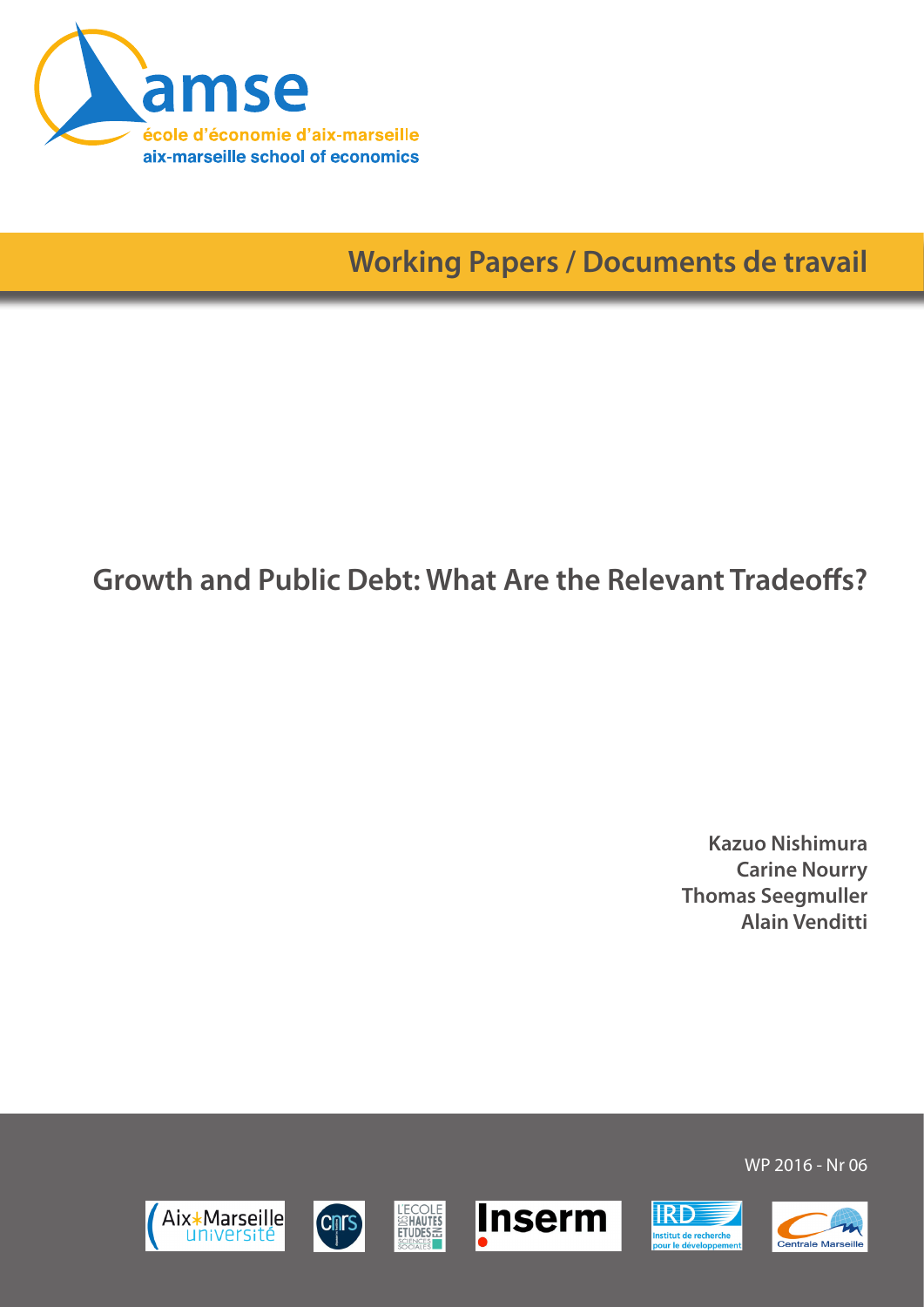## Growth and public debt: what are the relevant tradeoffs?<sup>∗</sup>

#### Kazuo NISHIMURA† , Carine NOURRY‡ , Thomas SEEGMULLER‡ and Alain VENDITTI<sup>‡, §</sup>

First version: September 2013; Revised: December 2015

Abstract: The interplay between growth and public debt is addressed considering a Barro-type [1] endogenous growth model where public spending is financed through taxes on income and public debt. Debt is assumed to be a fixed proportion of GDP which is used as a policy parameter by the government. We first show that when debt is a large enough proportion of GDP, two distinct BGPs may co-exist, one being indeterminate. Therefore, local and global indeterminacy may arise and self-fulfilling expectations appear as a crucial ingredient to understand the impact of debt on growth and on macroeconomic fluctuations. We then exhibit two types of important trade-off associated with self-fulfilling expectations. First, we show that the lowest BGP is always decreasing with respect to the ratio of debt/GDP while the highest one is increasing. As a result, depending on the BGP selected by agents' expectations, the relationship between debt and growth is not always negative. Second, we show that the highest BGP, which provides the highest welfare, is always locally indeterminate while the lowest is always locally determinate. Therefore, depending on the expectations of agents, when debt is increasing, large fluctuations associated to self-fulfilling believes may occur and be associated at the same time with welfare

<sup>∗</sup>This work has benefited from the financial support of the A\*MIDEX project (n◦ ANR-11-IDEX-0001-02) funded by the "Investissements d'Avenir" French Government program, managed by the French National Research Agency (ANR), and of the Japan Society for the Promotion of Science, Grant-in-Aid for Research #23000001 and #15H05729. We thank G. Bertola, R. Boucekkine, A. Cheron, M. Devereux, F. Dufourt, M. Dupaigne, A. Eyquem, K. Gente, M. Léon-Ledesma, M. Maffezzoli, X. Raurich and M. Piffer for useful comments and suggestions. This paper also benefited from presentations at the Department of Economics, EDHEC, October 17, 2014, at the "Anglo-French-Italian Macro Workshop", AMSE-GREQAM, December 12-13, 2014, at the Workshop on "Macroeconomic Challenges in the International Economy", AMSE-GREQAM, March 20, 2015, at the "15th SAET Conference on Current Trends in Economics", University of Cambridge, July 27-31, 2015, at the International Conference on "Financial and Real Interdependencies: Volatility, Inequalities and Economic Policies", Católica Lisbon School of Business and Economics, May 28-30, 2015, and at the "ASSET Meeting", Granada, November 12-14, 2015.

†RIEB, Kobe University & KIER, Kyoto University

‡Aix-Marseille University (Aix-Marseille School of Economics)-CNRS-EHESS

§EDHEC Business School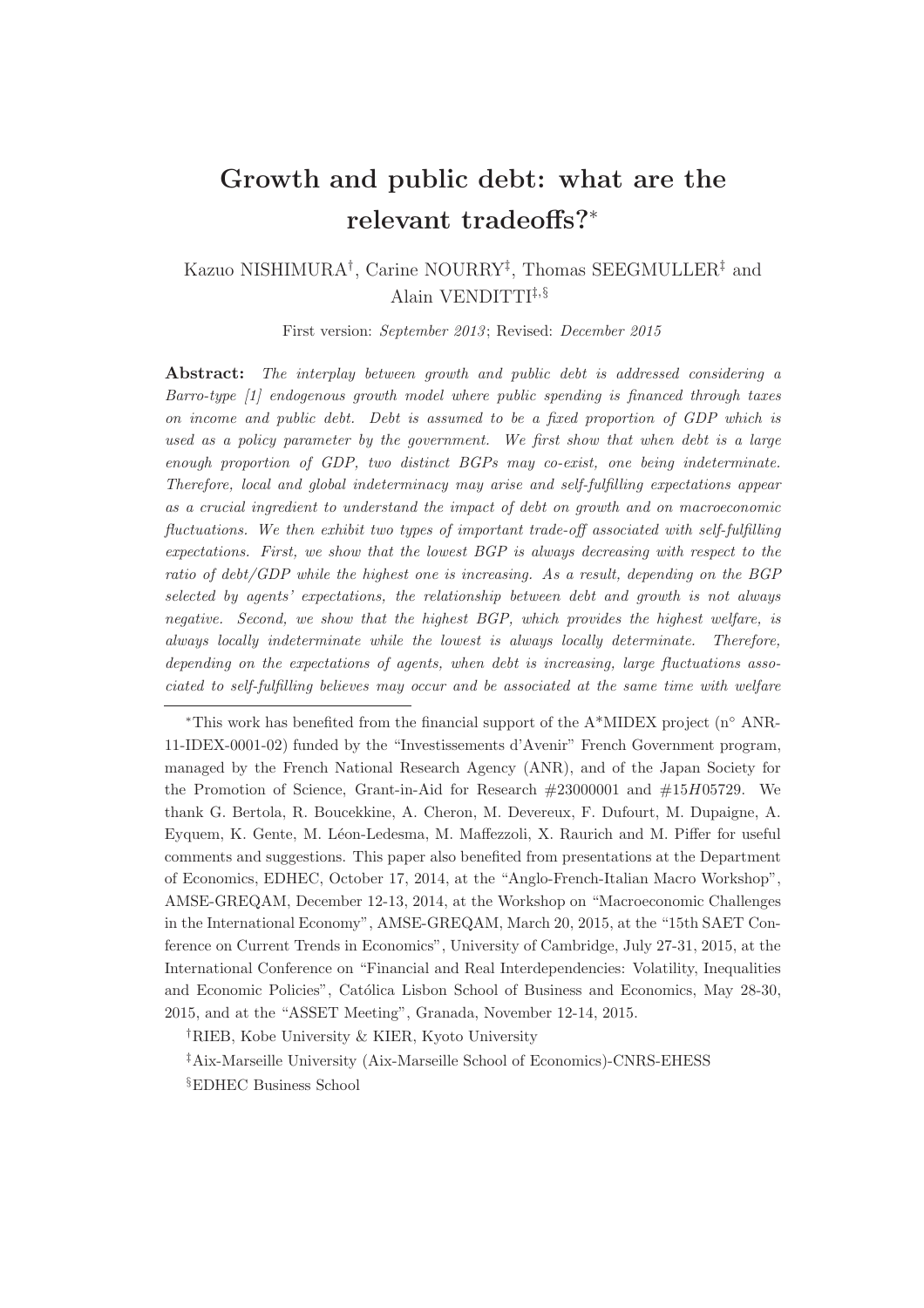losses if there is a coordination on the low steady-state. Finally, a simple calibration exercise allows to provide an understanding of the recent experiences of many OECD countries.

Keywords: Endogenous growth, public spending, public debt, sunspot fluctuations.

Journal of Economic Literature Classification Numbers: C62, E32, H23.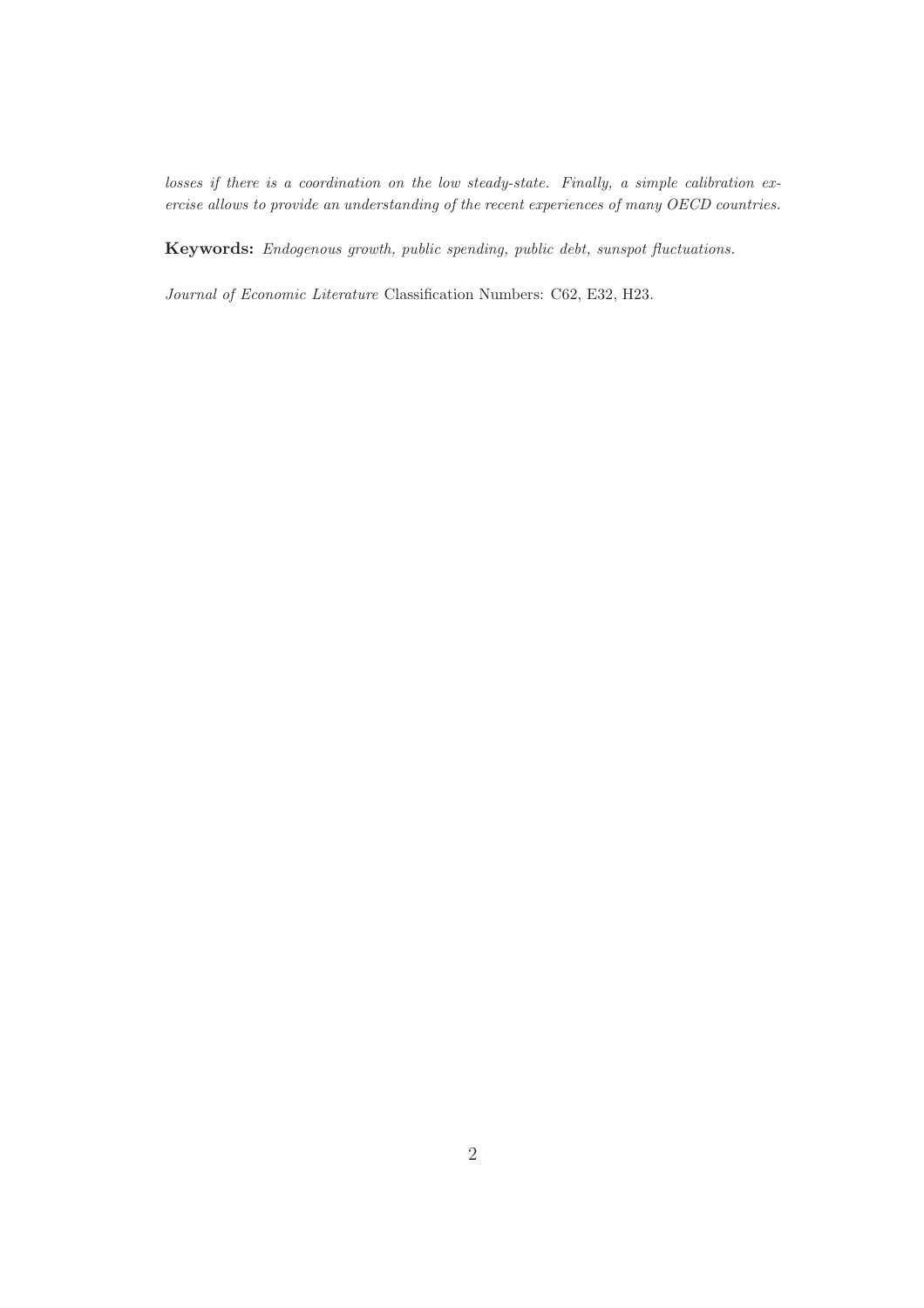### 1 Introduction

The last financial crisis has shed the light on the problem of large public debt in developed countries, in particular in Europe. Actually, in many advanced countries, debt levels have increased dramatically during the two last decades. The control of the growth rate of public spendings has become a major concern for economists and policy-makers while public deficits are reaching extremely high amounts. Indeed, a heavily indebted country may appear as fragile, for many reasons, among which solvency, or simply because it is unlikely to raise sufficient funds to deal with a large negative shock on its economy.

The Maastricht treaty introduced a rule on the maximal amount a country may contract, limiting the debt to 60% of GDP, but over the last decade this limit has been exceeded by almost all European countries. Most advanced countries, not only European ones, are now characterized by large amounts of public debt, low growth rates and large fluctuations of GDP. Given this fact, two types of questions become central:

1. What is the relationship between the level of debt and growth?

2. What is the relationship between macroeconomic stability and debt level?

Whereas the literature has focused recently on the first question, mainly through empirical analyses, little attention has been paid to the second.

This paper proposes to fill this gap and to study the relationships between debt, level of growth and macroeconomic fluctuations in the simple framework of a Barro-type [1] endogenous growth model. Our aim is precisely to discuss the effect of public debt on the endogenous growth rate and on the fluctuations of this growth rate. We focus on government intervention as a source of macroeconomic fluctuations when government spending is financed through taxes on income and public debt. Public spending is useful because it improves households' utility of consumption and production as externalities. In order to focus on the recent public policies, we assume that debt is a fixed proportion of GDP and that this proportion is used as a policy parameter by the government.

The size of public debt as a proportion of GDP and its impact on growth has been widely discussed and debated from an empirical point of view over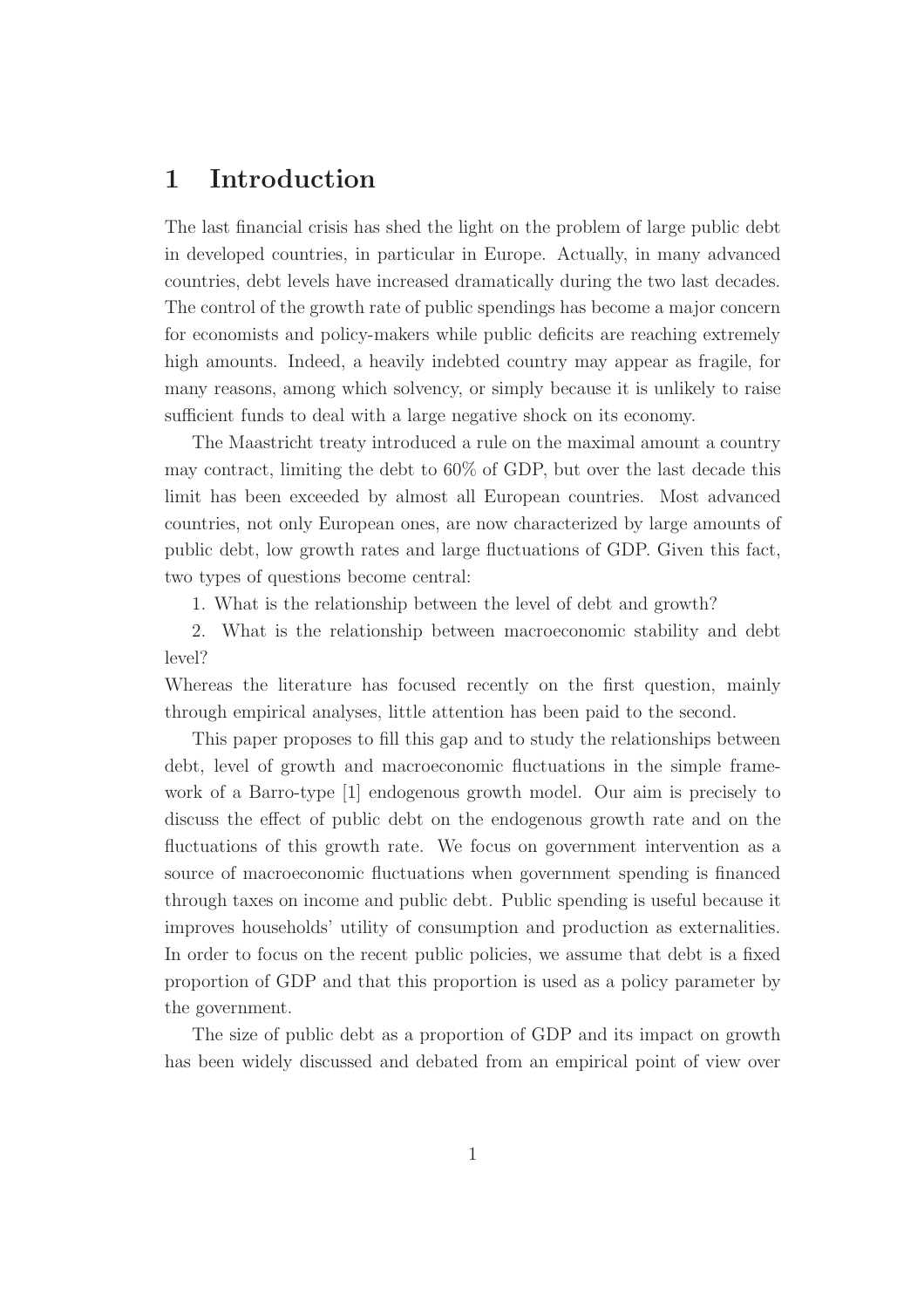the recent years. The well-known paper of Reinhart and Rogoff [22] shows that a gross public debt exceeding 90% of nominal GDP on a sustained basis may have a significant negative impact on the growth rate.<sup>1</sup> While subject to a recent controversy,<sup>2</sup> this type of result has led the IMF after the starting of the global financial crisis to strongly advise European countries to decrease their debt. The main objective was to boost growth but also to stabilize the economies. However, the recent empirical literature shows that the conclusions are not so clear-cut. While some recent contributions find evidences for a negative relationship between average debt-to-GDP ratios and long-run growth performance (Woo and Kumar [27]), others find several thresholds for the debtto-GDP ratio and the size of the impact on growth may be small (Baum *et al.* [2]). More generally, the relationship between debt and growth appears to be based on complex non-linear effects and to be heterogeneous across countries.<sup>3</sup> In particular, Minea and Parent [13] show that for debt-to-GDP ratios above 115%, the correlation between growth and debt becomes positive.

The impact of debt on the stability of economies has also been discussed. For instance, Sutherland *et al.* [25] argue that the level of government debt has a significative impact on business cycle characteristics. They identify the characteristics of a "low debt" business cycle and a "high debt" business cycle aggregating the countries according to their level of debt. In countries with high debt, the cycle is more pronounced, with phases of expansions longer and larger and recessions also more pronounced. Such differences usually rely on the "vulnerability" of high public debt economies. Government then have less latitude to run the appropriate fiscal policy in case of negative shocks. As explained in Panizza and Presbitero [20], beside all these empirical studies, a precise theoretical analysis of the existence of non-monotonicity or threshold effects in the relationship between public debt, economic growth and aggregate fluctuations is not yet available in the literature. Our paper provides a first step

<sup>&</sup>lt;sup>1</sup>See also Reinhart *et al.* [21] and [23].

<sup>&</sup>lt;sup>2</sup>Herndon *et al.* [12] have indeed identified a mistake in the methodology of Reinhart and Rogoff [22]. They show that when properly calculated, the average real GDP growth rate for countries carrying a public-debt-to-GDP ratio of over 90% is significantly larger than the level evaluated by Reinhart and Rogoff.

<sup>3</sup>See for instance Eberhart and Presbitero [7] and the survey of Panizza and Presbitero [20].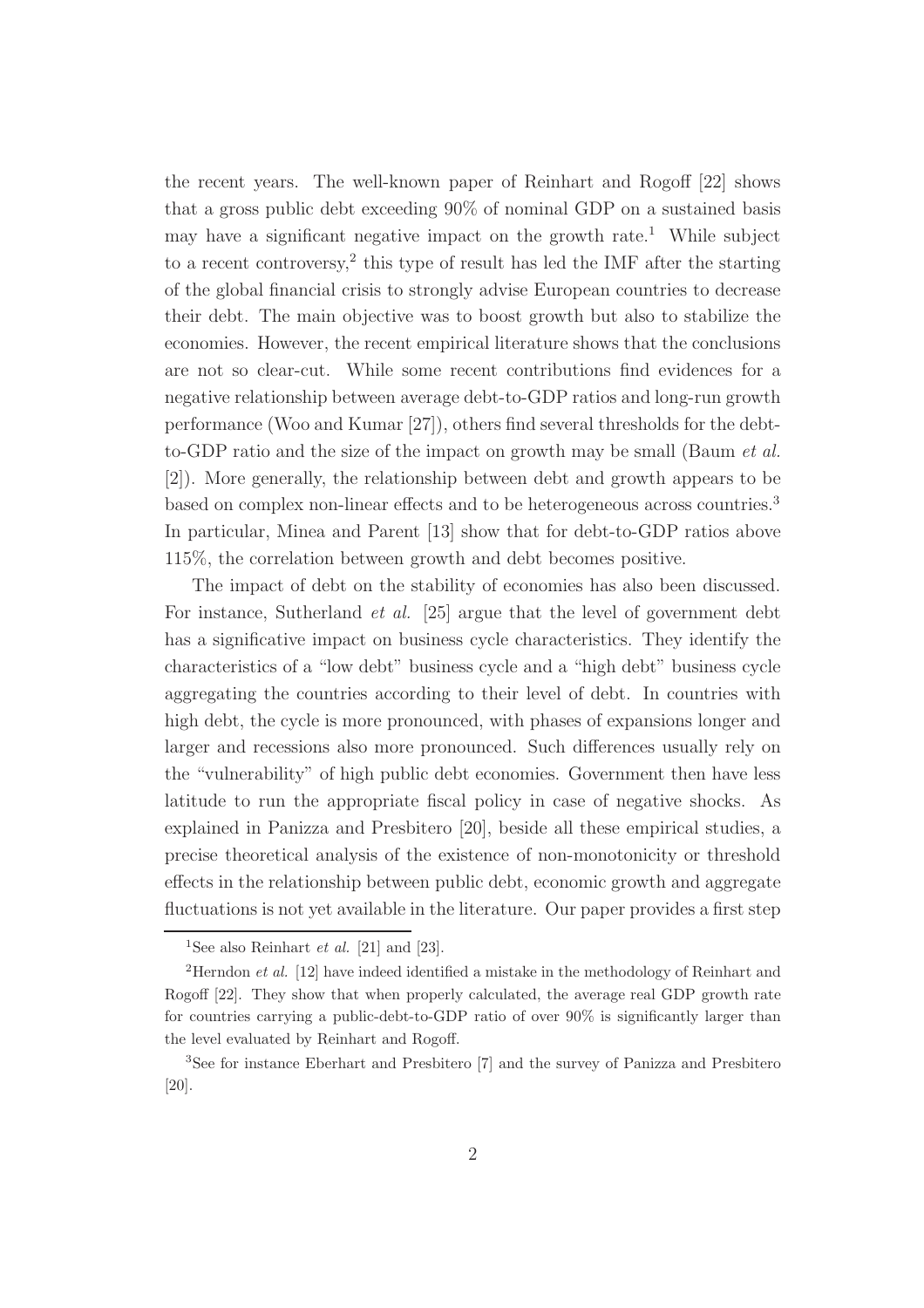in that direction focusing on the role of global indeterminacy and self-fulfilling expectations.

While not directly concerned with the impact of debt on growth and macroeconomic instability, Collard *et al.* [4]-[5] provide an interesting focus with respect to our research agenda. They analyse the determinants of government debt under the twin assumptions that governments have limited horizons and default only when government income falls short of debt service requirements. They derive a government's maximum sustainable debt ratio, that strongly varies across countries. The difference between actual and maximum sustainable debt ratios then creates a "margin of safety" that allows governments to increase debt if necessary with little corresponding increase in default risk. In light of these results, when we focus on the recent experiences of Spain and Italy who have faced increasing interest rates generated by speculative attacks against their sovereign debt, we clearly see that an objective "margin of safety", based on countries' fundamentals, may not be enough to prevent a large increase of the perceived default risk by investors. This remark suggests a potential for expectation-driven effects. This is precisely the main focus of our paper.

Our framework allows to contribute to these different debates, i.e. the interplay between the ratio of debt over GDP and both growth and expectationdriven macroeconomic fluctuations. On the one hand, uniqueness of the balanced growth path  $(BGP)$  is obtained in two different circumstances:  $(i)$  when the tax rate is weak and debt is a small proportion of GDP, or  $(ii)$  when the tax rate is strong and debt is a large proportion of GDP. In case  $(i)$ , the longrun growth rate is decreasing in the share of debt as a proportion of GDP,<sup>4</sup> while it is increasing in case  $(ii)$ . There is also a difference in terms of the local stability properties of the BGP. In case  $(i)$ , the BGP can be locally determinate or indeterminate depending on the level of debt. There exists indeed a critical level below which local determinacy arises and expectations do not affect the dynamics. On the contrary, if the ratio of debt-to-GDP is larger than this level, the BGP becomes locally indeterminate leading to the existence of expectation-driven fluctuations. Under a sufficiently large level of debt, expec-

<sup>4</sup>When uniqueness of BGP holds, this is a standard result. See for instance Saint-Paul [24].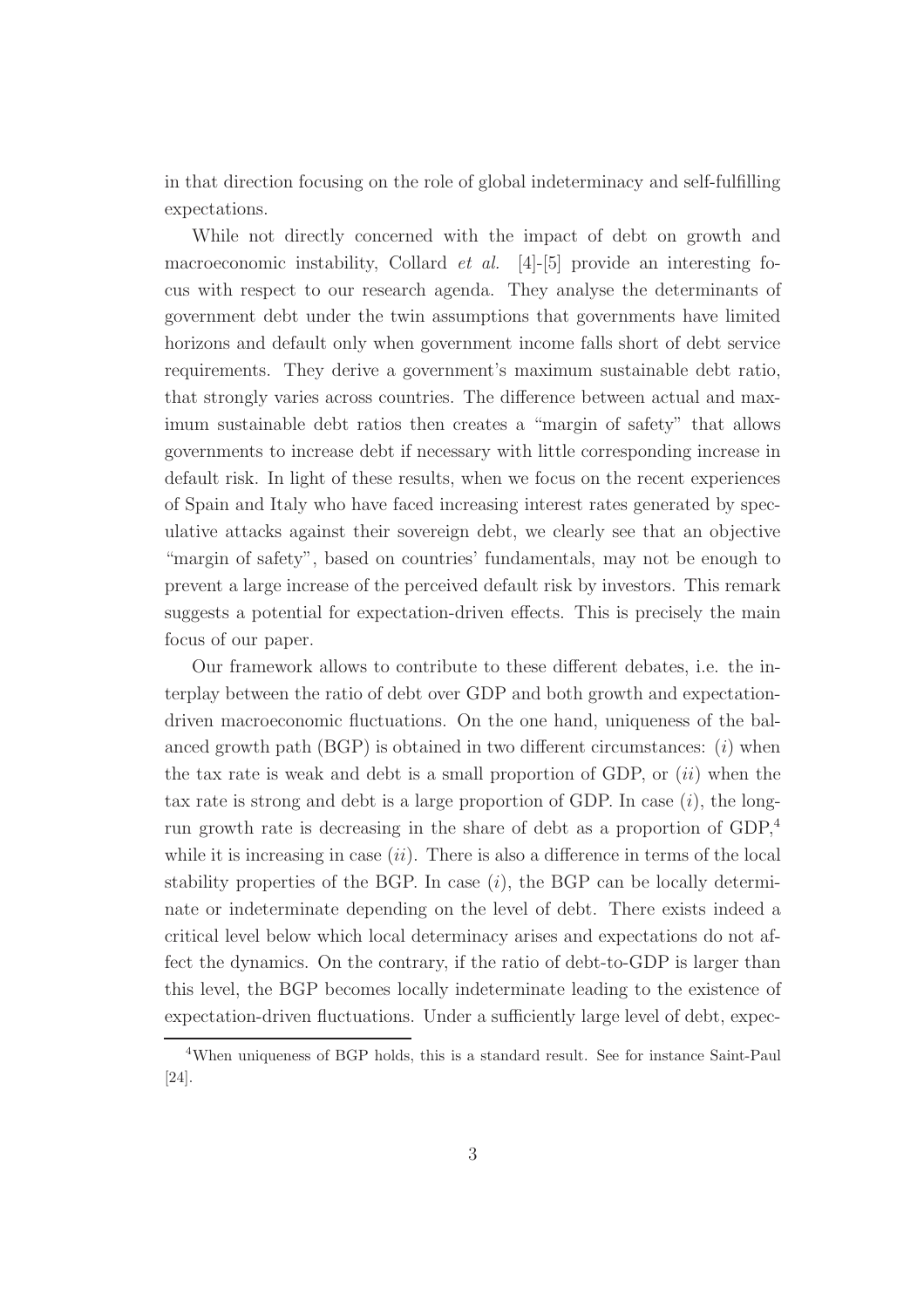tations on future growth rates are self-fulfilling. In case  $(ii)$ , this mechanism is amplified and local indeterminacy of BGP always holds.

On the other hand, when the fiscal pressure is strong enough and the share of debt as proportion of GDP admits intermediary but sufficiently large values, two distinct BGPs may co-exist. Global indeterminacy may arise and self-fulfilling expectations appear as a crucial ingredient to understand the impact of debt on growth. We also exhibit two types of important trade-off associated with self-fulfilling expectations. First, we show that the lowest BGP is always decreasing in the ratio of debt over GDP, while the highest one is increasing. As suggested by the recent literature on non-linear relationships between debt and growth, depending on the BGP selected by agents' expectations, the relationship between debt and growth is not necessarily negative. This result contributes to the debate suggested by Panizza and Presbitero [20] and may in particular match the conclusion of Minea and Parent [13].

Second, we clearly exhibit a trade-off between welfare and macroeconomic fluctuations: with a large enough debt-to-GDP ratio, the highest BGP, which provides the highest welfare, is always locally indeterminate while the lowest is always locally determinate. Our results then show non-trivial effects of debt on growth and macroeconomic fluctuations. Depending on the expectations of agents, when debt is increasing large, fluctuations associated to self-fulfilling believes may occur and be associated at the same time with welfare losses if there is a coordination on the low steady-state. These results clearly show that, above a threshold, the size of debt has a dramatic impact on the dynamic properties of equilibria.

We also discuss the implications of our conclusions for the main OECD countries considering numerical illustrations based on realistic calibrations for the size of debt, the growth rate and the main fundamentals. We show that the OECD countries can be splited into two subsets: a first one with countries characterized by global indeterminacy and two long run growth rates, the lowest being associated to a strong recession, and a second one with countries characterized by a unique long run growth rate which is locally indeterminate. In particular, except Greece and Portugal who are in the second set, all European countries belong to the first set and may be all subject to strong macroeconomic fluctuations based on pessimistic expectations. Our analysis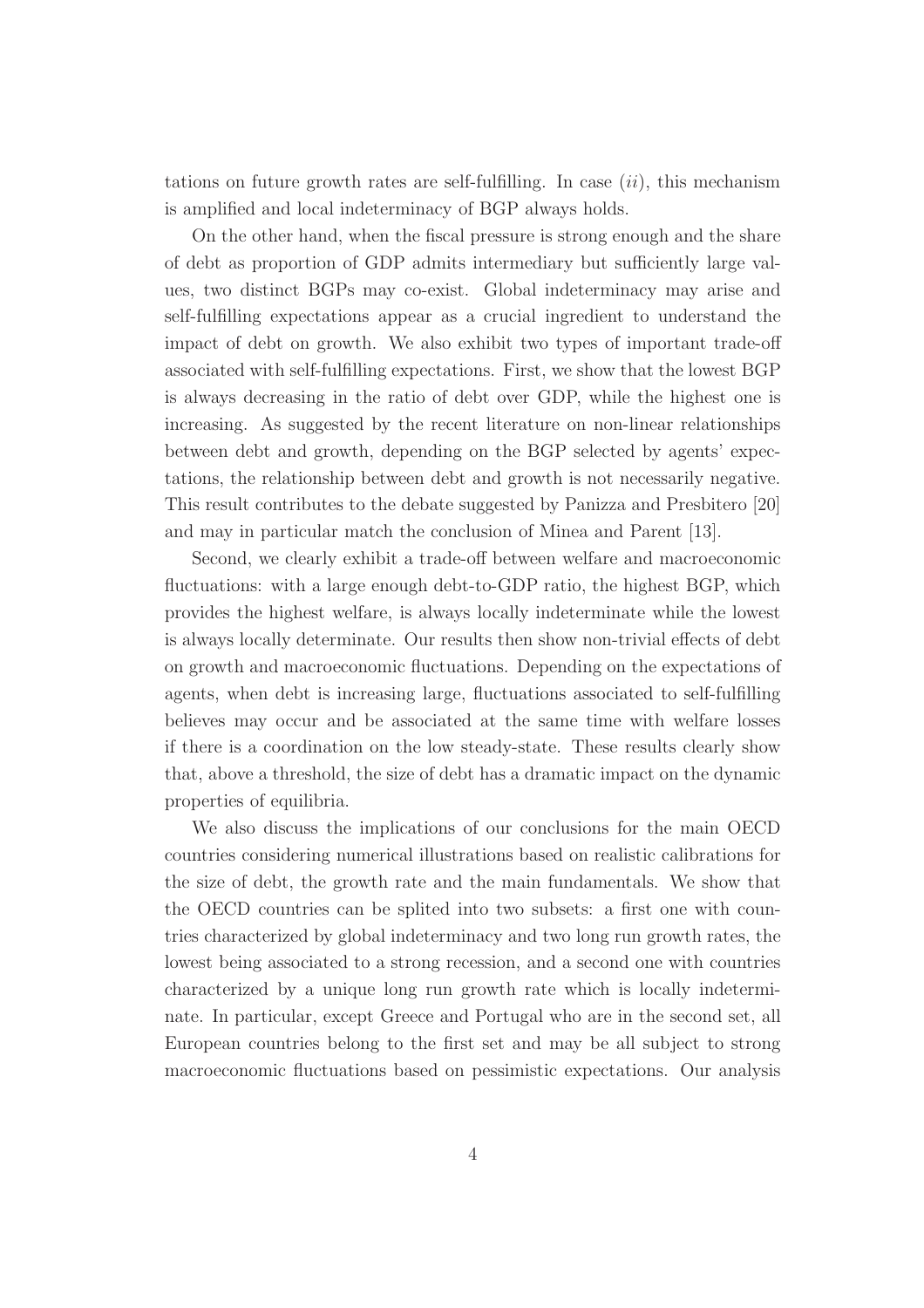then provides a basis for understanding the recent experiences of many OECD countries relating macroeconomic instability to self-fulfilling expectations.

The rest of the paper is organized as follows. In the next Section, we present the model and define the intertemporal equilibrium. In Section 3, we discuss the effect of debt in the long run analyzing the existence and multiplicity of steady-states, comparative statics and welfare. Section 4 provides an analysis of the effect of debt in the short run focusing on sunspot fluctuations and global indeterminacy. Section 5 presents numerical illustrations based on the main OECD countries. Section 6 concludes the paper and a final Appendix contains all the proofs.

#### 1.1 Related literature

As explained previously, there are few theoretical contributions that study the link between debt, growth and fluctuations in endogenous growth models. On the one hand, Futagami *et al.* [8] consider a government which focuses on a target for its policy based on the level of debt to the size of the economy, namely the capital stock. They show that multiple BGPs may arise together with local indeterminacy and expectation-driven fluctuations.<sup>5</sup> However, Minea and Villieu [15] prove that these conclusions are not robust to the consideration of a debt-to-GDP target for the government. They show indeed that in this case, there exists a unique BGP which is locally determinate. In light of our results, there conclusion seems to be quite sensitive to the specification of consumers' preferences. On the other hand, Greiner and Semmler [9, 10] examine how government's financing method affects economies. They show that the link between public deficit and long run growth is not clear cut. However, they do not particularly focus on the impact of the ratio of debt-to-GDP.

Our paper can also be seen as an extension of models with public spending but without public debt, like Cazzavillan [3]. He shows that a strong public good externality in preferences, such that utility has increasing returns, is required to have indeterminacy and endogenous fluctuations. We assume

<sup>&</sup>lt;sup>5</sup>Minea and Villieu [14] prove the possible existence of multiple BGPs and a form of global (but not local) indeterminacy considering instead a deficit-to-GDP target for the government.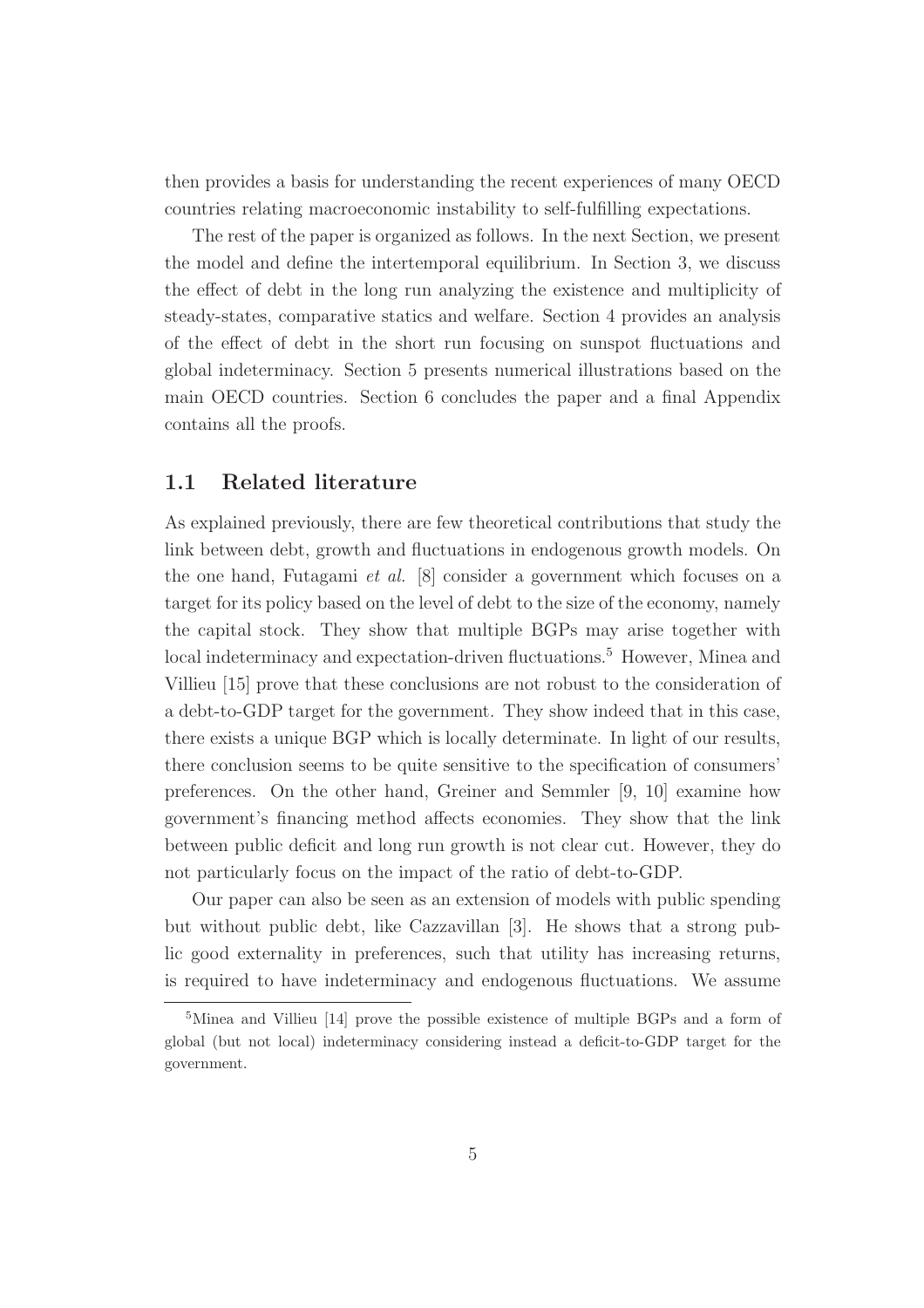instead that the utility function is characterized by a small public good externality and, thus, decreasing returns. This confirms that the main channel through which self-fulfilling expectations arise in our framework is the level of debt over GDP.

Finally, note that, in two recent papers, we have already studied the consequences of the constant level of debt over GDP on macroeconomic stability, but without endogenous growth. In Nishimura *et al.* [18], we consider a stationary Ramsey economy with heterogeneous agents and without a public good externality in production. We assume that the tax rate is constant while public spending is endogenously adjusted. We show that public debt can be destabilizing or stabilizing, i.e. generating or ruling out damped or persistent macroeconomic fluctuations (period-two cycles), depending on whether the public spending externality and the elasticity of capital labor substitution are low or large. However, indeterminacy can never occur. In Nishimura *et al.* [19], we also consider a stationary Ramsey economy but with homogeneous agents and without any externality in the fundamentals. We assume instead a constant public spending and thus, through the budget constraint of the government, an endogenous adjustment of the tax rate. We then show that a large enough debt can be destabilizing through the occurrence of self-fulfilling expectations and sunspot-driven fluctuations.

## 2 The model

We consider a discrete time economy  $(t = 0, 1, ..., \infty)$ , with three types of agents, a constant population of identical infinitely lived households, a large number of identical competitive firms and a government.

#### 2.1 Households

Each consumer is endowed with one unit of labor and an initial stock of private physical capital which depreciates at a constant rate  $\delta \in (0,1)$ . We assume that the total population is normalized to one. The representative agent has separable preferences over time which depend on consumption  $c_t$  and public spending  $G_t$  that is assumed to act as an externality on utility for consumption.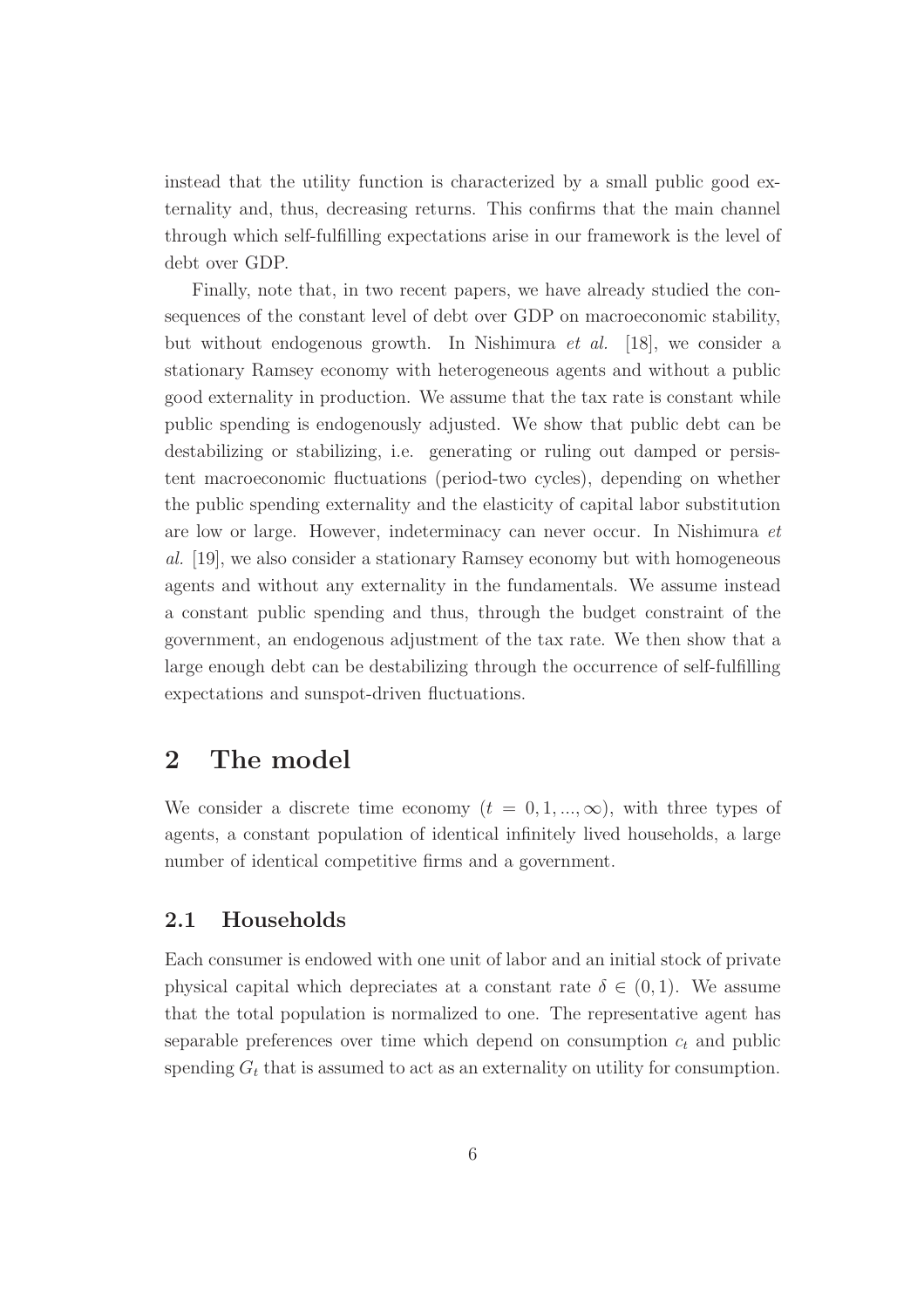To be consistent with endogenous growth, we assume that the intertemporal utility function is given by

$$
\sum_{t=0}^{+\infty} \beta^t \frac{c_t^{1-\theta}}{1-\theta} G_t^{\eta} \tag{1}
$$

with  $\beta \in (0,1)$  the discount factor,  $\theta \in (0,1)$  the inverse of the elasticity of intertemporal substitution in consumption (EIS), and  $\eta \geq 0$  the size of the public good externality such that  $1 > \theta - \eta \geq 0$ . These restrictions allow to consider low enough public spending externalities in utility and some EIS larger than one. Indeed, the most recent estimates by Gruber [11] (see also Mulligan [16], Vissing-Jorgensen and Attanasio [26]) exhibit values around 2. This also means that the degree of homogeneity of the instantaneous utility function  $1 - \theta + \eta$  is lower than one, i.e. we do not allow increasing returns due to public spending externalities.

The representative household derives income from wage, capital and government bonds that allow to finance public debt. Denote  $r_t$  the real interest rate on physical capital,  $\bar{r}_t$  the interest rate on government bonds and  $w_t$  the real wage. The representative household pays taxes on labor income, capital income and on the remuneration of bonds' holding, at a constant rate  $\tau \in (0, 1)$ . He then maximizes (1) facing the budget constraint:

$$
c_t + k_{t+1} + b_{t+1} = (1 - \tau)[r_t k_t + w_t] + [1 + (1 - \tau)\bar{r}_t]b_t + (1 - \delta)k_t \tag{2}
$$

Utility maximization gives:

$$
\left(\frac{c_{t+1}}{c_t}\right)^{\theta} \left(\frac{G_{t+1}}{G_t}\right)^{-\eta} = \beta R_{t+1} = \beta \left[1 + (1-\tau)\bar{r}_{t+1}\right] \tag{3}
$$

with the gross interest rate  $R_{t+1} \equiv (1 - \tau)r_{t+1} + 1 - \delta$  and the transversality conditions

$$
\lim_{t \to +\infty} \beta^t c_t^{-\theta} G_t^{\eta} k_{t+1} = 0 \quad \text{and} \quad \lim_{t \to +\infty} \beta^t c_t^{-\theta} G_t^{\eta} k_{t+1} = 0 \tag{4}
$$

Obviously, we get at the equilibrium the equality  $R_{t+1} = [1 + (1 - \tau)\bar{r}_{t+1}]$  since physical capital  $k_{t+1}$  and government bonds  $b_{t+1}$  are perfectly substitutable saving assets.

#### 2.2 Firms

A representative firm produces the final good  $y_t$  using a Cobb-Douglas technology with constant returns at the private level but which is also affected by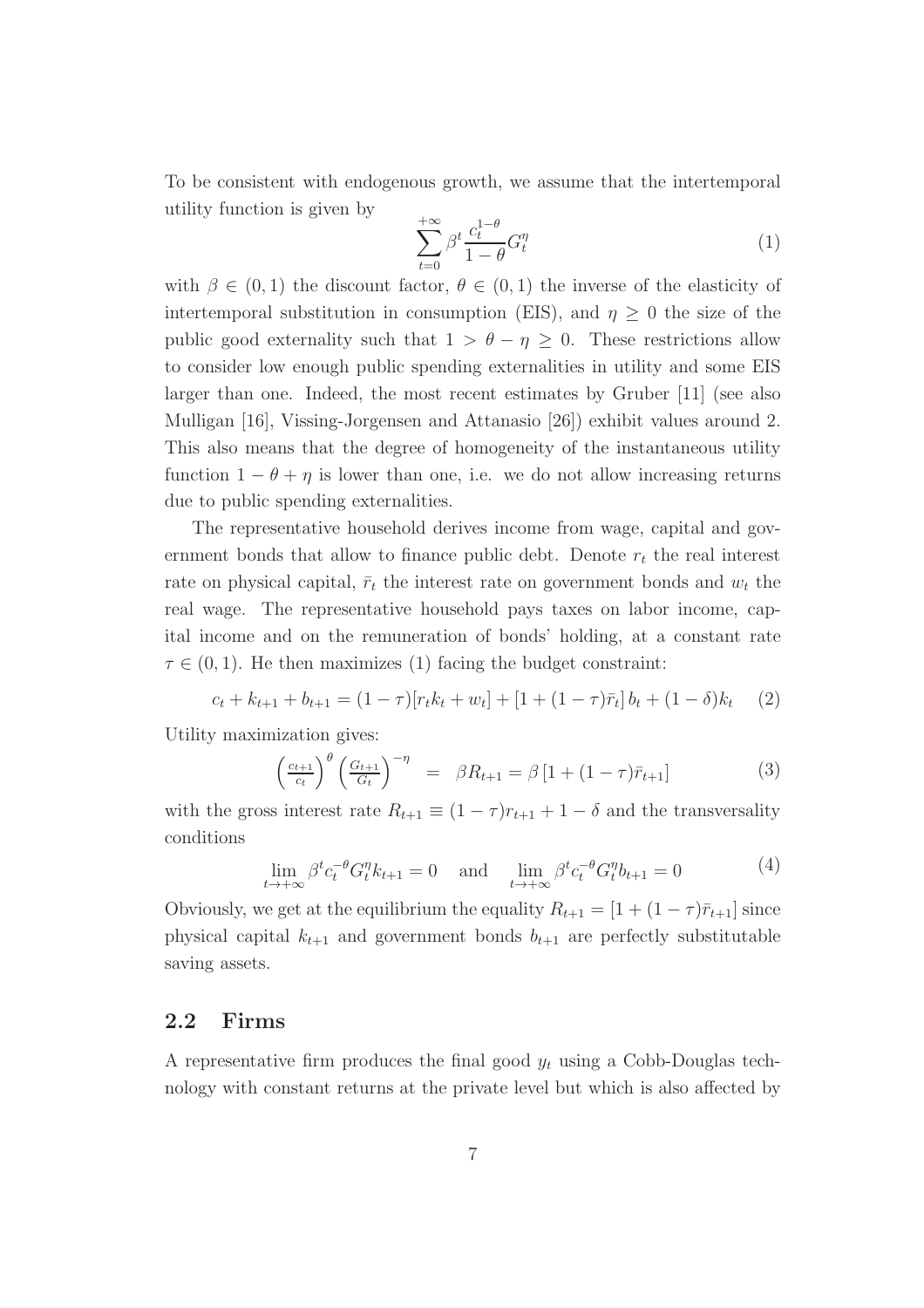a public good externality,  $y_t = Ak_t^s(L_tG_t)^{1-s}$ , where  $s \in (0, 1/2)$  is the share of capital income in GDP and  $A > 0$  is a productivity parameter. As population is normalized to one,  $L_t = 1$ , we get a standard Barro-type [1] formulation such that  $y_t = Ak_t^s G_t^{1-s}$ . Profit maximization then gives:

$$
r_t = As\left(\frac{G_t}{k_t}\right)^{1-s} \quad \text{and} \quad w_t = A(1-s)k_t\left(\frac{G_t}{k_t}\right)^{1-s} \tag{5}
$$

#### 2.3 Government

Public spending  $G_t$  is financed by total income taxation and debt, through the following budget constraint:

$$
G_t + (1 + \bar{r}_t)b_t = \tau(r_t k_t + w_t + \bar{r}_t b_t) + b_{t+1}
$$
\n(6)

where  $\tau \in (0,1)$  is the constant proportional tax rate on households' total income. Total public expenditure is the sum of public spendings  $G_t$  and the reimbursement of debt contracted the previous period  $(1 + \bar{r}_t) b_t$ , and  $b_{t+1}$  is the new issue of debt.

In accordance with sustainability constraints like the one imposed by the Maastricht treaty, we assume that debt cannot exceed a fixed proportion of GDP, namely  $b_t \leq \alpha y_t$ . In this paper, we consider equilibria with positive debt. Along a balanced growth path with positive debt, both  $b_t$  and  $y_t$  grow at the same rate. Accordingly, we will focus in the following on equilibria with  $b_t = \alpha y_t$  along which  $\alpha$  can be interpreted as a policy parameter under the control of the government (see de la Croix and Michel [6]). The limit case without debt is of course obtained when  $\alpha = 0$ .

#### 2.4 Intertemporal equilibrium

Let us consider equations (2), (3), (5) and (6) with  $b_t = \alpha y_t$ . Using (5) and (6), equation (2) becomes:

$$
c_t + k_{t+1} + G_t = y_t + (1 - \delta)k_t
$$
\n(7)

Let us also denote  $x_t \equiv G_t/k_t$ ,  $d_t \equiv c_t/k_t$ , and  $\gamma_t \equiv k_{t+1}/k_t$  the growth factor. We derive  $y_t = Ak_tx_t^{1-s}$ . Therefore, equations (3), (6) and (7) can be written as follows:

$$
\left(\frac{d_{t+1}}{d_t}\right)^{\theta} \left(\frac{x_{t+1}}{x_t}\right)^{-\eta} \gamma_t^{\theta-\eta} = \beta \left[ (1-\tau) A s x_{t+1}^{1-s} + 1 - \delta \right] \tag{8}
$$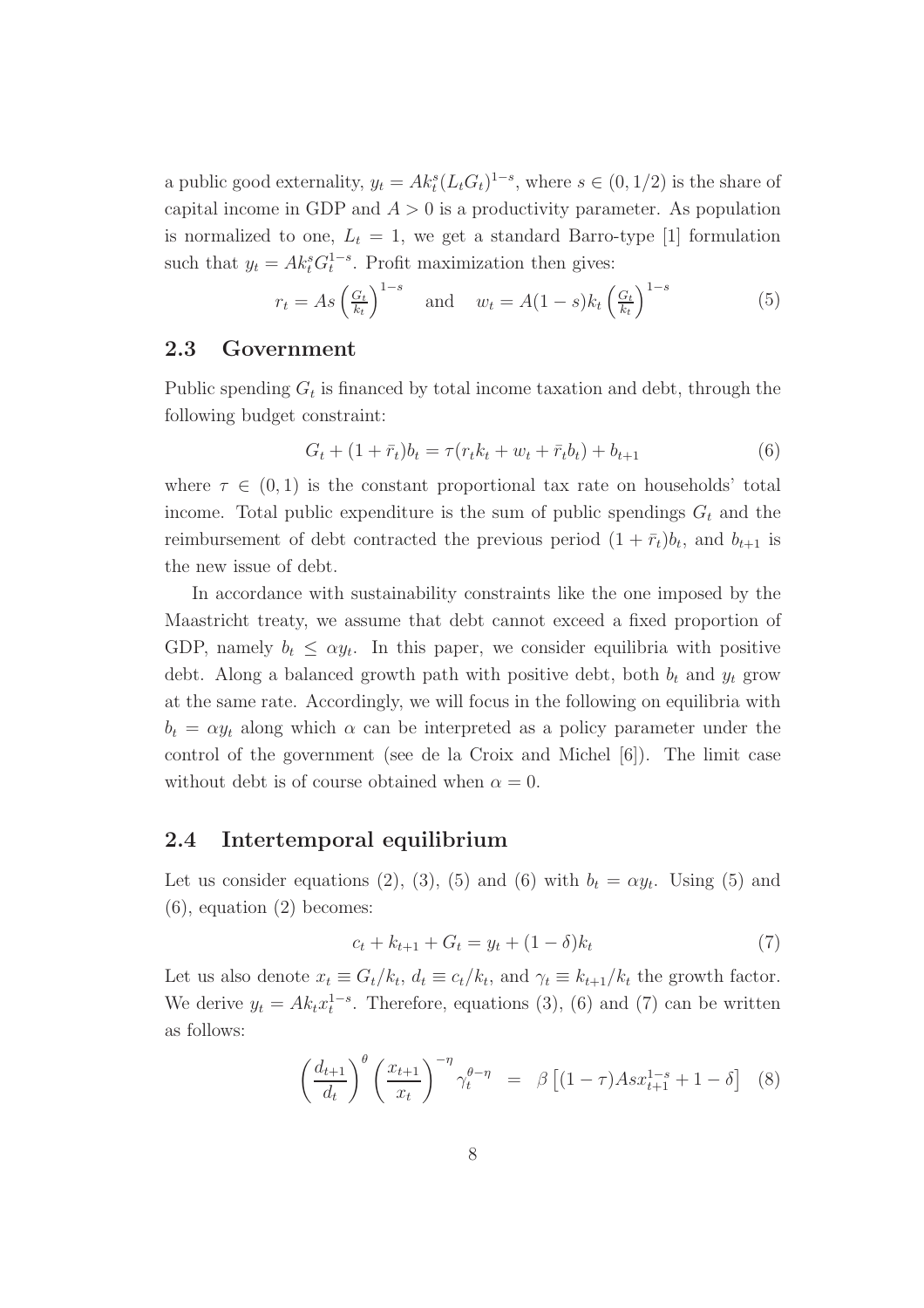$$
x_t + \alpha A x_t^{1-s} \left[ (1 - \tau) A s x_t^{1-s} + 1 - \delta \right] = \tau A x_t^{1-s} + \alpha A x_{t+1}^{1-s} \gamma_t \tag{9}
$$

$$
d_t + \gamma_t + x_t = Ax_t^{1-s} + 1 - \delta \tag{10}
$$

From (10) we derive some expressions for  $d_t$  and  $d_{t+1}$ . Substituting these expressions into (8) allows finally to define an intertemporal equilibrium as a pair  $\{x_t, \gamma_t\}_{t\geq 0}$  solution of the following system of two difference equations:

$$
\beta x_{t+1}^{\eta} \frac{(1-\tau)Asx_{t+1}^{1-s} + 1 - \delta}{\left[ Ax_{t+1}^{1-s} - x_{t+1} + 1 - \delta - \gamma_{t+1} \right]^{\theta}} = \frac{\gamma_t^{\theta - \eta} x_t^{\eta}}{\left[ Ax_t^{1-s} - x_t + 1 - \delta - \gamma_t \right]^{\theta}}
$$
\n
$$
\alpha Ax_{t+1}^{1-s} \gamma_t = x_t - \tau Ax_t^{1-s} + \alpha Ax_t^{1-s} \left[ (1-\tau)Asx_t^{1-s} + 1 - \delta \right]
$$
\n
$$
(11)
$$

and the transversality conditions (4) with  $k_0$  given.<sup>6</sup> Note that there is no predetermined variable in this dynamical system. Indeed,  $\gamma_0$  depends on  $k_1$ , and from (9),  $x_0$  depends on  $x_1$ . This means that  $x_t$  and  $\gamma_t$  are both forward variables. Note also that the initial consumption  $c_0$  has to be chosen in accordance with any initial choice of  $\gamma_0$  and  $x_0$  since, using (10),  $c_0$  is given by  $c_0 = k_0 \left[ Ax_0^{1-s} - x_0 + (1 - \delta) - \gamma_0 \right].$ 

Note finally that when there is no debt, i.e.  $\alpha = 0$ , the second equation of the system  $(11)$  leads to a constant value for x and the dynamical system becomes one-dimensional with a difference equation characterizing the dynamics of the growth factor  $\gamma_t$ .

## 3 Effect of debt in the long run: Steady-states, comparative statics and welfare

A (non trivial) steady-state equilibrium corresponds to a stationary sequence  ${x_t, \gamma_t} = {x^*, \gamma^*} \in \mathbb{R}_{++}^2$  for all t which satisfies the system (11). The stationary value of the growth factor  $\gamma^*$  allows to define a *balanced-growth path* (BGP) along which all the variables  $c_t$ ,  $k_t$  and  $G_t$  grow at the common constant rate  $g^* = \gamma^* - 1$ .

Along a steady-state equilibrium, the first equation of system (11) gives:

$$
x(\gamma) = \left(\frac{\gamma^{\theta - \eta} - \beta(1 - \delta)}{\beta As(1 - \tau)}\right)^{\frac{1}{1 - s}}\tag{12}
$$

<sup>6</sup>Of course, there is usually an initial condition on public debt. One way to conciliate it with the fiscal rule  $b_t = \alpha y_t$  and the government budget (6) from  $t = 0$  is to consider an initial condition  $b_{-1} \ge 0$  satisfying  $G_{-1} + b_{-1}(1 + \overline{r}_{-1}) = \tau(y_{-1} + \overline{r}_{-1}b_{-1}) + \alpha y_0$ .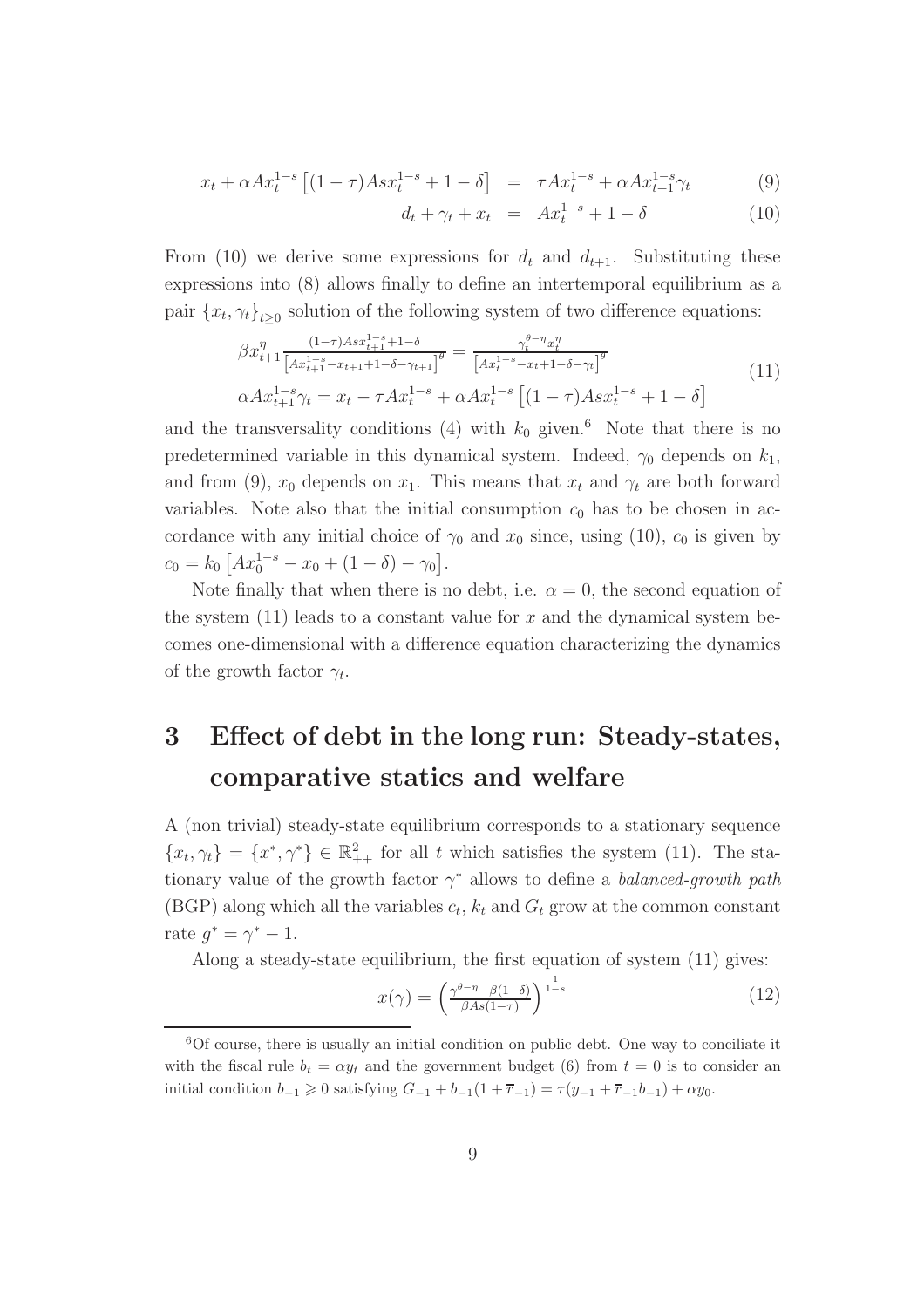Because we introduce endogenous growth explained by productive public spendings (Barro [1]), this equation establishes a positive link between  $G/k$ and the growth factor  $\gamma$ . Indeed, a larger level of public spendings per unit of capital means a larger interest rate, that fosters growth. Substituting this expression into the second equation implies that  $\gamma^*$  is a solution of the following equation:

$$
\Delta(\gamma) = \Omega(\gamma) \tag{13}
$$

with

$$
\Delta(\gamma) \equiv \frac{1}{A} \left( \frac{\gamma^{\theta - \eta} - \beta(1 - \delta)}{\beta A s (1 - \tau)} \right)^{\frac{s}{1 - s}} + \alpha \frac{\gamma^{\theta - \eta}}{\beta}, \text{ and } \Omega(\gamma) \equiv \tau + \alpha \gamma \tag{14}
$$

Obviously, the expression of  $x(\gamma)$  implies that any admissible solution must satisfy  $\gamma > [\beta(1-\delta)]^{\frac{1}{\theta-\eta}} \equiv \gamma_{inf}$ . This means that any BGP is characterized by strictly positive ratios of public spendings over capital and interest rate  $r = sAx^{1-s}$ . Moreover, as along a BGP all the variables  $c_t$ ,  $k_t$  and  $G_t$  grow at the common constant rate, the transversality conditions (4) evaluated along such a BGP hold if  $\gamma < \beta^{\frac{1}{\theta - \eta - 1}} \equiv \gamma_{sup}$ , with  $\gamma_{sup} > \gamma_{inf}$ . Note that the condition  $\gamma < \gamma_{sup}$  is also equivalent to  $\gamma^{\theta-\eta}/\beta = R > \gamma$  which means that the interest factor is larger than the growth factor.

In the following, we restrict our attention to tax rates that are not unrealistically large:

#### Assumption 1.  $\tau < 1 - s$ .

Since we assume that  $s < 1/2$ , this assumption is always fulfilled for tax rates lower or equal than one half. According to our numerical illustration (see Table 1 in Section 5), this corresponds to the empirical evidence found at least in OECD countries.

Any equilibrium  $\gamma \in (\gamma_{inf}, \gamma_{sup})$  has also to satisfy  $d(\gamma) = Ax^{1-s} - x + 1 \delta - \gamma > 0$ . This inequality is ensured by the following Lemma:

**Lemma 1.** *Under Assumption 1, there exists*  $\widehat{A} > 0$  *such that if*  $A > \widehat{A}$ *, we have*  $d(\gamma) > 0$  *for all*  $\gamma \in (\gamma_{inf}, \gamma_{sup})$ *.* 

*Proof*. See Appendix 7.1.

Based on this Lemma, the existence and the number of stationary solutions such that  $\gamma \in (\gamma_{inf}, \gamma_{sup})$  are derived using only equation (13). As a benchmark case, we start by considering the configuration without debt: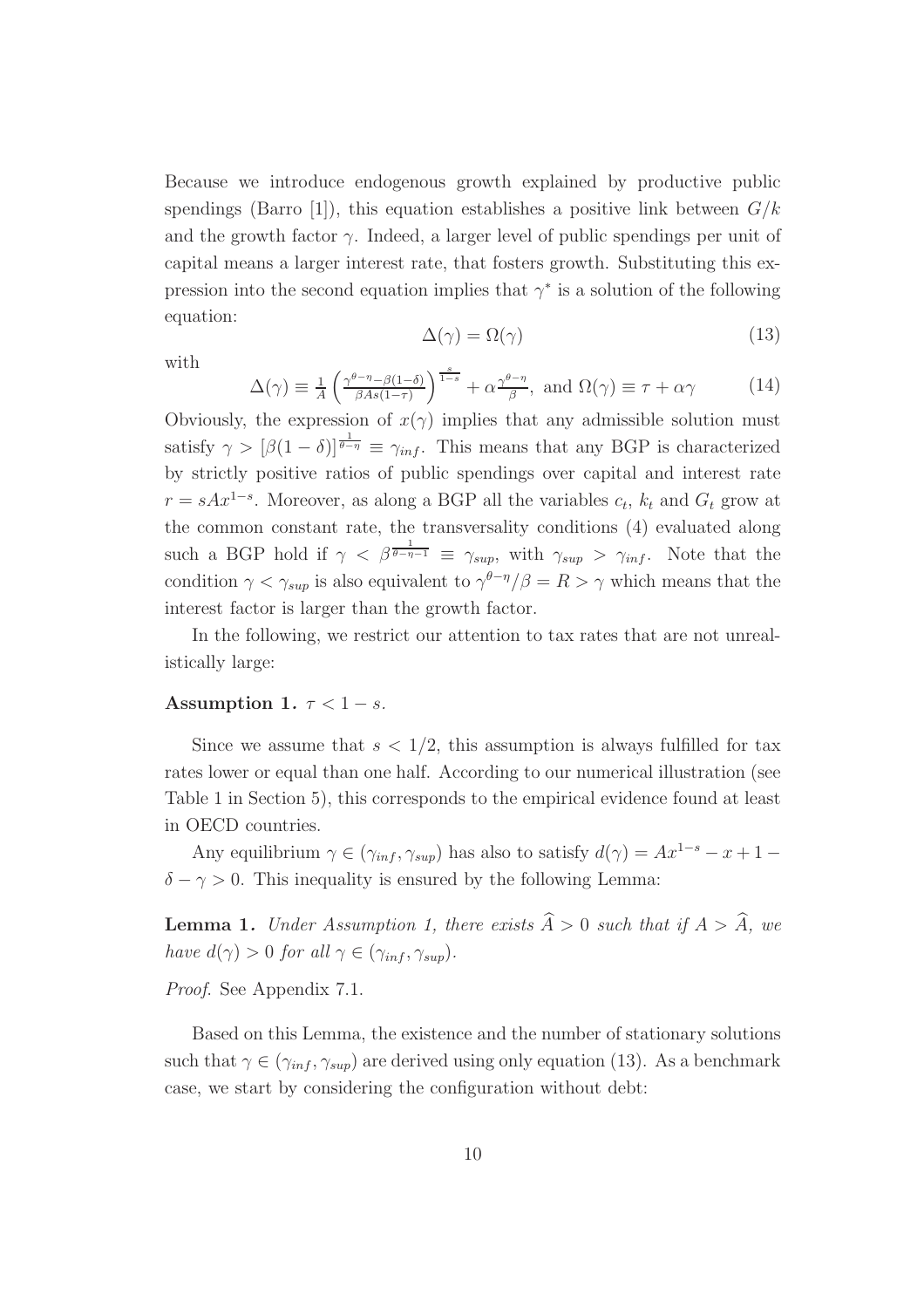**Proposition 1.** *Under Assumption 1, let*  $A > \hat{A}$  *and*  $\alpha = 0$ *. Then there exists*  $\hat{\tau} \in (0, 1-s)$  *such that there is a unique steady-state*  $\gamma^* \in (\gamma_{inf}, \gamma_{sup})$  *if and only if*  $\tau \in (0, \hat{\tau})$ *.* 

*Proof*. See Appendix 7.2.

This case corresponds to the Barro [1] model. Let us rewrite the budget constraint of the government (9) evaluated at the steady state as follows:

$$
\frac{G}{y} + \alpha R = \tau + \alpha \gamma \iff \frac{x^s}{A} + \alpha R = \tau + \alpha \gamma \tag{15}
$$

with  $R = (1-\tau)sAx^{1-s}+1-\delta$ . We also get the following equivalent expression for the capital accumulation equation (10):

$$
d + \gamma - 1 + \delta = Ax^{1-s} \left[ 1 - \frac{x^s}{A} \right] \tag{16}
$$

When  $\alpha = 0$ , we then get  $x = (A\tau)^{1/s}$  and  $d + \gamma - (1 - \delta) = A^{1/s} \tau^{(1-s)/s} (1 - \tau)$ . As it is well-known, a larger tax rate has two effects. On the one hand, it reduces the disposable income, meaning that there are less incentives to invest. On the other hand, it raises the tax base. Under Assumption 1, the second effect dominates. As a result, if  $\tau$  is large, i.e. close to the labor share  $1-s$ , the tax revenue and thus the expression  $\tau^{(1-s)/s}(1-\tau)$  are too large,<sup>7</sup> and there is no balanced budget satisfying positive consumption and/or the transversality condition. On the contrary, when the tax rate is low enough, i.e. lower than  $\hat{\tau}$ , uniqueness of the steady state comes from the fact that in the Barro [1] model, there is a positive link between  $G/k$  or  $G/y$  and  $\gamma$  because public spendings are productive. If  $\gamma$  is low, the ratio  $G/y$  is quite close to 0, and there is an excess of the tax revenue, while if  $\gamma$  is large enough, there is a surplus of public spendings. The budget is then balanced between these two configurations and the associated consumption is positive.

When  $\alpha > 0$ , the uniqueness of the steady-state is not always ensured or may occur under different fiscal pressures. The results are summarized in the following Proposition:

**Proposition 2.** *Under Assumption 1, let*  $A > \hat{A}$  *and*  $\alpha > 0$ *. Then there exist*  $\hat{\tau} \in (0, 1-s), \ \hat{\alpha} > \underline{\alpha} > 0 \ \text{and} \ \tilde{\Theta} \in (0, 1) \ \text{such that the following results hold:}$ 

<sup>&</sup>lt;sup>7</sup>Note indeed that  $\tau^{(1-s)/s}(1-\tau)$  is maximized when  $\tau = 1-s$ .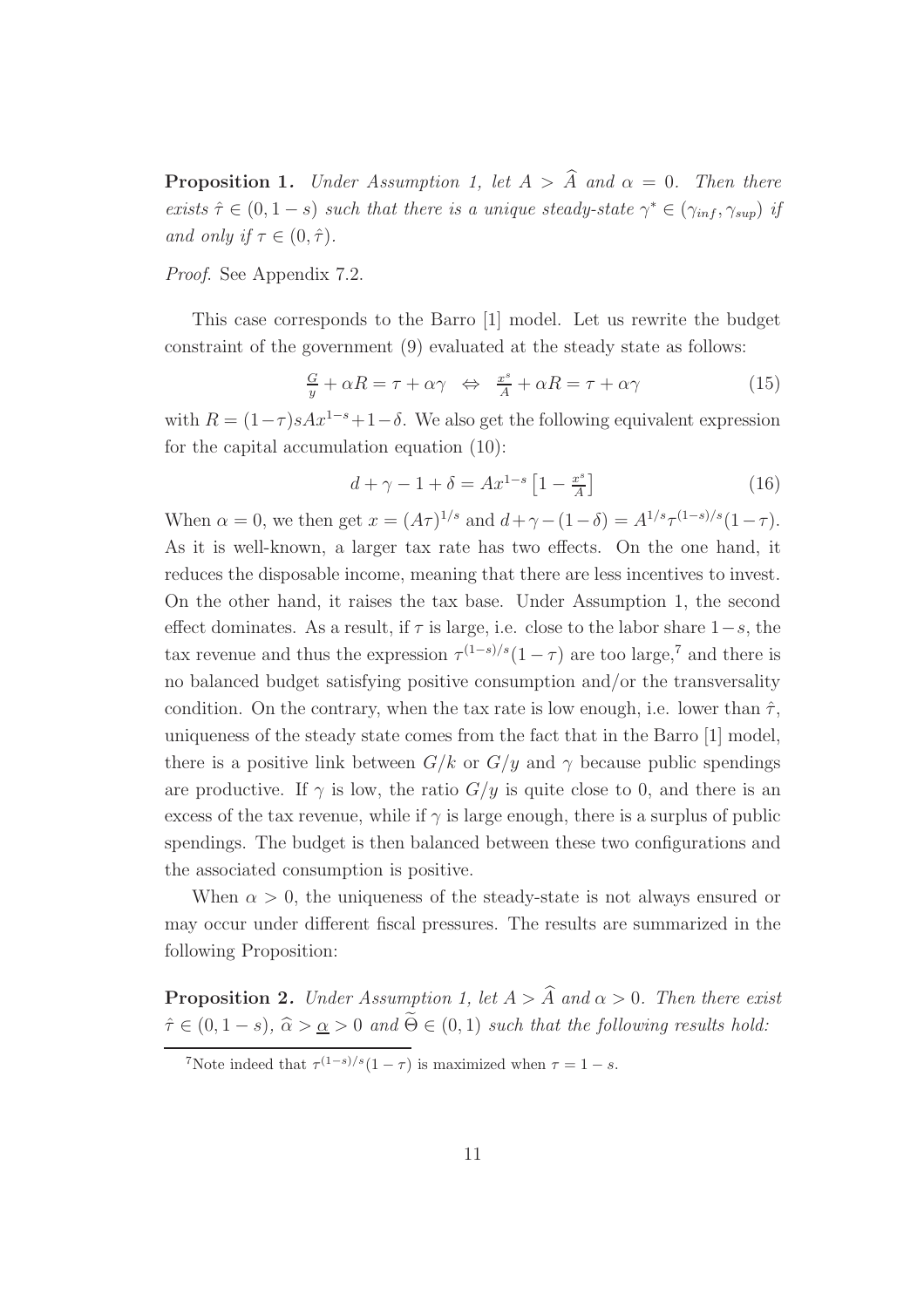*1. There is a unique steady-state*  $\gamma^* \in (\gamma_{inf}, \gamma_{sup})$  *if one of the following conditions is satisfied:*

*(a)*  $\alpha < \widehat{\alpha}$  *and*  $\tau \in (0, \widehat{\tau})$ *;* 

*(b)*  $\alpha > \widehat{\alpha}$  and  $\tau \in (\widehat{\tau}, 1-s)$ ;

2. There are two steady-states  $\gamma_1^*, \gamma_2^* \in (\gamma_{inf}, \gamma_{sup})$ , with  $\gamma_1^* < \gamma_2^*$ , if  $\alpha \in$  $(\underline{\alpha}, \widehat{\alpha})$ ,  $\tau \in (\widehat{\tau}, 1-s)$  *and*  $\theta - \eta \in (0, \widehat{\Theta})$ *.* 

*Proof*. See Appendix 7.3.

The existence of a steady-state is obtained in two different configurations: i) when the share of debt over GDP and the tax rate are both low enough, or ii) when they are both large enough. There is therefore a form of positive relationship between debt and tax for the existence of endogenous growth. If the tax rate is large enough, there may also exist two admissible steady-states as long as the share  $\alpha$  of public debt over GDP takes intermediate values and the utility function is close enough to a linear one  $(\theta - \eta$  weak enough). Contrary to the conclusions of Minea and Villieu [15], we show here that considering the debt-to-GDP ratio as a policy instrument does not necessarily preclude the existence of multiple BGPs. Note however that if we assume as in Minea and Villieu [15] that  $\theta = 1$  and  $\eta = 0$ , then multiplicity is ruled out.

Recall that the transversality condition is equivalent to  $R = \gamma^{\theta-\eta}/\beta > \gamma$ . The interpretation of uniqueness of the steady state when both  $\tau$  and  $\alpha$  are low enough (Case 1 (a) of Proposition 2) is quite similar to the case without debt, after Proposition 1. The main difference with the case  $\alpha = 0$  is that now taxation is also used to finance the difference between debt reimbursement  $R_t b_t$ and new debt emission  $b_{t+1}$  which becomes  $(R - \gamma)b$  at the steady-state, but this is not a dominant effect since debt  $b = \alpha y$  is low.

In Case 1 (b) of Proposition 2, we still have uniqueness of the steady state, but the story is different. Let us rewite equation (15) as follows

$$
\alpha(R-\gamma) + \frac{x^s}{A} = \tau \tag{17}
$$

The difference between debt reimbursement and debt emission is measured by  $R - \gamma > 0$ . When  $\gamma$  is close to its upper bound, this difference is close to zero. Since the tax rate is close to  $1 - s$ , there is an excess of tax revenue and debt emission with respect to public spendings and reimbursement of debt leading to  $\alpha(R-\gamma) + x^s/A < \tau$ . On the contrary, when  $\gamma$  is close to its lower bound,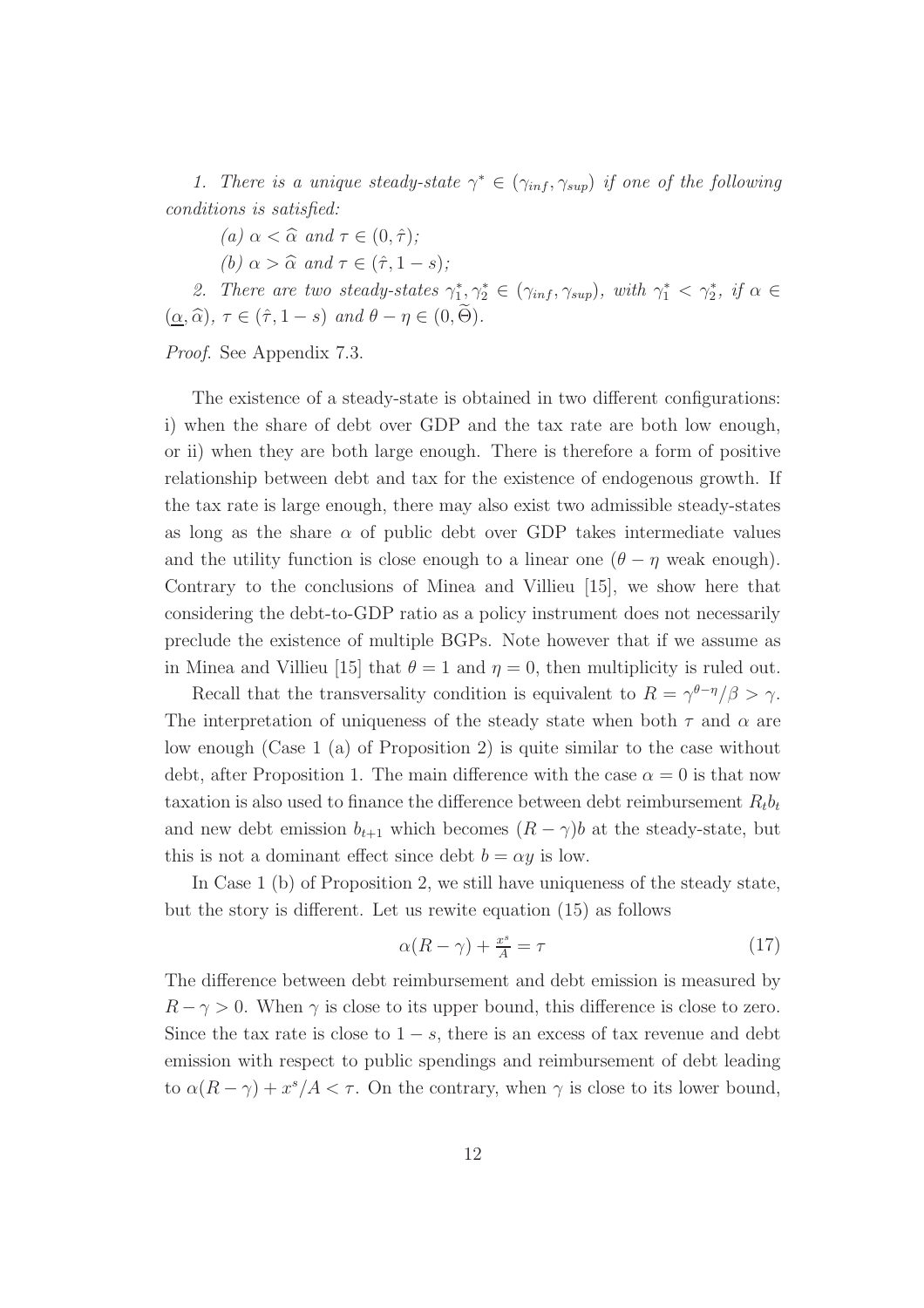the debt reimbursement  $R - \gamma$  is quite large. Despite the fact that public spendings are lower, there is a surplus of spending and debt reimbursement implying  $\alpha(R-\gamma)+x^s/A > \tau$ . Uniqueness of the steady-state is then ensured.

The coexistence of two steady states (Case 2 of Proposition 2) is explained by the same story except that now the size of debt is lower as  $\alpha \in (\alpha, \hat{\alpha})$ . When  $\gamma$  increases from  $\gamma_{inf}$  to  $\gamma_{sup}$ , public spendings raise while the difference between debt reimbursement and debt emission reduces. In other words, these two effects go in opposite directions following a raise of  $\gamma$ . Since the ratio of debt-to-GDP has intermediate values and the tax rate is large enough, there is an excess of funds to finance public spendings and debt reimbursement when the growth factor is either close to  $\gamma_{inf}$  ( public spending over GDP low enough) or close to  $\gamma_{sup}$  (difference between debt reimbursement and debt emission low enough). In both cases, we then have  $\alpha(R-\gamma) + x^s/A > \tau$  and multiple steady-states may arise.

The following Figure summarizes the conclusions of Proposition 2:



Figure 1: Uniqueness and multiplicity of steady-states.

In the following Corollary, we examine how the different types of steadystates vary according to variations of the debt-output ratio. However, discussing the impact of a policy parameter on the growth factor is not enough in an optimal intertemporal dynamic model. We need also to focus on the welfare that can be easily computed along the long-run balanced growth path characterized by the stationary values of the growth factor  $\gamma$ , consumption d and government spending  $x$ . We have indeed

$$
W(\gamma) = \frac{k_0^{1-(\theta-\eta)}}{1-\theta} \frac{d(\gamma)^{1-\theta} x(\gamma)^{\eta}}{1-\beta \gamma^{1-(\theta-\eta)}}
$$
(18)

We get the following result:

**Corollary 1.** *Under Assumption 1, let*  $A > \hat{A}$  *and*  $\alpha > 0$ *. The following results hold:*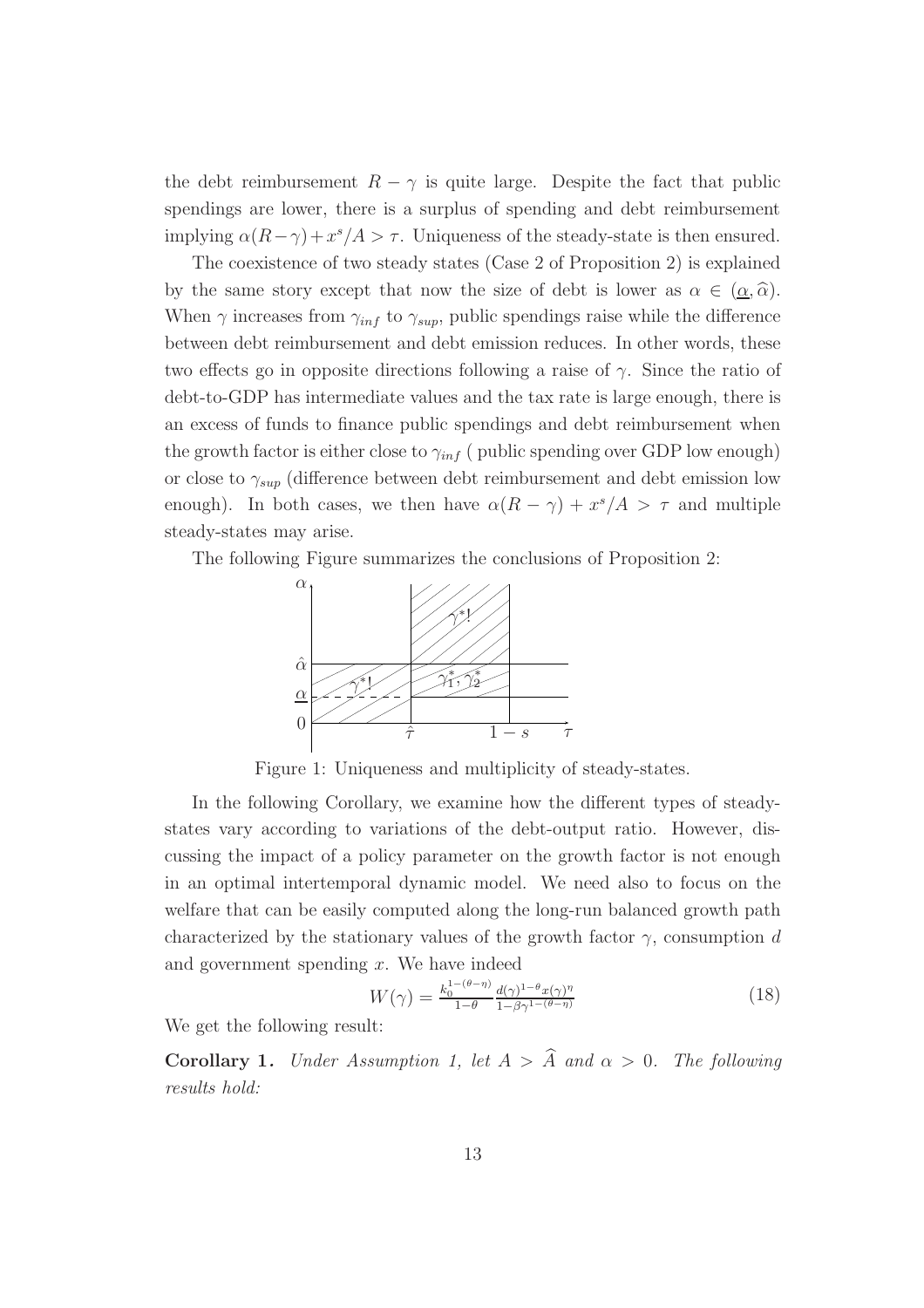*1.* If  $\alpha < \widehat{\alpha}$  and  $\tau \in (0, \widehat{\tau})$ ,  $d\gamma^* / d\alpha < 0$ ; *2.* If  $\alpha > \widehat{\alpha}$  and  $\tau \in (\widehat{\tau}, 1-s)$ ,  $d\gamma^* / d\alpha > 0$ ; *3.* If  $\alpha \in (\underline{\alpha}, \widehat{\alpha})$ ,  $\tau \in (\widehat{\tau}, 1-s)$  and  $\theta - \eta \in (0, \Theta)$ ,  $d\gamma_1^* / d\alpha < 0$  and  $d\gamma_2^*/d\alpha > 0.$ *Moreover, there exist*  $\hat{\beta} \in (0,1)$  *and*  $\hat{\delta} \in (0,1)$  *such that if*  $\beta \in (\hat{\beta},1)$  *and*  $\delta \in (0, \hat{\delta}), \text{ then } W'(\gamma) > 0.$ *Proof*. See Appendix 7.4.

Focusing on Case 3 of this Corollary, the following figure shows how the multiplicity of steady-states is affected by a variation of  $\alpha$ . The curve  $\Delta(\gamma)$  –  $\Omega(\gamma)$  is going up when  $\alpha$  increases. This illustrates the comparative statics for the lower and higher BGPs  $\gamma_1^*$  and  $\gamma_2^*$ .



Figure 2: Multiplicity of steady-states and comparative statics.

We now briefly explain how we can understand the effect of  $\alpha$  on these two steady states. As we have seen previously, the coexistence of the two steady states can be explained focusing on the intertemporal budget constraint of the government. There is an excess of the tax revenue and debt emission with respect to public spendings and debt reimbursement when  $\gamma$  is either lower than  $\gamma_1^*$  or larger than  $\gamma_2^*$ , whereas the opposite is true when  $\gamma$  is between  $\gamma_1^*$ and  $\gamma_2^*$ . To understand the effect of  $\alpha$ , recall that any BGP is characterized by  $R > \gamma$  and the difference between debt reimbursement and debt emission per unit of GDP is measured by  $\alpha(R-\gamma)$ . We immediately conclude that following any increase of the ratio of debt-to-GDP  $\alpha$ , the regions with a surplus of public funds shrink, meaning that  $\gamma_1^*$  goes down, while  $\gamma_2^*$  goes up.

The comparative statics results of Corollary 1 provide quite different conclusions than the empirical results of Reinhart and Rogoff [22]. The relationship between debt and the growth rate indeed strongly depends on both the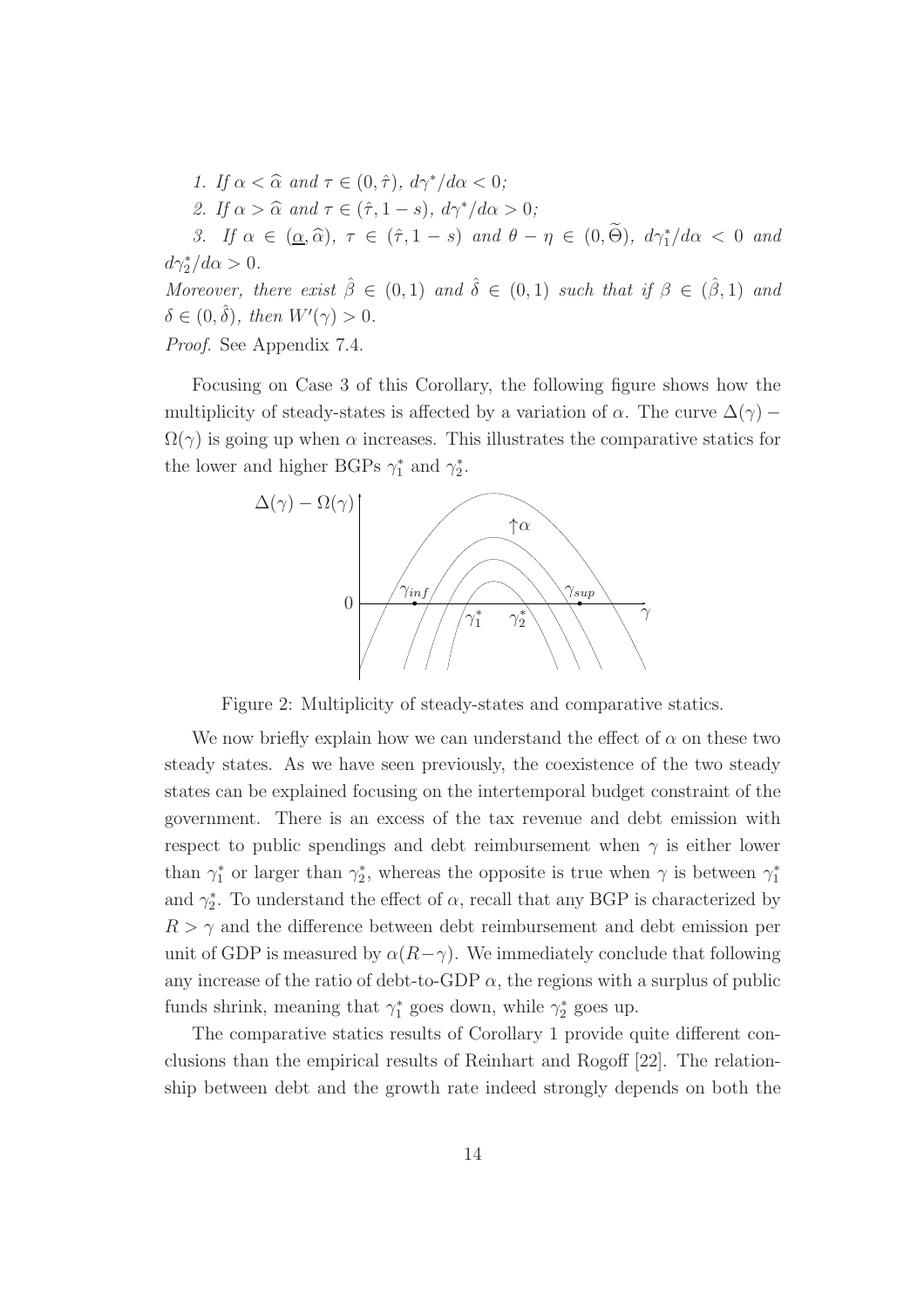level of the ratio of debt-to-GDP and the level of the tax rate. First, the growth rate is always a decreasing function of the share of debt as a proportion of GDP when this share is small enough. Second, for intermediary values of  $\alpha$ , multiple steady-states arise and the lower growth factor is negatively affected by  $\alpha$  while the higher one is positively affected. And third, above a treshold level  $\hat{\alpha}$ , and when the tax rate is large enough, the unique long-run growth rate becomes an increasing function of  $\alpha$ . These results suggest a complex relationship between debt and growth in line with the recent literature surveyed by Panizza and Presbitero [20]. Moreover, they provide a theoretical justification for the positive correlation exhibited by Minea and Parent [13] with large enough debt-to-GDP ratios.

Our results then show that the negative impact of debt on growth as exhibited by Reinhart and Rogoff [22] and some of the recent literature has to be taken with caution. Above the threshold value  $\alpha$ , when multiplicity holds, they only get part of the story as they miss the second possible equilibrium growth rate, which is an increasing function of  $\alpha$ , and thus the possible strong impact of agents' expectations that select the long run equilibrium. As a result, they miss the fact that when the tax rate and the share of debt over GDP are high enough, a quite large amount of public good can be financed and increasing debt allows to boost even more the production process through the productive externality. The growth factor increases as a result. The fact that this positive impact is associated to a high enough tax rate can be linked to the concept of "debt tolerance" formulated by Reinhart *et al.* [23] that characterizes countries with strong fiscal structures, i.e. able to raise a large amount of taxes (see also Collard *et al.* [4]-[5]).

Corollary 1 also shows that along a long-run balanced growth path, welfare is an increasing function of the stationary growth factor  $\gamma$ . This holds whatever the degree of the public good externality in the utility. We then exhibit a first important trade-off associated with self-fulfilling expectations. We show indeed that depending on the long-run equilibrium selected by agents' expectations, increasing the share of debt as a proportion of GDP may have a positive or a negative impact on both the growth rate and welfare.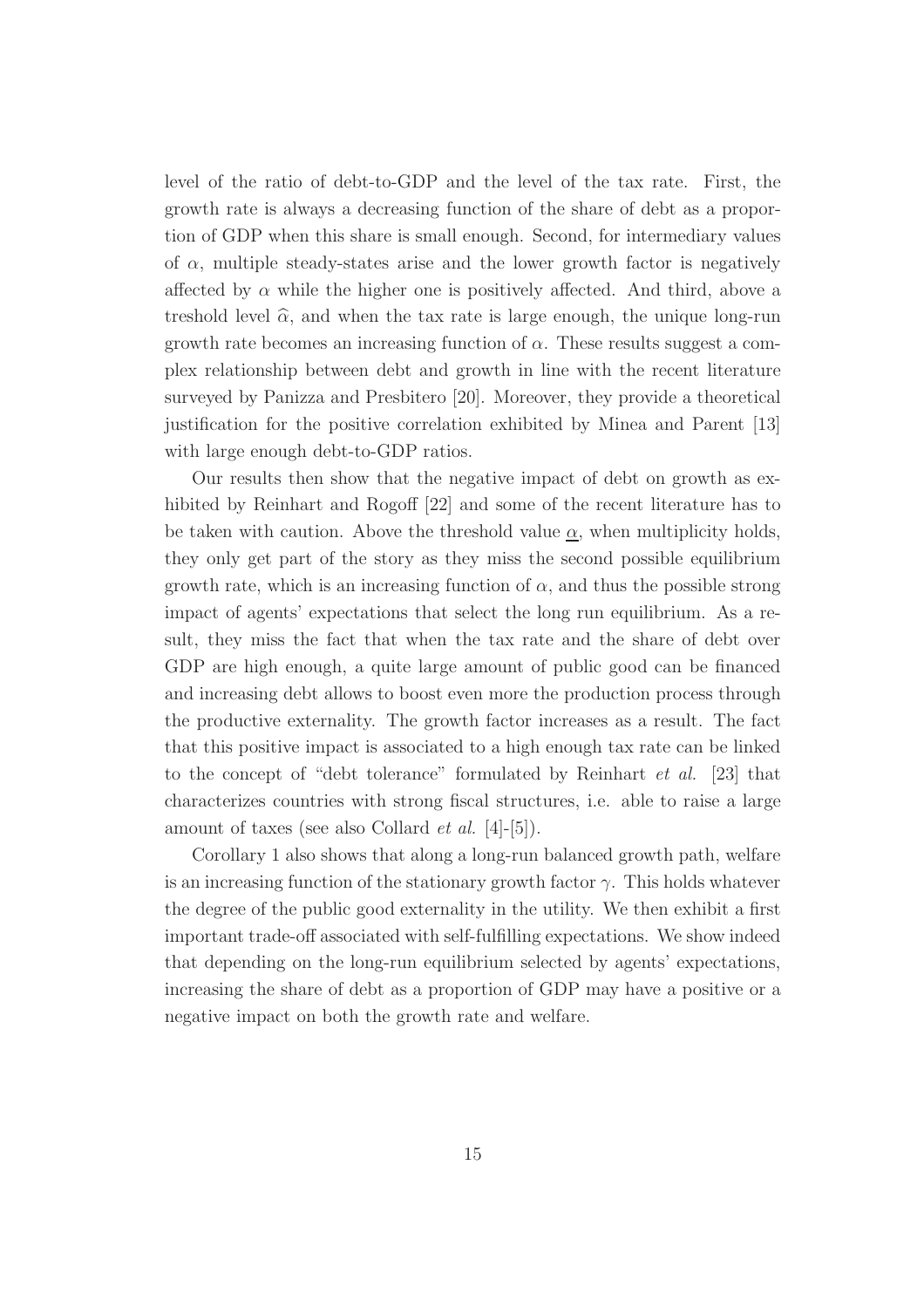## 4 Effect of debt in the short run: Sunspot fluctuations and global indeterminacy

Focusing on the stability properties of the steady-states, we analyse now whether the ratio of debt-to-GDP is destabilizing, through the occurrence of local indeterminacy and sunspot equilibria. As we have seen, two steady-states may coexist. Hence, in order to simplify the local stability analysis and to focus on a precise steady-state, we first provide a normalization procedure of a BGP.

#### 4.1 A normalized steady-state

In order to get long run positive growth, we want to focus on the existence of a steady-state value of  $\gamma$  which is larger than 1. To simplify this analysis, we use the constant A to get the existence of a normalized steady-state  $\gamma^*$  > 1. This procedure is useful to ensure that  $\gamma^*$  remains invariant with respect to parameters' changes, in particular the share  $\alpha$  of debt over GDP. This invariance will allow us to provide a bifurcation analysis in order to study how the dynamical properties of the steady-state are affected when  $\alpha$  is modified. As shown in the following Proposition, this property is obtained by choosing adequately the value of A that will adjust accordingly to keep  $\gamma^*$  constant.

**Proposition 3.** *Under Assumption 1, let*  $\theta - \eta < \beta$ *. Then there exists*  $\gamma \in$  $[1, \gamma_{sup})$  *such that any given value*  $\gamma^* \in (\gamma, \gamma_{sup})$  *is an admissible invariant solution of equation (13) if and only if*  $\alpha \in (0, \alpha_{Max})$  *and*  $A = A^*$  *with* 

$$
\alpha_{Max} = \frac{\tau}{\gamma^* \left(\frac{\gamma^{*\theta - \eta - 1}}{\beta} - 1\right)} \left(>\widehat{\alpha}\right) \quad and \quad A^* = \frac{\left[\frac{\gamma^{*\theta - \eta} - \beta(1 - \delta)}{\beta s(1 - \tau)}\right]^s}{\left[\tau - \alpha\gamma^* \left(\frac{\gamma^{*\theta - \eta} - 1}{\beta} - 1\right)\right]^{1 - s}}\left(>\widehat{A}\right) \tag{19}
$$

*Proof*. See Appendix 7.5.

We may then easily characterize the stability properties of the normalized steady-state by linearizing the dynamic system (11) around the steady-state  $(x^*, \gamma^*)$  with  $x^*$  as given by (12).

**Lemma 2.** *Under Assumption 1, let*  $\theta - \eta < \beta$ ,  $A = A^*$ ,  $\alpha \in (0, \alpha_{Max})$  *and*  $\gamma^* \in (\gamma, \gamma_{\sup})$ . The characteristic polynomial is given by  $P(\lambda) \equiv \lambda^2 - T\lambda + D =$ 0*, where:*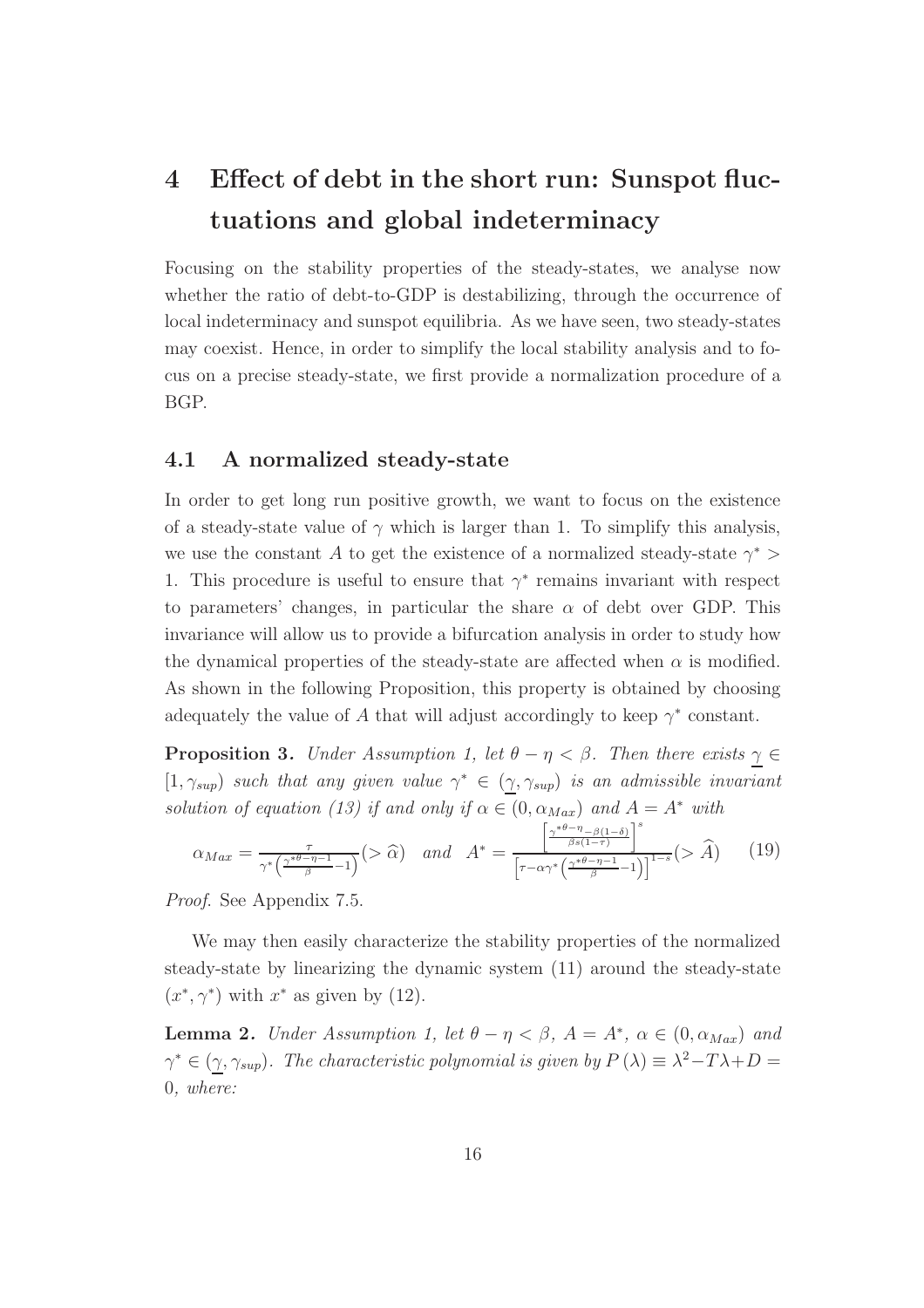$$
D = \left(1 + \frac{(\theta - \eta)d^*(\alpha)}{\theta \gamma^*}\right) \frac{B_2(\alpha)}{\alpha \gamma^*(1-s)} + \frac{B_1(\alpha)d^*(\alpha)}{\theta \gamma^*(1-s)} \equiv D(\alpha)
$$
  
\n
$$
T = 1 + \frac{(\theta - \eta)d^*(\alpha)}{\theta \gamma^*} + \frac{[B_1(\alpha) + B_3]d^*(\alpha)}{\theta \gamma^*(1-s)} + \frac{B_2(\alpha)}{\alpha \gamma^*(1-s)} \equiv T(\alpha)
$$
\n(20)

*with*

$$
d^*(\alpha) = \left(\frac{\gamma^{*\theta-\eta} - \beta(1-\delta)}{\beta s(1-\tau)}\right) \left[1 - \tau + \alpha \gamma^* \left(\frac{\gamma^{*\theta-\eta-1}}{\beta} - 1\right)\right] + 1 - \delta - \gamma^* \ge 0
$$
  
\n
$$
B_1(\alpha) = \eta - \frac{\theta}{d^*(\alpha)} \left(\frac{\gamma^{*\theta-\eta} - \beta(1-\delta)}{\beta s(1-\tau)}\right) \left[1 - s - \tau + \alpha \gamma^* \left(\frac{\gamma^{*\theta-\eta-1}}{\beta} - 1\right)\right]
$$
  
\n
$$
B_2(\alpha) = s\tau + \alpha \gamma^* \left(1 - s\frac{\gamma^{*\theta-\eta-1}}{\beta}\right) + \alpha(1-s)\frac{\gamma^{*\theta-\eta} - \beta(1-\delta)}{\beta} > 0
$$
  
\n
$$
B_3 = (1-s)\frac{\gamma^{*\theta-\eta} - \beta(1-\delta)}{\gamma^{*\theta-\eta}} > 0
$$

*Proof*. See Appendix 7.6.

As explained at the end of Section 2, our dynamical system (11) has no predetermined variable. Therefore, local determinacy is obtained if the steadystate is totally unstable (a source). In this case, there is no transitional dynamics and the equilibrium jumps on the steady-state from date 0. On the contrary, when the steady-state is either a saddle-point or totally stable (a sink), there is local indeterminacy with the existence of a continuum of equilibrium paths. As a result, sunspot fluctuations also occur.

We show now that the stability properties of the normalized steady-state crucially depend on the value of the ratio of debt-to-GDP.

**Proposition 4.** *Under Assumption 1, let*  $\theta - \eta < \beta$ ,  $A = A^*$  *and*  $\gamma^* \in$  $(\gamma, \gamma_{sup})$ *. Then there exist*  $\overline{\delta} \in (0, 1)$ *,*  $\underline{\beta} \in (0, 1)$ *,*  $\overline{\alpha} \in (0, \alpha_{Max})$  *and*  $\overline{\Theta} \in (0, \beta)$ such that if  $\delta \in (0, \bar{\delta}), \beta \in (\beta, 1)$  and  $\theta - \eta \in (0, \bar{\Theta}),$  the normalized steady-state γ ∗ *is:*

- *i)* a source, *i.e.* locally determinate, when  $\alpha \in (0, \bar{\alpha})$ ,
- *ii)* a saddle-point, *i.e.* locally indeterminate when  $\alpha \in (\bar{\alpha}, \alpha_{Max})$ .

*Proof*. See Appendix 7.7.

When the share of debt over GDP is large enough, the local indeterminacy of the steady-state implies that there exist expectation-driven fluctuations. While Corollary 1 showed that a higher level of debt over GDP may foster the long run growth rate, this result exhibits a negative impact based on the fact that, over a precise threshold, public debt has a destabilizing role on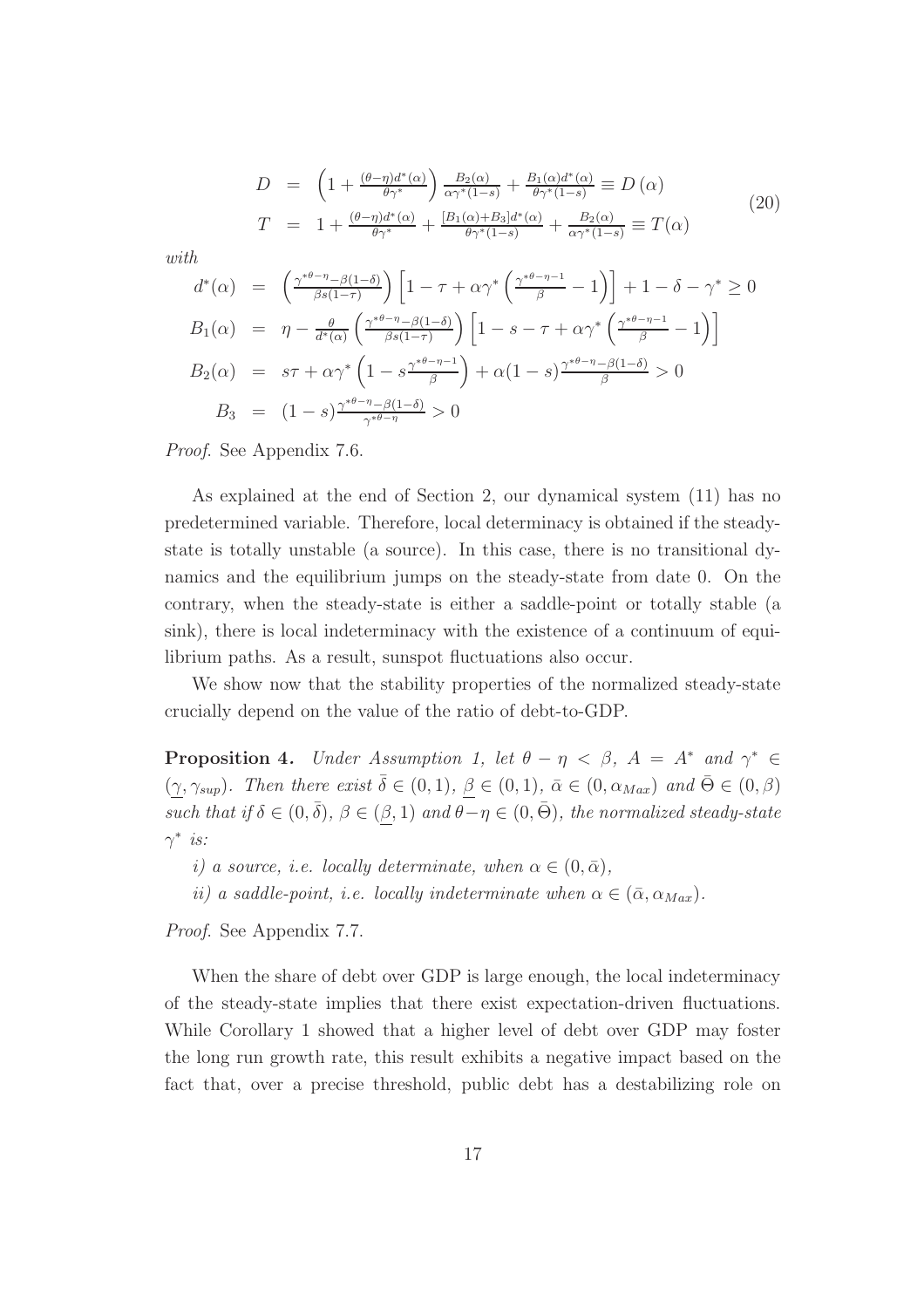the economy and leads to the existence of fluctuations based on self-fulfilling prophecies. As a result, debt may generate endogenous recessions associated to recurrent decreases of growth with the possible occurrence of negative growth rates. Note also that our results are in line with Sutherland *et al.* [25] since large debt fosters macroeconomic instability.

It is worth mentioning that Proposition 4 provides quite different conclusions than models without public debt like Cazzavillan [3]. The assumption  $\theta - \eta > 0$  implies that the homogeneity of the utility function is lower than one and restricts our attention to a weak public good externality in the utility function. Proposition 4 shows that local indeterminacy may arise when the share of debt over GDP is large enough, even without externality in utility  $(\eta = 0)$ . On the contrary, Cazzavillan [3] proves that local indeterminacy requires a sufficiently large externality in utility, i.e. a degree of homogeneity larger than one. This confirms that the existence of sunspot fluctuations is here fundamentally derived from a large enough debt. Moreover, contrary to the conclusions of Minea and Villieu [15], considering the debt-to-GDP ratio as a policy instrument does not necessarily preclude the indeterminacy of the BGP.

#### 4.2 A second steady-state

We have shown in Proposition 3 that the normalized steady-state is obtained if  $\alpha \in (0, \alpha_{Max})$  and  $A = A^*$ , with  $\alpha_{Max} > \hat{\alpha}$  and  $A^* > \hat{A}$ . Following case 2 in Proposition 2, a second admissible steady-state may arise depending on the value of  $\alpha$ . Although some general conditions for the existence of a second steady-state have been stated in Proposition 2, we need here to complete these conditions as we start from the existence of a normalized steady-state that remains constant for any  $\alpha \in [0, \alpha_{Max})$ . We now locate precisely the second steady-state  $\tilde{\gamma}$  with respect to  $\gamma^*$  and 1. The configuration with  $\tilde{\gamma} < 1$  is clearly associated to endogenous recession. We derive the following Proposition:

**Proposition 5.** *Under Assumption 1, let*  $\theta - \eta < \beta$ ,  $A = A^*$  *and*  $\gamma^* \in$  $(\gamma, \gamma_{\text{sup}})$ *.* Then there exist  $\hat{\alpha} \in (\bar{\alpha}, \alpha_{\text{Max}}), \underline{\alpha} \in (0, \bar{\alpha})$  and  $\alpha_1 \in (\bar{\alpha}, \hat{\alpha})$  such *that when*  $\alpha \in (\underline{\alpha}, \hat{\alpha})$ *, there is a second admissible steady-state*  $\tilde{\gamma} \in (\gamma_{inf}, \gamma_{sup})$ *which satisfies:*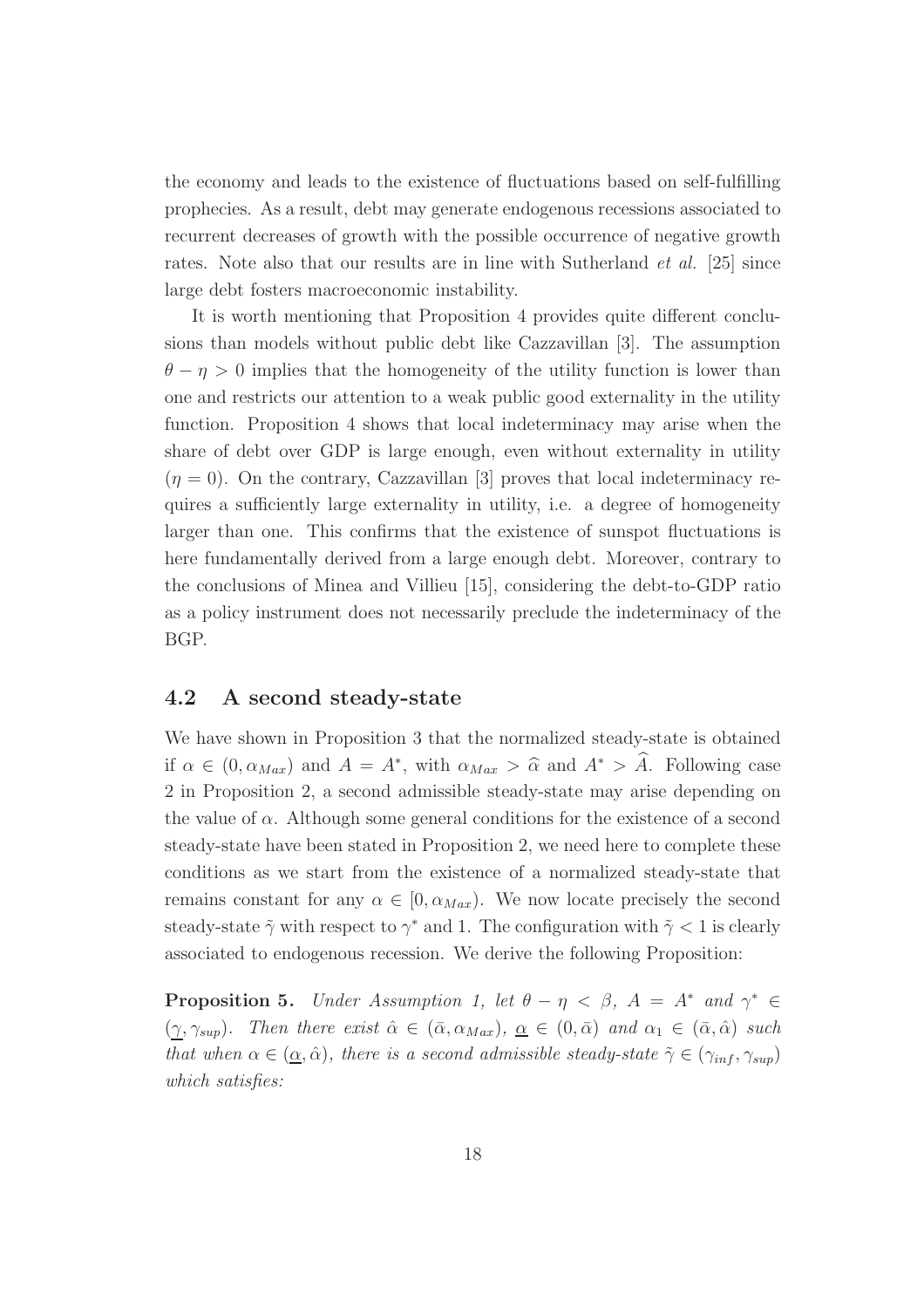$i) \tilde{\gamma} \in (\gamma^*, \gamma_{sup})$  when  $\alpha \in (\underline{\alpha}, \bar{\alpha}),$  $ii) \tilde{\gamma} \in (1, \gamma^*)$  when  $\alpha \in (\bar{\alpha}, \alpha_1)$ , *iii*)  $\tilde{\gamma} \in (\gamma_{inf}, 1)$  *when*  $\alpha \in (\alpha_1, \hat{\alpha})$ *.* 

Proposition 5 then shows, in accordance with Proposition 2, that there exist two admissible steady-states as long as the share  $\alpha$  of public debt over GDP is large enough but not too big. Moreover, when  $\alpha$  is too low, the second steady-state  $\tilde{\gamma}$  is not admissible as it is larger than  $\gamma_{sun}$ .

Considering Proposition 4, we immediately derive the following conclusion:

**Corollary 2.** *Under Assumption 1, let*  $\theta - \eta < \beta$ ,  $A = A^*$ ,  $\gamma^* \in (\gamma, \gamma_{sup})$ ,  $\delta \in (0, \bar{\delta}), \ \beta \in (\beta, 1) \ and \ \theta - \eta \in (0, \bar{\Theta}).$  Then the normalized steady-state  $\gamma^*$ *is globally determinate if and only if*  $\alpha \in [0, \alpha)$ *.* 

As  $\alpha < \bar{\alpha}$ , the normalized steady-state  $\gamma^*$  is indeed unique and locally determinate when  $\alpha \in [0, \alpha)$ . This result is again in line with Sutherland *et al.* [25] since low debt prevents the occurrence of business cycles. However, as  $\alpha$ increases from  $\underline{\alpha}$ ,  $\tilde{\gamma}$  becomes admissible with  $\tilde{\gamma} > \gamma^*$ , until  $\alpha = \bar{\alpha}$  and  $\tilde{\gamma} = \gamma^*$ . If  $\alpha$  increases again, then  $\tilde{\gamma} < \gamma^*$  until  $\alpha$  becomes too large so that  $\tilde{\gamma}$  is no longer admissible as it is lower than  $\gamma_{inf}$ .

As we have normalized the steady-state  $\gamma^*$  which exists and remains constant for any  $\alpha \in [0, \alpha_{Max})$ , we may immediately derive the local stability properties of the second steady-state  $\tilde{\gamma}$ :

**Corollary 3.** *Under Assumption 1, let*  $A = A^*$ ,  $\gamma^* \in (\gamma, \gamma_{sup})$ ,  $\beta \in (\beta, 1)$ ,  $\delta \in (0,\bar{\delta})$  and  $\theta - \eta \in (0,\bar{\Theta})$ . Then the second admissible steady-state  $\tilde{\gamma} \in$  $(\gamma_{inf}, \gamma_{sup})$  *is:* 

- *i)* a saddle-point, i.e. locally indeterminate if  $\alpha \in (\alpha, \bar{\alpha})$ ,
- *ii)* a source, *i.e.* locally determinate, if  $\alpha \in (\bar{\alpha}, \hat{\alpha})$ .

*It follows that when*  $\alpha \in (\alpha, \hat{\alpha})$ *, global indeterminacy arises.* 

Propositions 4 and 5 together with Corollary 3 show that the ratio of debtto-GDP has a strong impact on the stability properties of the equilibrium, in particular when multiple balanced growth paths occur. In this case ( $\alpha >$  $\alpha$ ), we exhibit an important trade-off as the largest steady-state is always

*Proof*. See Appendix 7.8.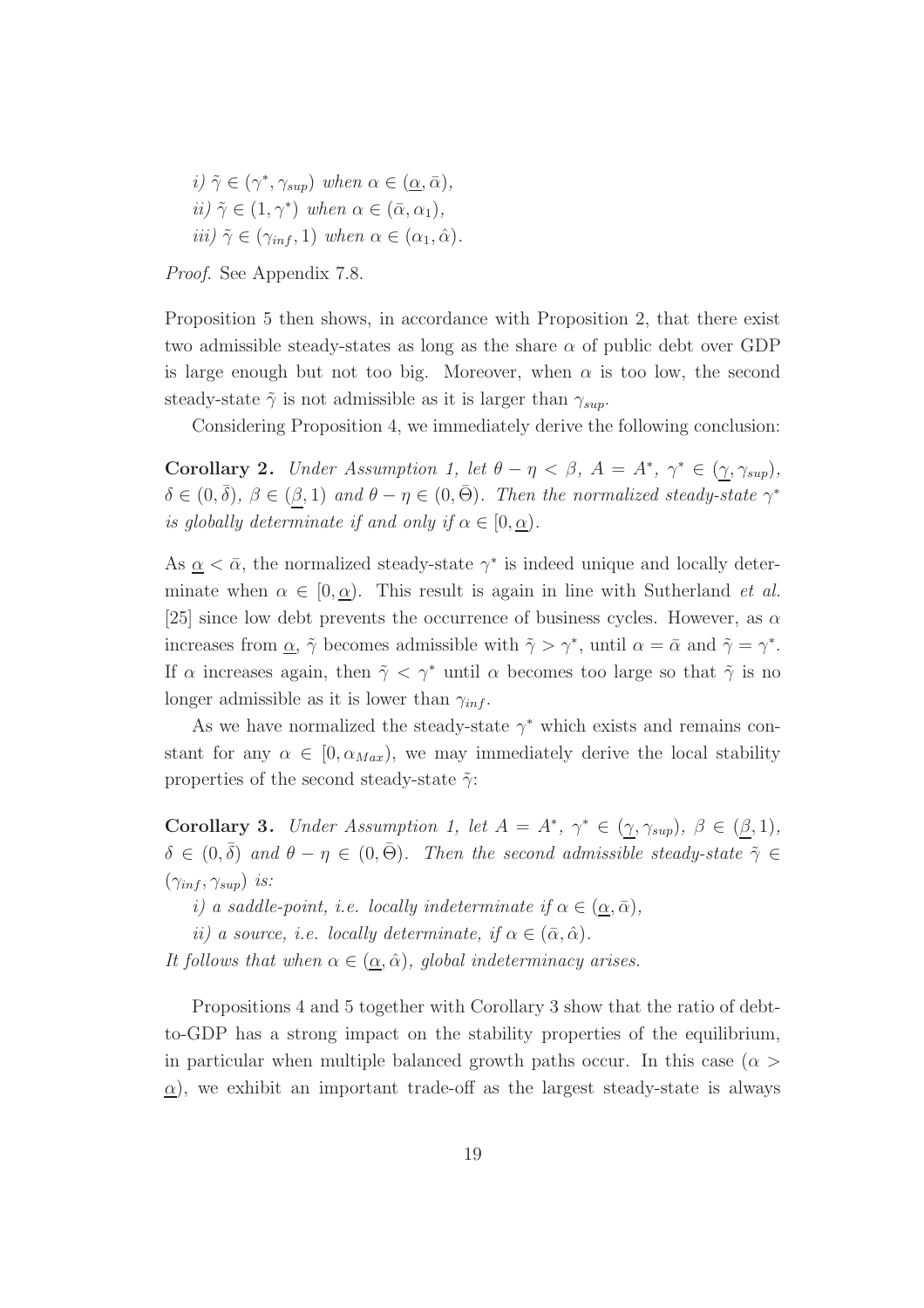locally indeterminate, i.e. characterized by expectation-driven fluctuations, while the lowest steady-state is always locally determinate. The larger the ratio of debt-to-GDP is, the lower the locally determinate steady-state. It can even be less than one, i.e. characterized by an economic recession. Because of multiplicity, there is also a global indeterminacy suggesting that depending on agents' expectations, the actual equilibrium may converge towards the lowest or the highest growth factor, eventually with large fluctuations. As we know from Corollary 1 that the indeterminate steady state has the highest welfare, global indeterminacy can have strong implications in terms of welfare loss if agents coordinate their expectations on the lowest growth factor.

These results, that put a strong emphasis on self-fulfilling prophecies, reinforce the consistency of our analysis, already highlighted in the previous section, with the empirical facts exhibited by the recent literature. As shown by Sutherland *et al.* [25], increasing the ratio of debt-to-GDP affects the business cycle of countries leading to the existence of expectation-driven fluctuations. Depending on agents' beliefs, the impact on growth can be negative in the short or longer term through the possible occurrence of recessions. Moreover, as suggested by Panizza and Presbitero [20], there exist some non-linear and threshold effects associated to the existence of multiple equilibria and global indeterminacy. Finally, the existence of self-fulfilling prophecies can explain the fact that while some countries have a potential maximal sustainable debt ratio higher than their actual one, their perceived default risk can increase dramatically without any fundamental reason (see Collard *et al.* [4]-[5]).

#### 4.3 Economic interpretations

To provide an intuition for these results, we recall that local indeterminacy means that several dynamic paths converge to a BGP and the selection of one dynamic path depends on agents' expectations. In other words, a way of providing an intuition for local indeterminacy of the largest BGP is to explain whether expectations may be self-fulfilling.

Let us consider the intertemporal budget constraint of the government and assume that the households expect a larger growth factor at the next period. According to the constraint on debt, they expect a larger level of future debt emission. This broader funding opportunity may be used to either reimburse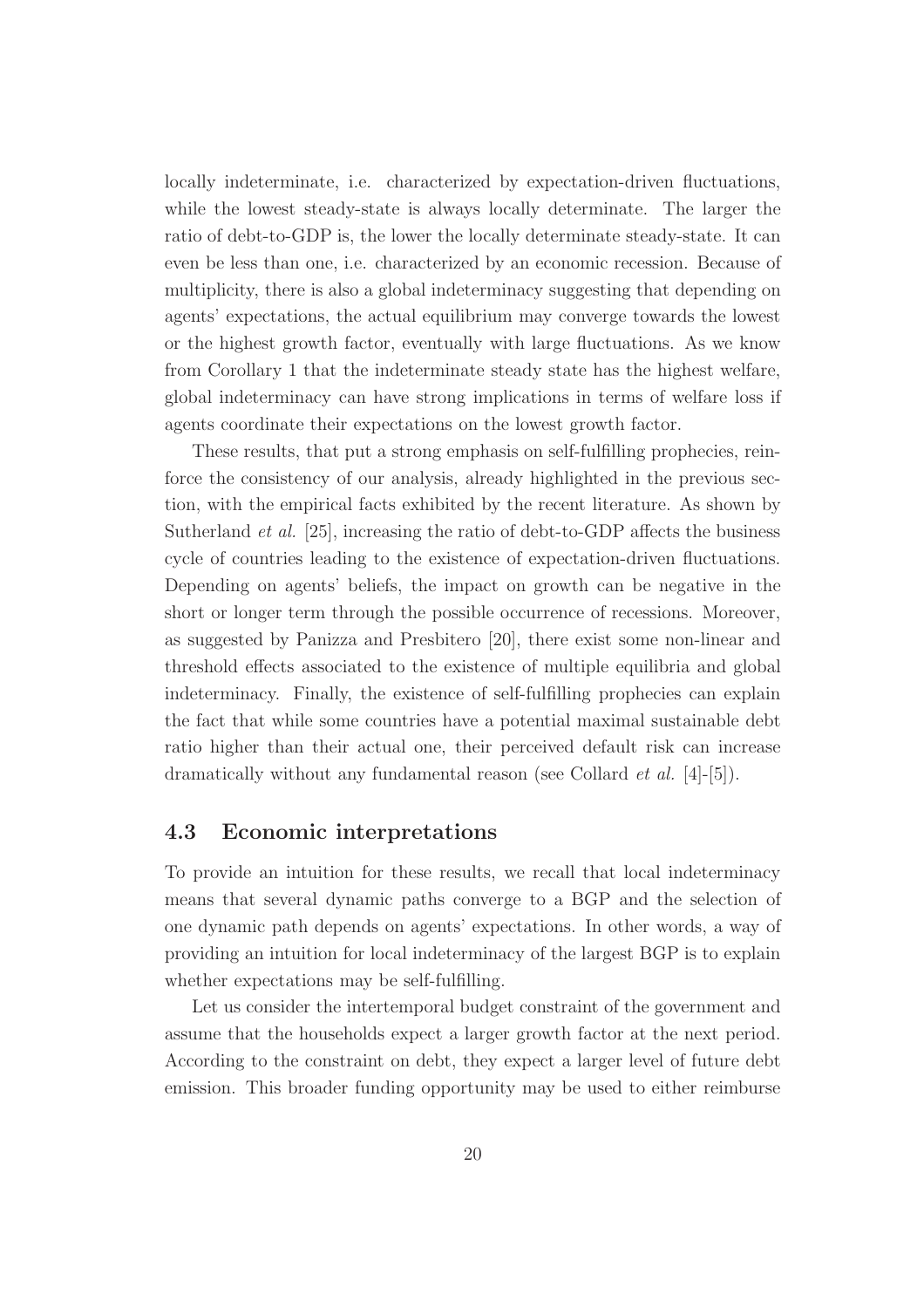the cost of debt or enhance productive public spendings. At this stage, we note that, especially for  $\theta - \eta$  low enough, the larger the growth rate, the lower the difference between R and  $\gamma$ , as measured by  $\gamma^{\theta-\eta}/\beta - \gamma$ . We derive that along a BGP with a high enough level of growth, the difference between the cost of debt reimbursement and debt emission as measured by  $R - \gamma$  is lower, meaning that a larger share of government revenue is devoted to productive public spendings. This raises the ratio  $G/k$ , which leads to an increase of the interest rate r. Since growth comes from a Barro-type [1] formulation, current growth raises. Therefore, a higher expected growth rate induces larger current growth, meaning that expectations are self-fulfilling.

It is important to note that this does not happen if one focuses on a BGP with a too low growth factor. Indeed, in such a case, a too large share of taxation and debt emission is used to debt reimbursement, rather than to improve the level of productive public spending. Finally, our mechanism requires a sufficiently large ratio of public debt-to-GDP. This allows public spendings to strongly depend on the expected level of production. Otherwise, expectations would not sufficiently affect current public spendings and growth.

### 5 A simple calibration on OECD countries

Let us now confront our theoretical conclusions to the recent experiences of OECD countries with a simple numerical exercise. Using a standard calibration consistent with quarterly data, we assume that  $(\delta, \beta) = (0.025, 0.98)$ . Following Gruber [11], Mulligan [16], Vissing-Jorgensen and Attanasio [26] who provide estimates for the elasticity of intertemporal substitution in consumption larger than unity and smaller than 2, we assume that  $\theta = 0.54$ . Concerning the size  $\eta$  of the public good externality into the utility function there is of course no direct empirical evidence. However, Ni [17] provides some estimations of the substitutability of government purchases for private consumption that support the interval  $\eta \in (0.22, 0.44)$ . We will consider in the following  $\eta = 0.4$  so that  $\theta - \eta = 0.14$ . With these values, the maximum admissible growth factor is  $\gamma_{sup} \approx 1.02377.$ 

The following Table provides numbers in 2014 for the fiscal pressure  $\tau$ , the share of capital income into GDP s and the share of gross debt into GDP  $\alpha$ .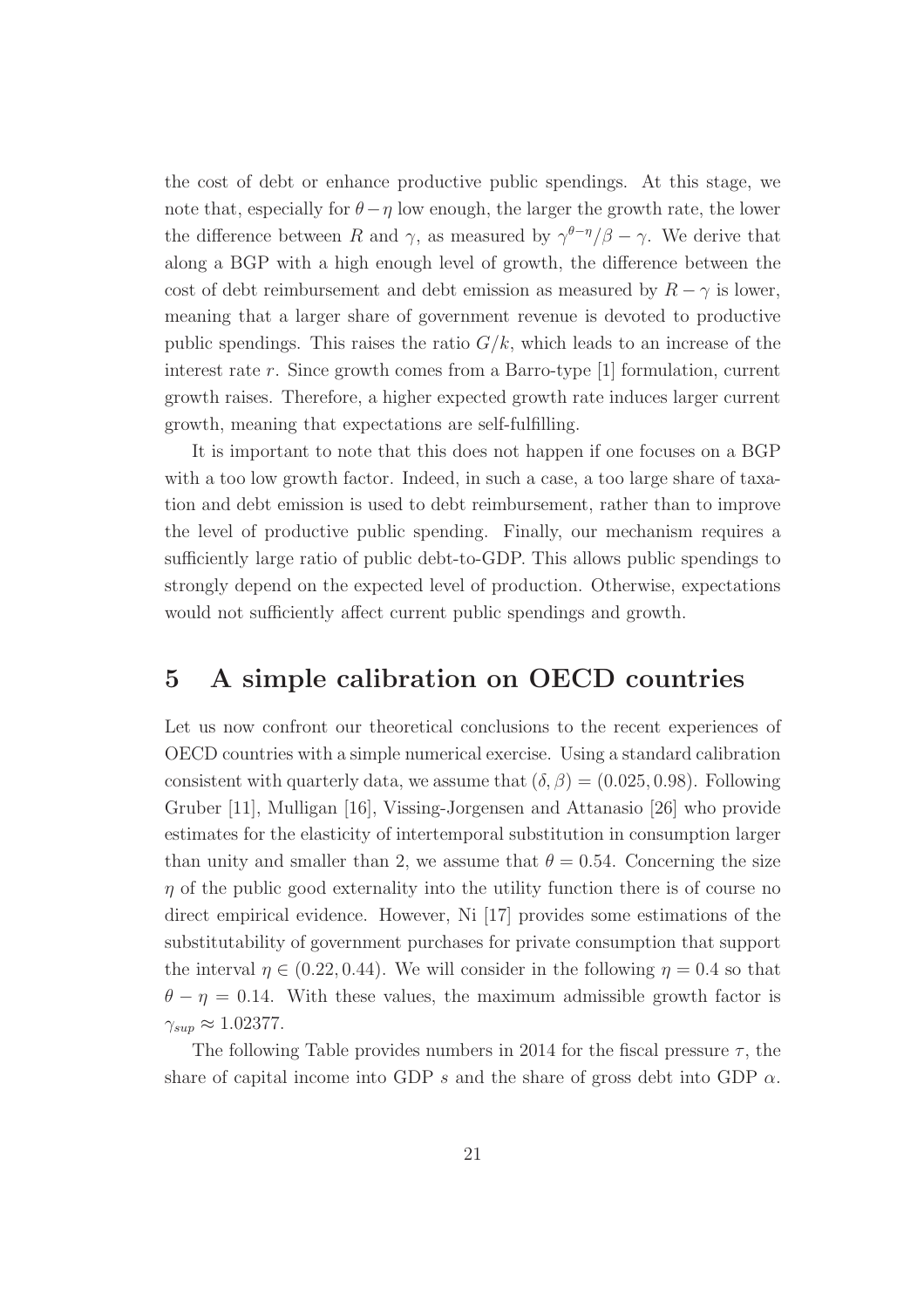| Countries | $\tau$                | $\mathcal{S}_{0}$ | $\alpha$              | $\gamma_{10-14}$    |
|-----------|-----------------------|-------------------|-----------------------|---------------------|
|           | $(\% \text{ of GDP})$ |                   | $(\% \text{ of GDP})$ | $(average 2010-14)$ |
| France    | 45.3                  | 0.31              | 95                    | 1.0104              |
| Germany   | 37.6                  | 0.31              | 74.7                  | 1.0196              |
| Greece    | 33.8                  | 0.4               | 177.1                 | 0.952               |
| Ireland   | 28.3                  | 0.43              | 109.7                 | 1.0144              |
| Italy     | 44.4                  | 0.31              | 132.1                 | 0.9948              |
| Japan     | 28.6                  | 0.4               | 230                   | 1.0152              |
| Portugal  | 32.5                  | 0.36              | 130.2                 | 0.9908              |
| Spain     | 32.9                  | 0.39              | 97.7                  | 0.995               |
| UK        | 35.2                  | 0.3               | 89.4                  | 1.0174              |
| US        | 24.3                  | 0.36              | 101.5                 | 1.022               |

Concerning the growth factor of GDP, as  $\gamma^*$  is the long-run value, we consider the average over 2010 − 2014 for the main OECD countries in order to avoid the recession that occurred in 2009.<sup>8</sup>

Table 1: Main statistics in 2014 (Source: Eurostat and OECD)

As can be seen, there are huge variations of the fiscal pressure  $\tau$  and the ratio of debt-to-GDP  $\alpha$  across countries. Also, while the share of capital income into GDP is most commonly fixed at 0.3, there are quite large differences across countries with a value often larger than 0.3. For each illustration we will use the parameters' values of the country we want to focus on. Note that four countries are characterized on average by a recession over the last five years.

The numbers of Table 1 implies for all countries that the normalized steady state  $\gamma^*$  corresponds to the higher BGP. Depending on the value of the share  $\alpha$ , there is thus the possibility of a second BGP lower than  $\gamma^*$ . Indeed, the critical values for the share  $\alpha$  are provided in the following Table:

<sup>&</sup>lt;sup>8</sup>The critical bound  $\alpha_{Max}$  reaches unrealistically large values (larger than 20). In practice we focus on some interval  $\alpha \in [0, 3)$  to be able to cover the case of Japan.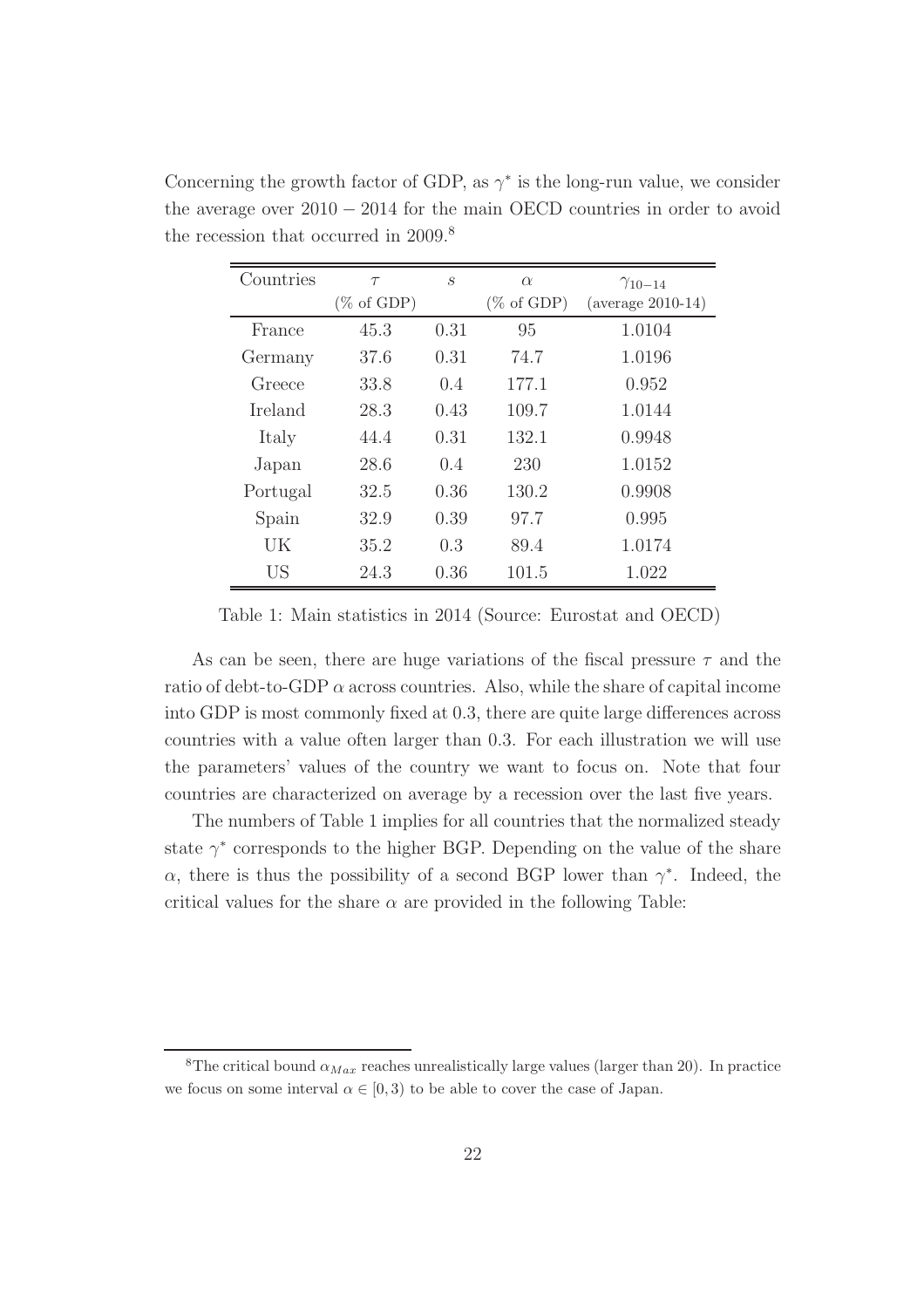| Countries | $\alpha$              | $\alpha$              | $\overline{\alpha}$   | $\alpha_1$            | $\hat{\alpha}$        |
|-----------|-----------------------|-----------------------|-----------------------|-----------------------|-----------------------|
|           | $(\% \text{ of GDP})$ | $(\% \text{ of GDP})$ | $(\% \text{ of GDP})$ | $(\% \text{ of GDP})$ | $(\% \text{ of GDP})$ |
| France    | 95                    | 69.1                  | 70.3                  | 71.3                  | 179                   |
| Germany   | 74.7                  | 56.7                  | 57                    | 58.5                  | 148.8                 |
| Greece    | 177.1                 | 81                    | 86.6                  | 82.7                  | 133.8                 |
| Ireland   | 109.7                 | 71.8                  | 72.4                  | 73.3                  | 112                   |
| Italy     | 132.1                 | 69.2                  | 71.8                  | 71.3                  | 175.8                 |
| Japan     | 230                   | 64.2                  | 64.7                  | 65.7                  | 113                   |
| Portugal  | 130.2                 | 63.4                  | 65.8                  | 65                    | 128                   |
| Spain     | 97.7                  | 72.3                  | 74.4                  | 74                    | 130                   |
| UK        | 89.4                  | 50.8                  | 51.2                  | 52.4                  | 139                   |
| <b>US</b> | 101.5                 | 45.7                  | 45.8                  | 47                    | 96.2                  |

Table 2: Critical values of  $\alpha$ 

This Table immediately shows that depending on whether  $\alpha \in (\bar{\alpha}, \hat{\alpha})$  or  $\alpha > \hat{\alpha}$ , the OECD countries can be splited into two sets: a first one in which there exists a second negative long run growth rate, i.e. associated to an endogenous recession, and a second set in which the normalized growth rate the unique admissible steady state. The first set is composed of France, Germany, Ireland, Italy, Spain and UK while the second set contains Greece, Japan, Portugal and the US. Moreover, in each of these two sets, we can define two sub-sets depending on whether the normalized growth rate is positive or negative.

As a first illustration consider the case of France with a quite strong fiscal pressure corresponding to  $\tau = 0.453$ . We choose a normalized steady-state  $\gamma^* = 1.0104$ . As  $\alpha \in (\alpha_1, \hat{\alpha})$ , we conclude that  $\gamma^*$  is locally indeterminate and that global indeterminacy also arises as there exists a second steady-state  $\tilde{\gamma} = 0.8342$  corresponding to a recession which is saddle-point stable. Our results then show that there are quite large fluctuations associated to selffulfilling believes that can be related to the recent macroeconomic instability observed in France over the last five years. This suggests also that depending on the expectations of agents, there is a possibility of a large recession if there is a coordination on the low steady-state. Very similar conclusions are obtained for Germany, with  $\gamma^* = 1.0196$  and  $\tilde{\gamma} = 0.854$ , Ireland, with  $\gamma^* = 1.0144$ and  $\tilde{\gamma} = 0.7247$ , or UK, with  $\gamma^* = 1.0174$  and  $\tilde{\gamma} = 0.762$ , suggesting that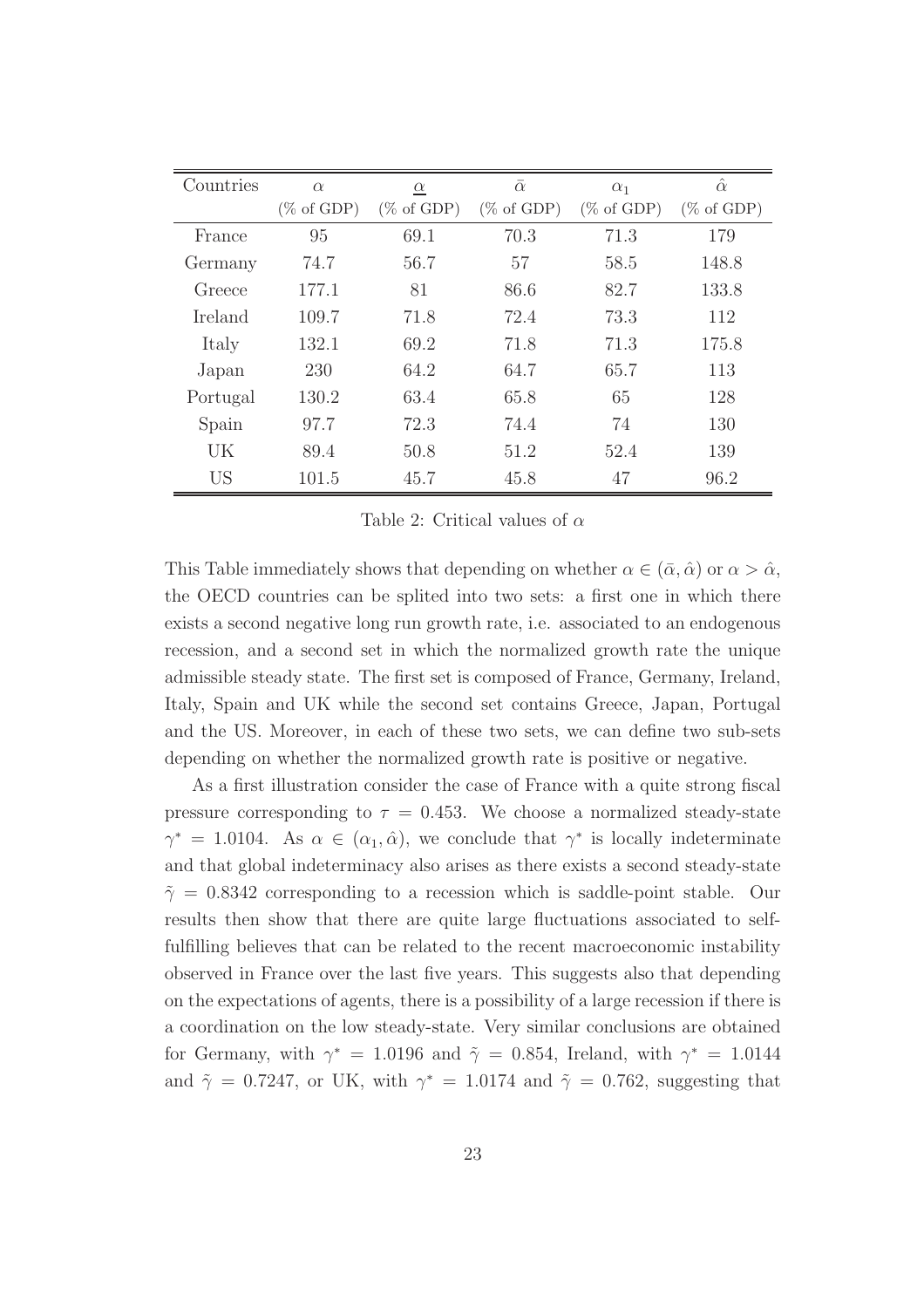even though the ratio of debt-to-GDP is much smaller, the possible occurrence of a strong recession is not ruled-out. It is worth noting that this recession can be stronger for Ireland and UK than for France or Germany as their second growth factor is significantly lower. It is also interesting to remark that for France and Ireland, a decrease of their debt ratio in order to meet the Maastricht constraint would be enough to ensure  $\alpha < \alpha$  and thus to guarantee the uniqueness of the long-run growth equilibrium without any fluctuations. For Germany and UK, it would be necessary to satisfy a slightly stronger constraint than the one imposed by Maastricht. It is finally important to note that, although their macroeconomic indicators are quite different, in particular concerning the unemployment rate, France and Germany, and more generally all the countries of this sub-set, face a similar risk of important recession due to a too large debt.

Spain, with  $\gamma^* = 0.995$  and  $\tilde{\gamma} = 0.797$ , and Italy, with  $\gamma^* = 0.9948$  and  $\tilde{\gamma} = 0.741$ , are also in a similar configuration except that both steady states are lower than one. As the normalized BGP is lower than 1, we have  $\bar{\alpha} > \alpha_1$ . We get  $\alpha \in (\bar{\alpha}, \hat{\alpha})$  leading to a local indeterminacy for  $\gamma^*$ , determinacy for  $\tilde{\gamma}$ and thus the existence of global indeterminacy with the possibility of a strong recession if there is a coordination on the low steady-state. But here, shortrun fluctuations are also characterized by some strong instability due to the high occurrence of recessions and booms. The configuration is more difficult than for the first sub-set of countries since recessions are here more frequent, but again, a significant decrease of their debt would allow these countries to improve a lot their situation: lowering the debt-to-GDP ratio around 70−71% for Italy (thus a decrease of 45%) and 73% for Spain (thus a decrease of 25%) would increase the lower equilibrium growth factor up to a value significantly larger than 1 and would allow an eventual coordination of expectations on this growth equilibrium. Moreover, meeting the Maastricht constraint would allow both countries to stabilize their economy.

Consider now the case of the US. We focus on the average value  $\gamma^* = 1.022$ . Contrary to France, as the share of debt over GDP  $\alpha$  is larger than  $\hat{\alpha}$  there is a unique steady-state which is locally indeterminate. There are still expectationdriven fluctuations but the possibility of a strong recession is ruled-out as there is no global indeterminacy. Similar conclusions are obtained for Japan with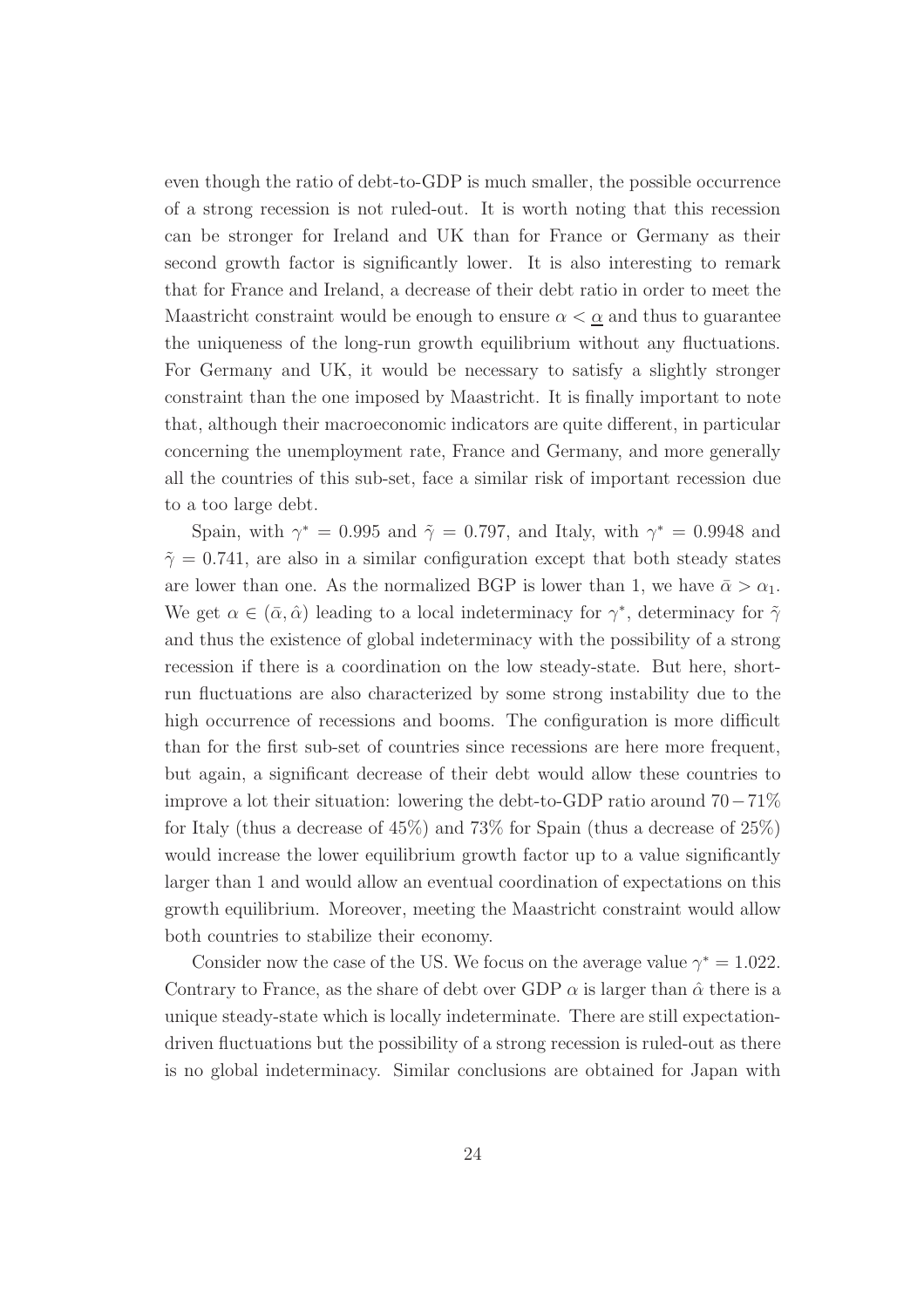$\gamma^* = 1.0152$ . It is worth noting that both countries would need to do strong efforts of debt reduction in order to eliminate all possibility of macroeconomic instability: a decrease of more than 50% for the US and around 75% for Japan.

In the case of Greece with  $\gamma^* = 0.9523$ , we find as in the US that  $\alpha > \hat{\alpha}$ and the unique steady-state  $\gamma^*$  is locally indeterminate with expectation-driven fluctuations but in this case this is related to instability into a strong recession. The same kind of configuration occurs with Portugal which is characterized by  $\gamma^* = 0.9908$  and  $\alpha > \hat{\alpha}$ , but with the possibility of growth factors larger than 1 during some quarters, as this was the case of the last few years. For both countries, a significant reduction of their debt would allow them to improve a lot their situation: decreasing the debt-to-GDP ratio by a half driving it to around 82% for Greece and 64% for Portugal would lead to the existence of a second equilibrium growth factor significantly larger than 1. The existence of large fluctuations would not be ruled out but the occurrence of optimistic expectations could allow a coordination of the high growth equilibrium. Moreover, here again, meeting the Maastricht constraint would allow both countries to stabilize completely their economy.

## 6 Conclusion

In this paper, we have considered a simple Barro-type [1] endogenous growth model where public spending is financed through taxes on income and public debt, and is useful because it improves households' utility of consumption and production as externalities. The ratio of debt over GDP is fixed and is used as a policy parameter by the government as recently in many European countries.

We have proved that when debt is a large enough proportion of GDP, two distinct BGPs may co-exist, one being indeterminate. We have exhibited two types of important trade-off associated with self-fulfilling expectations. First, we have shown that the lowest BGP is always a decreasing function of the ratio of debt/GDP while the highest one is an increasing function. As a result, depending on the BGP selected by agents' expectations, the relationship between debt and growth is not necessarily negative.

Second, local and global indeterminacy may arise and self-fulfilling expectations appear as a crucial ingredient to understand the impact of debt on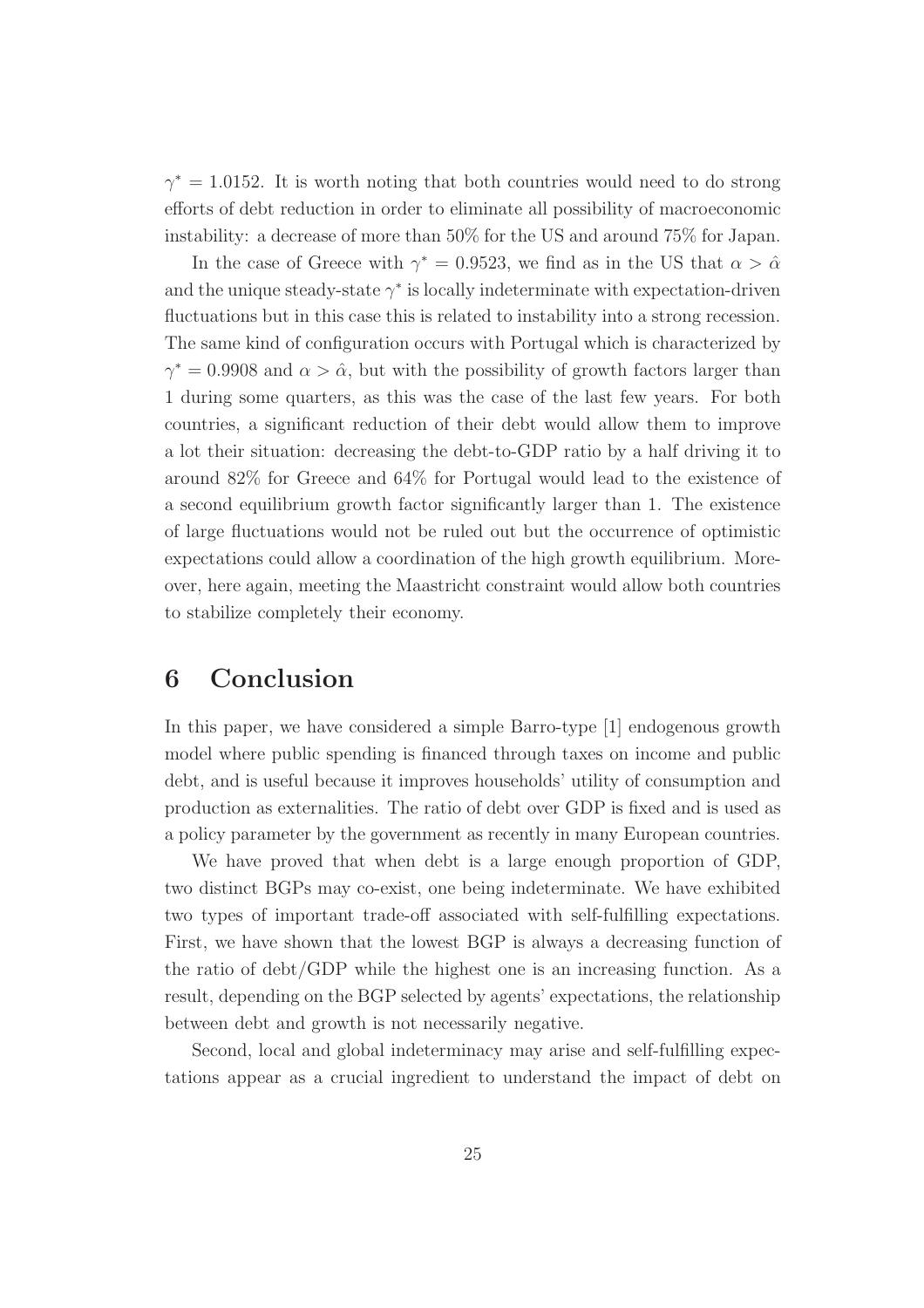growth and on macroeconomic fluctuations. There is clearly a trade-off between welfare and macroeconomic fluctuations: the highest BGP, which provides the highest welfare, is always locally indeterminate while the lowest is always locally determinate. Our results then show non-trivial effects of debt on growth and macroeconomic fluctuations. Depending on the expectations of agents, large fluctuations associated to self-fulfilling believes may occur and be associated at the same time with welfare losses if there is a coordination on the low steady-state.

Our paper then provides a theoretical analysis that improves our understanding of the complex non-linear and threshold effects between public debt, growth and macroeconomic fluctuations. We have also discussed the implications of our findings for the main OECD countries considering numerical illustrations based on realistic calibrations for the size of debt, the growth rate and the main fundamentals. We have shown that the existence of multiple equilibria and global indeterminacy can provide a basis for understanding the recent experiences of many OECD countries relating the occurrence of endogenous recessions and macroeconomic instability to self-fulfilling expectations.

## 7 Appendix

#### 7.1 Proof of Lemma 1

Substituting (12) in  $d(\gamma)$ , we get:

$$
d(\gamma) = \frac{\gamma^{\theta-\eta} - \beta(1-\delta)}{\beta s(1-\tau)} - \left[ \frac{\gamma^{\theta-\eta} - \beta(1-\delta)}{\beta As(1-\tau)} \right]^{\frac{1}{1-s}} + 1 - \delta - \gamma \tag{21}
$$

We derive that  $d(\gamma_{inf}) = 1 - \delta - [\beta(1-\delta)]^{\frac{1}{\theta-\eta}} > 0$ . Moreover,

$$
d(\gamma_{sup}) = \frac{\beta^{\frac{1}{\beta - \eta - 1}} - (1 - \delta)}{s(1 - \tau)} \left[ 1 - \frac{1}{A^{\frac{1}{1 - s}}} \left( \frac{\beta^{\frac{1}{\beta - \eta - 1}} - (1 - \delta)}{s(1 - \tau)} \right)^{\frac{s}{1 - s}} - s(1 - \tau) \right] > 0 \quad (22)
$$

if and only if  $A > A_1(\tau)$ , with

$$
A_1(\tau) \equiv \frac{[\beta^{\frac{1}{\theta - \eta - 1}} - (1 - \delta)]^s}{[s(1 - \tau)]^s [1 - s(1 - \tau)]^{1 - s}} \tag{23}
$$

Note that  $A'_1(\tau) > 0$ . Since  $\tau < 1 - s$ , we get  $A_1(1 - s) > A_1(\tau)$  for any  $\tau < 1-s$  with

$$
A_1(1-s) = \frac{\beta^{\frac{1}{\theta-\eta-1}} - (1-\delta)^s}{s^{2s}[(1-s)(1+s)]^{1-s}} \equiv \widehat{A}_1 \tag{24}
$$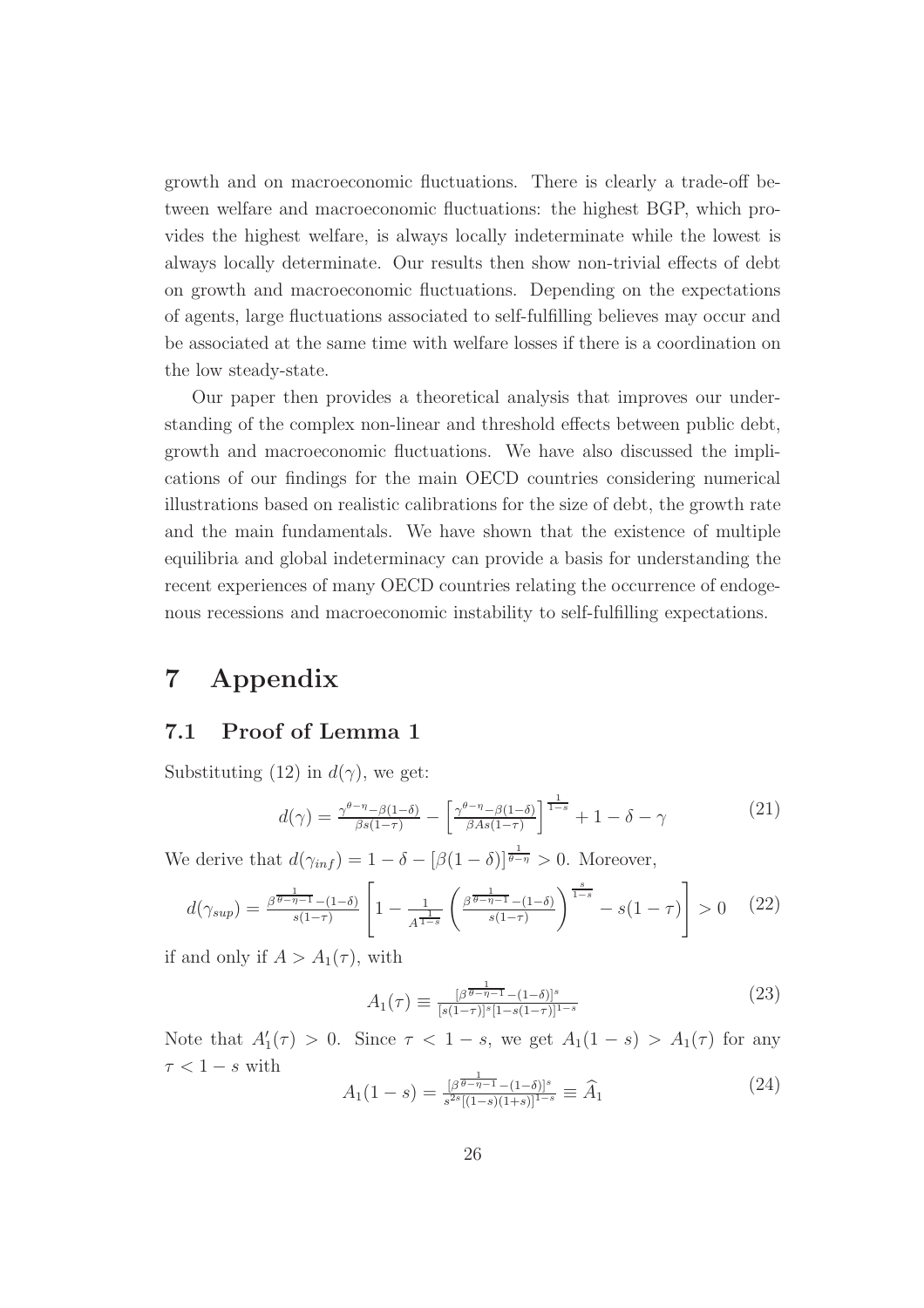Computing now the first and second derivatives of  $d(\gamma)$ , we get:

$$
d'(\gamma) = (\theta - \eta) \frac{\gamma^{\theta - \eta - 1}}{\beta s (1 - \tau)} \left[ 1 - \frac{1}{(1 - s)A^{\frac{1}{1 - s}}} \left( \frac{\gamma^{\theta - \eta} - \beta (1 - \delta)}{\beta s (1 - \tau)} \right)^{\frac{s}{1 - s}} \right] - 1
$$
  

$$
d''(\gamma) = (\theta - \eta)(\theta - \eta - 1) \frac{\gamma^{\theta - \eta - 2}}{\beta s (1 - \tau)} \left[ 1 - \frac{1}{(1 - s)A^{\frac{1}{1 - s}}} \left( \frac{\gamma^{\theta - \eta} - \beta (1 - \delta)}{\beta s (1 - \tau)} \right)^{\frac{s}{1 - s}} \right] \tag{25}
$$

$$
- (\theta - \eta)^2 \left( \frac{\gamma^{\theta - \eta - 1}}{\beta s (1 - \tau)} \right)^2 \frac{s}{(1 - s)^2 A^{\frac{1}{1 - s}}} \left( \frac{\gamma^{\theta - \eta} - \beta (1 - \delta)}{\beta s (1 - \tau)} \right)^{\frac{2s - 1}{1 - s}}
$$

Since  $\theta - \eta < 1$ , we easily derive that  $d''(\gamma) < 0$  for all  $\gamma \in (\gamma_{inf}, \gamma_{sup})$  if the term between brackets on the first line of the expression of  $d''(\gamma)$  is positive. As this term is a decreasing function of  $\gamma$  we conclude that it is positive for all  $\gamma \in (\gamma_{inf}, \gamma_{sup})$  if it is positive when evaluated at  $\gamma_{sup}$ . This is obtained if  $A > A_2(\tau)$ , with 1

$$
A_2(\tau) \equiv \frac{[\beta^{\frac{1}{\theta - \eta - 1}} - (1 - \delta)]^s}{[s(1 - \tau)]^s (1 - s)^{1 - s}} \tag{26}
$$

Since  $\tau < 1 - s$ , we get  $A_2(1 - s) > A_2(\tau)$  for any  $\tau < 1 - s$  with

$$
A_2(1-s) = \frac{[\beta^{\frac{1}{\theta-\eta-1}} - (1-\delta)]^s}{s^{2s}(1-s)^{1-s}} \equiv \widehat{A}_2 \tag{27}
$$

and  $\hat{A}_2 > \hat{A}_1$ . Let  $\hat{A}_2 = \hat{A}$ . We conclude that if  $A > \hat{A}$ , then  $d''(\gamma) < 0$  for all  $\gamma \in (\gamma_{inf}, \gamma_{sup})$ . Therefore, the concavity of  $d(\gamma)$  over  $(\gamma_{inf}, \gamma_{sup})$  together with  $d(\gamma_{inf}) > 0$  and  $d(\gamma_{sup}) > 0$  ensure that when  $A > \hat{A}$ ,  $d(\gamma) > 0$  for all  $\gamma \in (\gamma_{inf}, \gamma_{sup})$  and all  $\tau < 1 - s$ .  $\Box$ 

#### 7.2 Proof of Proposition 1

When  $\alpha = 0$ , we derive from equation (13) that  $\Omega(\gamma) = \tau$  is constant and

$$
\Delta(\gamma) = \frac{1}{A} \left( \frac{\gamma^{\theta - \eta} - \beta(1 - \delta)}{\beta A s (1 - \tau)} \right)^{\frac{s}{1 - s}}
$$

is increasing from  $\Delta(\gamma_{inf}) = 0$  to

$$
\Delta(\gamma_{sup}) = \frac{1}{A} \left[ \frac{\beta^{\frac{1}{\theta - \eta - 1}} - (1 - \delta)}{As(1 - \tau)} \right]^{\frac{s}{1 - s}}
$$

There exists a unique steady-state  $\gamma^* \in (\gamma_{inf}, \gamma_{sup})$  if and only if the inequality  $\Delta(\gamma_{sup}) > \tau$  is satisfied, i.e.

$$
\frac{1}{A} \left[ \frac{\beta^{\frac{1}{\theta - \eta - 1}} - (1 - \delta)}{As} \right]^{\frac{s}{1 - s}} > \tau (1 - \tau)^{\frac{s}{1 - s}} \equiv \varphi(\tau)
$$
\n(28)

 $\varphi(\tau)$  is increasing for all  $\tau < 1-s$ , and reaches its maximum value for  $\tau = 1-s$ , meaning that  $\varphi(\tau) < \varphi(1-s) = (1-s)s^{\frac{s}{1-s}}$ . Since we need to assume  $A > \widehat{A}$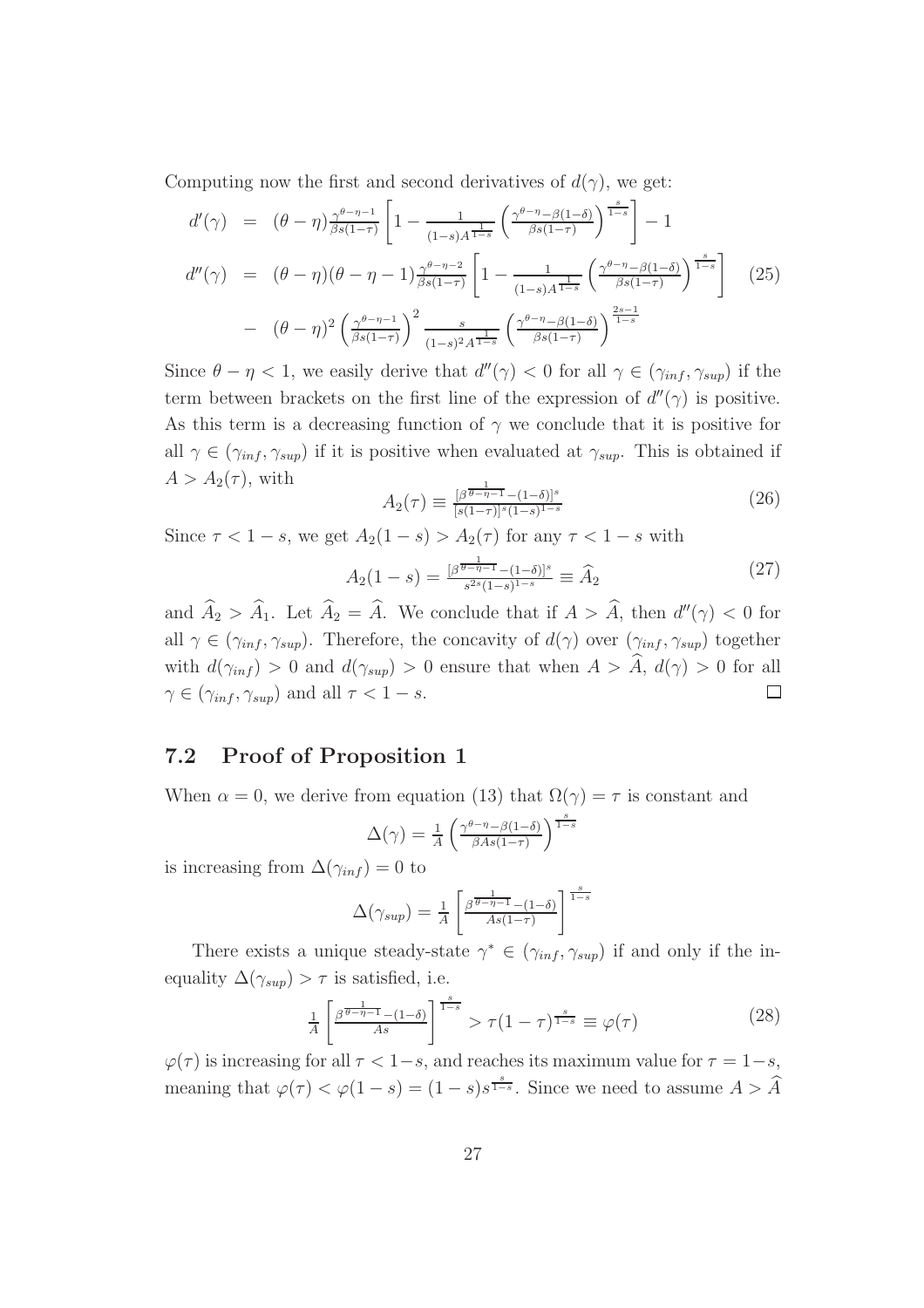in order to ensure  $d(\gamma) > 0$ , where  $\widehat{A}$  is given by (27), it follows that inequality cannot hold when  $\tau = 1 - s$ . As it obviously holds when  $\tau = 0$ , we conclude that there exists  $\hat{\tau} \in (0, 1-s)$  such that  $\Delta(\gamma_{sup}) > \tau$  for  $\tau \in (0, \hat{\tau})$ , whereas  $\Delta(\gamma_{\sup}) < \tau$  for  $\tau \in (\hat{\tau}, 1-s)$ .  $\Box$ 

### 7.3 Proof of Proposition 2

By direct inspection of equation (13), we see that  $\Omega(\gamma)$  is linearly increasing in  $\gamma$ , with  $\Omega'(\gamma) = \alpha > 0$ , and

$$
\Delta'(\gamma) = (\theta - \eta)\gamma^{\theta - \eta - 1} \left[ \frac{s}{A(1-s)} \frac{\left[\gamma^{\theta - \eta} - \beta(1-\delta)\right]^{\frac{2s-1}{1-s}}}{\left[\beta A s(1-\tau)\right]^{\frac{s}{1-s}}} + \frac{\alpha}{\beta} \right] > 0 \tag{29}
$$

Using  $s \in (0, 1/2)$ , we also easily derive that  $\Delta(\gamma)$  is concave, i.e.  $\Delta''(\gamma) < 0$ . Since  $\Delta(\gamma_{inf}) = \alpha(1-\delta)$  and  $\Omega(\gamma_{inf}) = \tau + \alpha[\beta(1-\delta)]^{\frac{1}{\theta-\eta}}$ , we have  $\Delta(\gamma_{inf}) <$ (>)Ω(γinf ) if and only if α < (>)αb, with:

$$
\widehat{\alpha} \equiv \frac{\tau}{1 - \delta - [\beta(1 - \delta)]^{\frac{1}{\theta - \eta}}} \tag{30}
$$

Similarly, using

$$
\Delta(\gamma_{sup}) = \frac{1}{A} \left[ \frac{\beta^{\frac{1}{\theta - \eta - 1}} - (1 - \delta)}{As(1 - \tau)} \right]^{\frac{s}{1 - s}} + \alpha \beta^{\frac{1}{\theta - \eta - 1}}
$$

and  $\Omega(\gamma_{sup}) = \tau + \alpha \beta^{\frac{1}{\theta - \eta - 1}},$  we get  $\Delta(\gamma_{sup}) > \Omega(\gamma_{sup})$  if and only if:

$$
\frac{1}{A} \left[ \frac{\beta^{\frac{1}{\theta - \eta - 1}} - (1 - \delta)}{As} \right]^{\frac{s}{1 - s}} > \tau (1 - \tau)^{\frac{s}{1 - s}} \equiv \varphi(\tau)
$$
\n(31)

Using the same argument as in the proof of Proposition 1, we conclude that when  $A > \hat{A}$ , there exists  $\hat{\tau} \in (0, 1-s)$  such that  $\Delta(\gamma_{sup}) > \Omega(\gamma_{sup})$  for  $\tau \in (0, \hat{\tau}),$  whereas  $\Delta(\gamma_{sup}) < \Omega(\gamma_{sup})$  for  $\tau \in (\hat{\tau}, 1-s).$ 

We can then prove case 1 of the Proposition. Assume first that  $\alpha < \hat{\alpha}$ , i.e.  $\Delta(\gamma_{inf}) < \Omega(\gamma_{inf})$ . The existence of a unique steady-state  $\gamma^* \in (\gamma_{inf}, \gamma_{sup})$ is ensured if  $\Delta(\gamma_{sup}) > \Omega(\gamma_{sup})$  i.e. if  $A > \hat{A}$  and  $\tau \in (0, \hat{\tau})$ . Assume now that  $\alpha > \hat{\alpha}$ , i.e.  $\Delta(\gamma_{inf}) > \Omega(\gamma_{inf})$ . The existence of a unique steady-state  $\gamma^* \in (\gamma_{inf}, \gamma_{sup})$  is ensured if  $\Delta(\gamma_{sup}) < \Omega(\gamma_{sup})$  i.e. if  $A > \hat{A}$  and  $\tau \in (\hat{\tau}, 1-s)$ .

Let us finally focus on case 2 where  $\alpha < \hat{\alpha}$ , i.e.  $\Delta(\gamma_{inf}) < \Omega(\gamma_{inf})$ , and  $A > A$  with  $\tau \in (\hat{\tau}, 1-s)$ , i.e.  $\Delta(\gamma_{sup}) < \Omega(\gamma_{sup})$ . There are two steadystates if there exists  $\hat{\gamma} \in (\gamma_{inf}, \gamma_{sup})$  defined by  $\Delta'(\hat{\gamma}) = \Omega'(\hat{\gamma})$  that satisfies  $\Delta(\hat{\gamma}) > \Omega(\hat{\gamma})$ . The equality  $\Delta'(\gamma) = \Omega'(\gamma)$  is equivalent to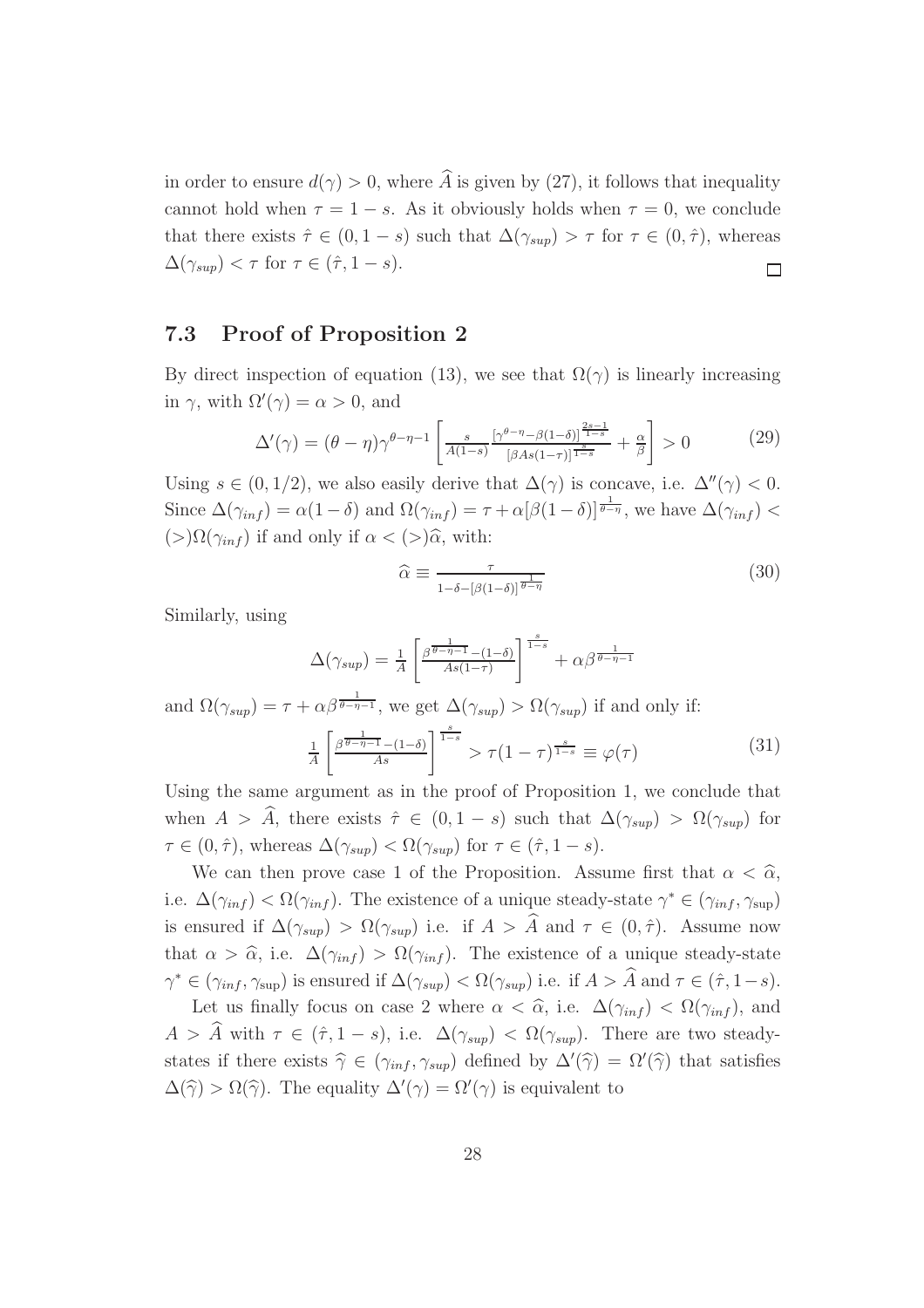$$
g(\gamma) \equiv (\theta - \eta) \frac{\gamma^{\theta - \eta - 1} s}{\beta A(1 - s)} \left( \frac{\gamma^{\theta - \eta} - \beta(1 - \delta)}{\beta A s(1 - \tau)} \right)^{\frac{2s - 1}{1 - s}} \frac{1}{A s(1 - \tau)} = \alpha \left[ 1 - (\theta - \eta) \frac{\gamma^{\theta - \eta - 1}}{\beta} \right] \equiv h(\gamma)
$$
  
Note that  $g'(\alpha) < 0$  and  $h'(\alpha) > 0$ . Moreover, we have

Note that  $g'(\gamma) < 0$  and  $h'(\gamma) > 0$ . Moreover, we have

$$
g(\gamma_{inf}) = +\infty > h(\gamma_{inf}) = \alpha \left[ 1 - (\theta - \eta) \frac{[\beta(1-\delta)]^{\frac{\theta - \eta - 1}{\theta - \eta}}}{\beta} \right]
$$

Similarly, we have  $h(\gamma_{\text{sup}}) = \alpha[1 - (\theta - \eta)]$  and

$$
g(\gamma_{sup}) = (\theta - \eta) \frac{s}{(1-s)A^{\frac{1}{1-s}}} \left(\frac{\beta^{\frac{1}{\theta - \eta - 1}} - (1-\delta)}{s(1-\tau)}\right)^{\frac{s}{1-s}} \frac{1}{\beta^{\frac{1}{\theta - \eta - 1}} - (1-\delta)}
$$

Since  $A > A$ , we get  $g(\gamma_{sup}) < \frac{(\theta - \eta)s}{\sqrt{1 - \frac{1}{\theta}}$ 

 $\beta \overline{\theta-\eta-1}$  -(1- $\delta$ ) Therefore, we get  $g(\gamma_{sup}) < h(\gamma_{sup})$  if

$$
\frac{(\theta-\eta)s}{\beta^{\frac{1}{\theta-\eta-1}}-(1-\delta)} < \alpha[1-(\theta-\eta)]
$$

or equivalently

$$
\alpha > \frac{(\theta - \eta)s}{\left[\beta^{\frac{1}{\theta - \eta - 1}} - (1 - \delta)\right][1 - (\theta - \eta)]} \equiv \underline{\alpha}
$$

It follows that there exists  $\widetilde{\Theta} \in (0, 1)$  such that  $\alpha < \widehat{\alpha}$  if  $\theta - \eta \in (0, \widetilde{\Theta})$ .

Let us then assume that  $\theta - \eta \in (0, \widetilde{\Theta})$  and  $\alpha \in (\underline{\alpha}, \widehat{\alpha})$ . We know that there exists  $\hat{\gamma} \in (\gamma_{inf}, \gamma_{sup})$  such that  $\Delta'(\hat{\gamma}) = \Omega'(\hat{\gamma})$ . We need finally to show that  $\Delta(\hat{\gamma}) > \Omega(\hat{\gamma})$ . When  $\alpha = \underline{\alpha}$  we get  $\Delta'(\gamma_{sup}) = \Omega'(\gamma_{sup})$  and there is no steady-state. When  $\alpha = \widehat{\alpha}$ , we get  $\Delta(\gamma_{inf}) = \Omega(\gamma_{inf})$  and  $\Delta(\gamma_{sup}) < \Omega(\gamma_{sup})$ . In this case there exists two steady-states but the lower one is equal to  $\gamma_{inf}$ . Therefore, since  $\partial \Delta(\gamma)/\partial \alpha - \partial \Omega(\gamma)/\partial \alpha = \gamma^{\theta-\eta}/\beta - \gamma > 0$ , it follows that there exists a unique  $\underline{\alpha} \in (\underline{\alpha}, \widehat{\alpha})$  such that there are two steady-states  $\gamma_1^*$  and  $\gamma_2^*$  for  $\alpha \in (\underline{\alpha}, \widehat{\alpha}).$  $\Box$ 

#### 7.4 Proof of Corollary 1

To determine the comparative statics of each type of steady-state with respect to  $\alpha$ , we differentiate equation (13) to get:

$$
\frac{d\gamma^*}{d\alpha} = \frac{\partial \Delta(\gamma^*)/\partial \alpha - \partial \Omega(\gamma^*)/\partial \alpha}{\Omega'(\gamma^*) - \Delta'(\gamma^*)}
$$
(32)

Since  $\partial \Delta(\gamma)/\partial \alpha - \partial \Omega(\gamma)/\partial \alpha = \gamma^{\theta-\eta}/\beta - \gamma > 0$ , the sign of  $d\gamma^* / d\alpha$  is given by the sign of  $\Omega'(\gamma^*) - \Delta'(\gamma^*)$ , i.e. the difference between the slopes of  $\Omega(\gamma)$ and  $\Delta(\gamma)$  evaluated at each steady-state. Using Proposition 2, we easily derive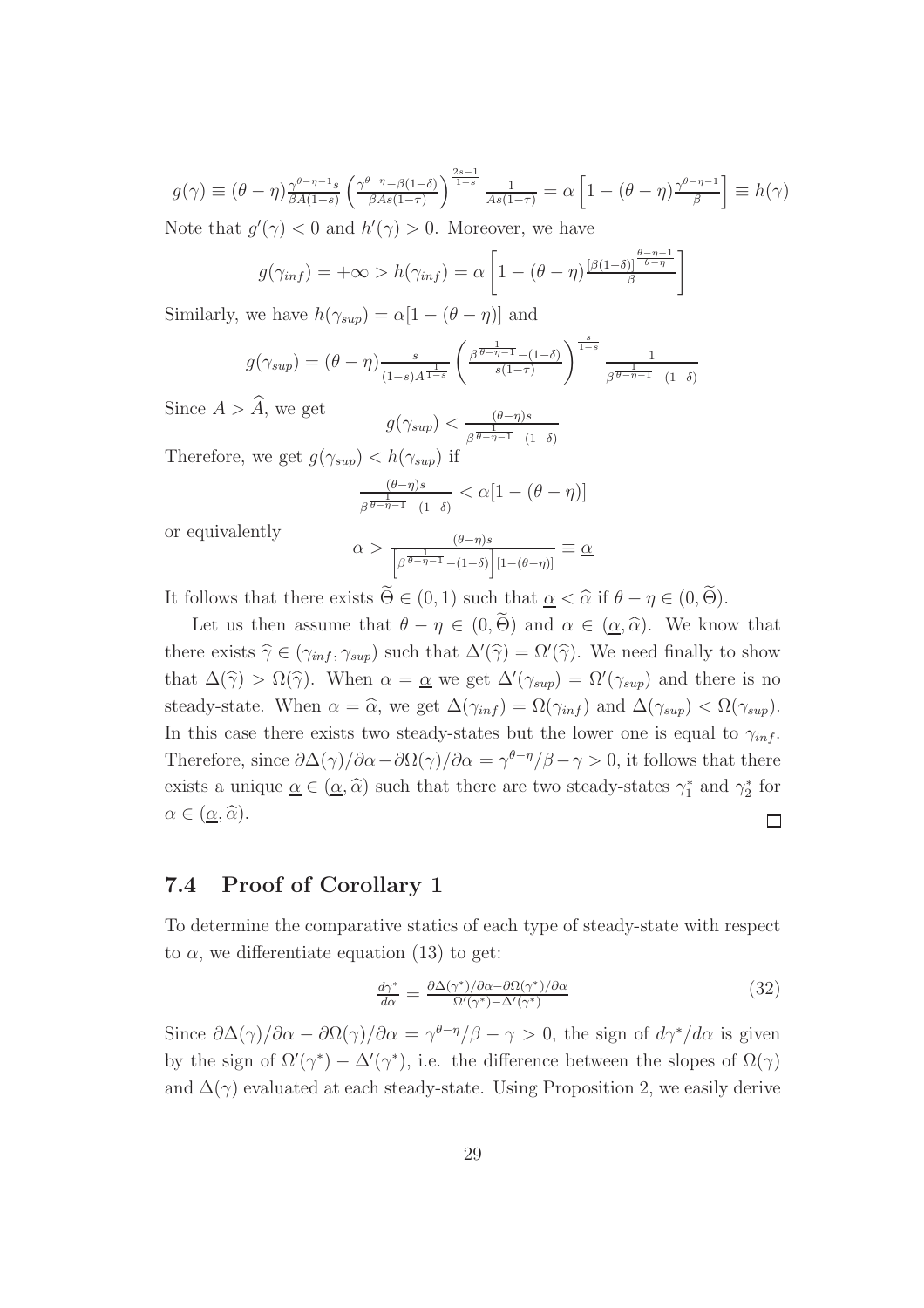that  $d\gamma^*/d\alpha < 0$  in case 1(a),  $d\gamma^*/d\alpha > 0$  in case 1(b), and  $d\gamma_1^*/d\alpha < 0$  and  $d\gamma_2^*/d\alpha > 0$  in case 3(b).

Consider now the expression of  $W(\gamma)$  as given by (18). We get:

$$
W'(\gamma) = \frac{k_0^{1-(\theta-\eta)}d(\gamma)^{-\theta}x(\gamma)^{\eta}}{1-\theta} \frac{\left[ (1-\theta)d'(\gamma) + \eta d(\gamma)\frac{x'(\gamma)}{x(\gamma)} \right] \left[ 1-\beta\gamma^{1-(\theta-\eta)} \right] + [1-(\theta-\eta)]\beta\gamma^{-(\theta-\eta)}d(\gamma)}{\left[ 1-\beta\gamma^{1-(\theta-\eta)} \right]^2}
$$

with

$$
d'(\gamma) = (\theta - \eta) \frac{\gamma^{\theta - \eta - 1}}{\beta s (1 - \tau)} \left[ 1 - \frac{1}{(1 - s) A^{\frac{1}{1 - s}}} \left( \frac{\gamma^{\theta - \eta} - \beta (1 - \delta)}{\beta s (1 - \tau)} \right)^{\frac{s}{1 - s}} \right] - 1
$$
  

$$
x'(\gamma) = \frac{1}{(1 - s) A^{\frac{1}{1 - s}}} \left( \frac{\gamma^{\theta - \eta} - \beta (1 - \delta)}{\beta s (1 - \tau)} \right)^{\frac{s}{1 - s}} (\theta - \eta) \frac{\gamma^{\theta - \eta - 1}}{\beta s (1 - \tau)} > 0
$$

so that

$$
W'(\gamma) > \frac{k_0^{1-(\theta-\eta)}d(\gamma)^{-\theta}x(\gamma)^{\eta}}{1-\theta}\frac{(1-\theta)d'(\gamma)\big[1-\beta\gamma^{1-(\theta-\eta)}\big]+[1-(\theta-\eta)]\beta\gamma^{-(\theta-\eta)}d(\gamma)}{\big[1-\beta\gamma^{1-(\theta-\eta)}\big]^2}
$$

We have shown in the proof of Lemma 1 that when  $A > \hat{A}$ ,  $d'(\gamma)$  is a monotone decreasing function with  $d'(\gamma_{inf}) > d'(\gamma) > d'(\gamma_{sup})$ . It follows that

$$
W'(\gamma) > \frac{k_0^{1-(\theta-\eta)}d(\gamma)^{-\theta}x(\gamma)^{\eta}}{1-\theta}\frac{(1-\theta)d'(\gamma_{sup})\left[1-\beta\gamma^{1-(\theta-\eta)}\right] + [1-(\theta-\eta)]\beta\gamma^{-(\theta-\eta)}d(\gamma)}{\left[1-\beta\gamma^{1-(\theta-\eta)}\right]^2}
$$

with

$$
d'(\gamma_{sup}) = \frac{(\theta - \eta)}{s(1 - \tau)} \left[ 1 - \frac{1}{(1 - s)A^{\frac{1}{1 - s}}} \left( \frac{\beta^{\frac{1}{\theta - \eta - 1}} - (1 - \delta)}{s(1 - \tau)} \right)^{\frac{s}{1 - s}} \right] - 1 \equiv \Psi(\beta, \delta) - 1
$$

and  $\Psi(\beta, \delta) > 0$ . Let us denote

$$
f(\gamma) \equiv (1 - \theta)d'(\gamma_{sup}) [1 - \beta \gamma^{1 - (\theta - \eta)}] + [1 - (\theta - \eta)]\beta \gamma^{-(\theta - \eta)}d(\gamma)
$$
  
Using  $\gamma \in (\gamma_{inf}, \gamma_{sup})$ , assume first that  $d'(\gamma_{sup}) \ge 0$ . We derive

$$
f(\gamma) > (1 - \theta) \left[ d'(\gamma_{sup}) \left( 1 - \beta \gamma_{sup}^{1 - (\theta - \eta)} \right) + \beta \gamma_{sup}^{-(\theta - \eta)} d(\gamma) \right]
$$
  
> 
$$
(1 - \theta) \beta^{\frac{1}{1 - (\theta - \eta)}} > 0
$$

for any  $\gamma \in (\gamma_{inf}, \gamma_{sup})$ . Assume now that  $d'(\gamma_{sup}) < 0$ . We derive  $f(\gamma) > (1 - \theta) \left[ d'(\gamma_{sup}) \left( 1 - \beta \gamma_{inf}^{1 - (\theta - \eta)} \right) + \beta \gamma_{sup}^{-(\theta - \eta)} d(\gamma) \right]$  $> (1-\theta)\Big\{\Psi(\beta,\delta)\left(1-\beta^{\frac{1}{\theta-\eta}}(1-\delta)^{\frac{1-(\theta-\eta)}{\theta-\eta}}\right)-1+\beta^{\frac{1}{\theta-\eta}}(1-\delta)^{\frac{1-(\theta-\eta)}{\theta-\eta}}\Big\}$  $+ \beta^{\frac{1}{1-(\theta-\eta)}} d(\gamma)$ 

When  $\beta = 1$  and  $\delta = 0$ , we get

$$
f(\gamma) > (1 - \theta)d(\gamma) > 0
$$

Therefore, there exist  $\hat{\beta} \in (0,1)$  and  $\hat{\delta} \in (0,1)$  such that if  $\beta \in (\hat{\beta},1)$  and  $\delta \in (0, \hat{\delta})$ , then  $f(\gamma) > 0$  for any  $\gamma \in (\gamma_{inf}, \gamma_{sup})$ . The result follows.  $\Box$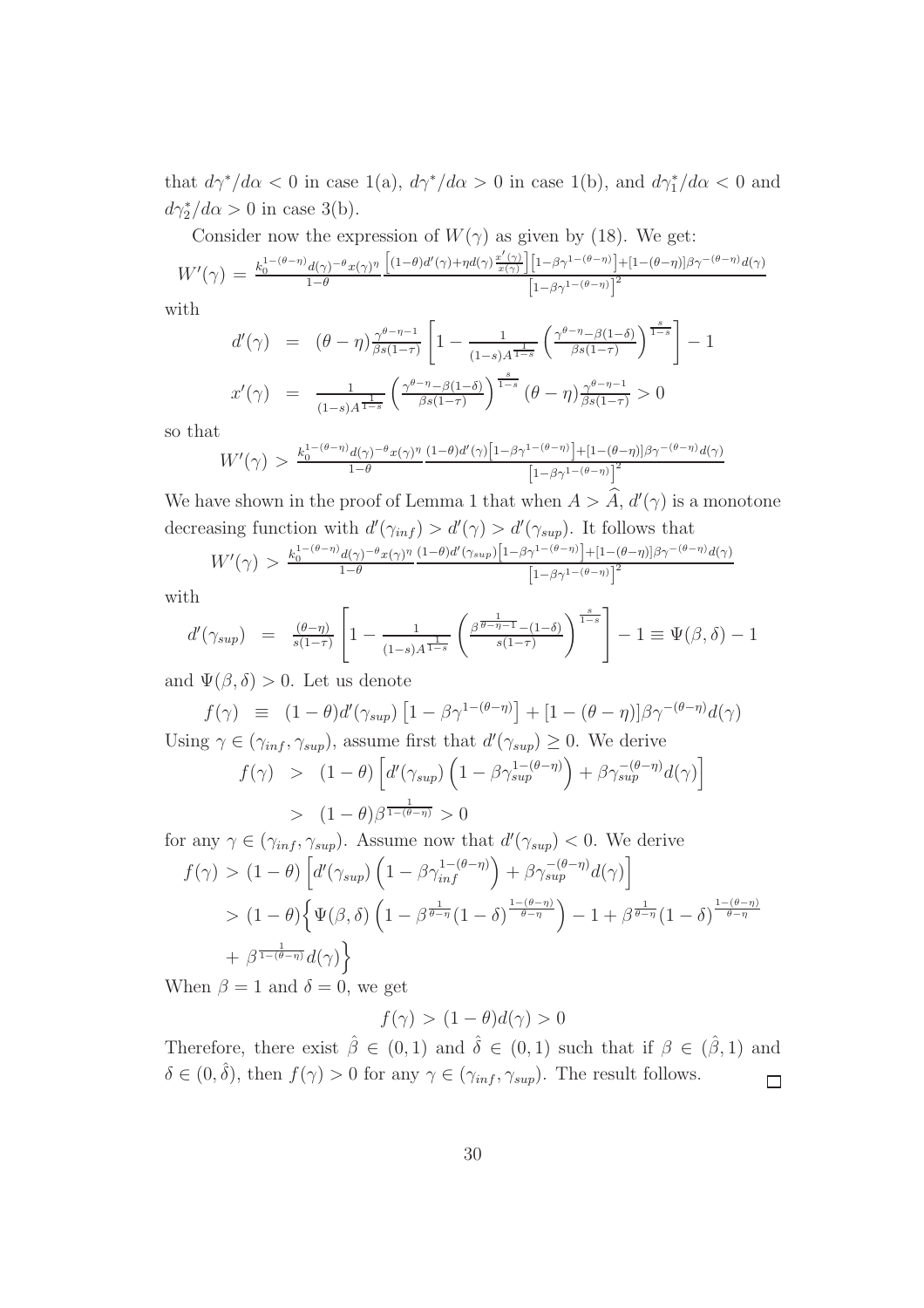#### 7.5 Proof of Proposition 3

A stationary solution  $\gamma^* \in (1, \gamma_{\sup})$  satisfies equation (13) if

$$
h(\gamma^*, \alpha) \equiv \left(\frac{\gamma^{*\theta-\eta} - \beta(1-\delta)}{\beta s(1-\tau)}\right)^{\frac{s}{1-s}} A^{\frac{-1}{1-s}} - \left[\tau - \alpha \gamma^* \left(\frac{\gamma^{*\theta-\eta-1}}{\beta} - 1\right)\right] = 0 \tag{33}
$$

This equation can hold only if  $\alpha < \alpha_{Max}$ , with:

$$
\alpha_{Max} = \frac{\tau}{\gamma^* \left( \frac{\gamma^{* \theta - \eta - 1}}{\beta} - 1 \right)} \tag{34}
$$

Note that if  $\gamma^* = \gamma_{inf}$  then  $\alpha_{Max} = \hat{\alpha}$ . Moreover, as  $\gamma^* > 1$ , straightforward computations show that if  $\theta - \eta < \beta$ ,  $\alpha_{Max}$  is an increasing function of  $\gamma^*$ . It follows that for any  $\gamma^* \in (1, \gamma_{\sup}), \alpha_{Max} > \widehat{\alpha}$ .

Let us then assume that  $\theta - \eta < \beta$  and  $\alpha < \alpha_{Max}$ . There is a unique  $A = A^*$  solving equation (33), where  $A^*$  is given by (19). We immediately see that  $\lim_{\gamma \to \gamma_{inf}} A^* = 0$ , whereas

$$
\lim_{\gamma \to \gamma_{\sup}} A^* = \frac{\left[\beta^{\frac{1}{\theta - \eta - 1}} - (1 - \delta)\right]^s}{s^s (1 - \tau)^s \tau^{1 - s}} \equiv A^*_{\gamma_{\sup}}
$$
\n(35)

Since for any  $\tau < 1 - s$  we have  $A^*_{\gamma_{sup}} > \tilde{A}$ , we conclude that there exists  $\hat{\gamma} \in (\gamma_{inf}, \gamma_{sup})$  such that when  $\gamma^* \in (\hat{\gamma}, \gamma_{sup}), A^* > \hat{A}$ . Let us then denote  $\gamma = \max\{1, \hat{\gamma}\}\$ and let us choose  $\gamma^* \in (\gamma, \gamma_{sup})$  for which  $A^* > \hat{A}$ . Since  $\hat{A} > \hat{A}$ , it follows from Lemma 1 that  $d(\gamma^*) > 0$ .  $\Box$ 

#### 7.6 Proof of Lemma 2

Linearizing the dynamic system (11) around the normalized steady-state, we obtain:

$$
\frac{\theta \gamma^*}{d^*(\alpha)} \frac{\Delta \gamma_{t+1}}{\gamma^*} + [B_1(\alpha) + B_3] \frac{\Delta x_{t+1}}{x^*} = \left[ \theta - \eta + \frac{\theta \gamma^*}{d^*(\alpha)} \right] \frac{\Delta \gamma_t}{\gamma^*} + B_1(\alpha) \frac{\Delta x_t}{x^*}
$$

$$
\alpha \gamma^*(1-s) \frac{\Delta x_{t+1}}{x^*} = -\alpha \gamma^* \frac{\Delta \gamma_t}{\gamma^*} + B_2(\alpha) \frac{\Delta x_t}{x^*}
$$

with

$$
d^*(\alpha) = \left(\frac{\gamma^{*\theta-\eta-\beta(1-\delta)}}{\beta s(1-\tau)}\right) \left[1-\tau+\alpha\gamma^*\left(\frac{\gamma^{*\theta-\eta-1}}{\beta}-1\right)\right] + 1-\delta-\gamma^* \ge 0
$$
  
\n
$$
B_1(\alpha) = \eta - \frac{\theta}{d^*(\alpha)} \left(\frac{\gamma^{*\theta-\eta-\beta(1-\delta)}}{\beta s(1-\tau)}\right) \left[1-s-\tau+\alpha\gamma^*\left(\frac{\gamma^{*\theta-\eta-1}}{\beta}-1\right)\right]
$$
  
\n
$$
B_2(\alpha) = s\tau + \alpha\gamma^*\left(1-s\frac{\gamma^{*\theta-\eta-1}}{\beta}\right) + \alpha(1-s)\frac{\gamma^{*\theta-\eta-\beta(1-\delta)}}{\beta}
$$
  
\n
$$
B_3 = (1-s)\frac{\gamma^{*\theta-\eta-\beta(1-\delta)}}{\gamma^{*\theta-\eta}} > 0
$$
\n(36)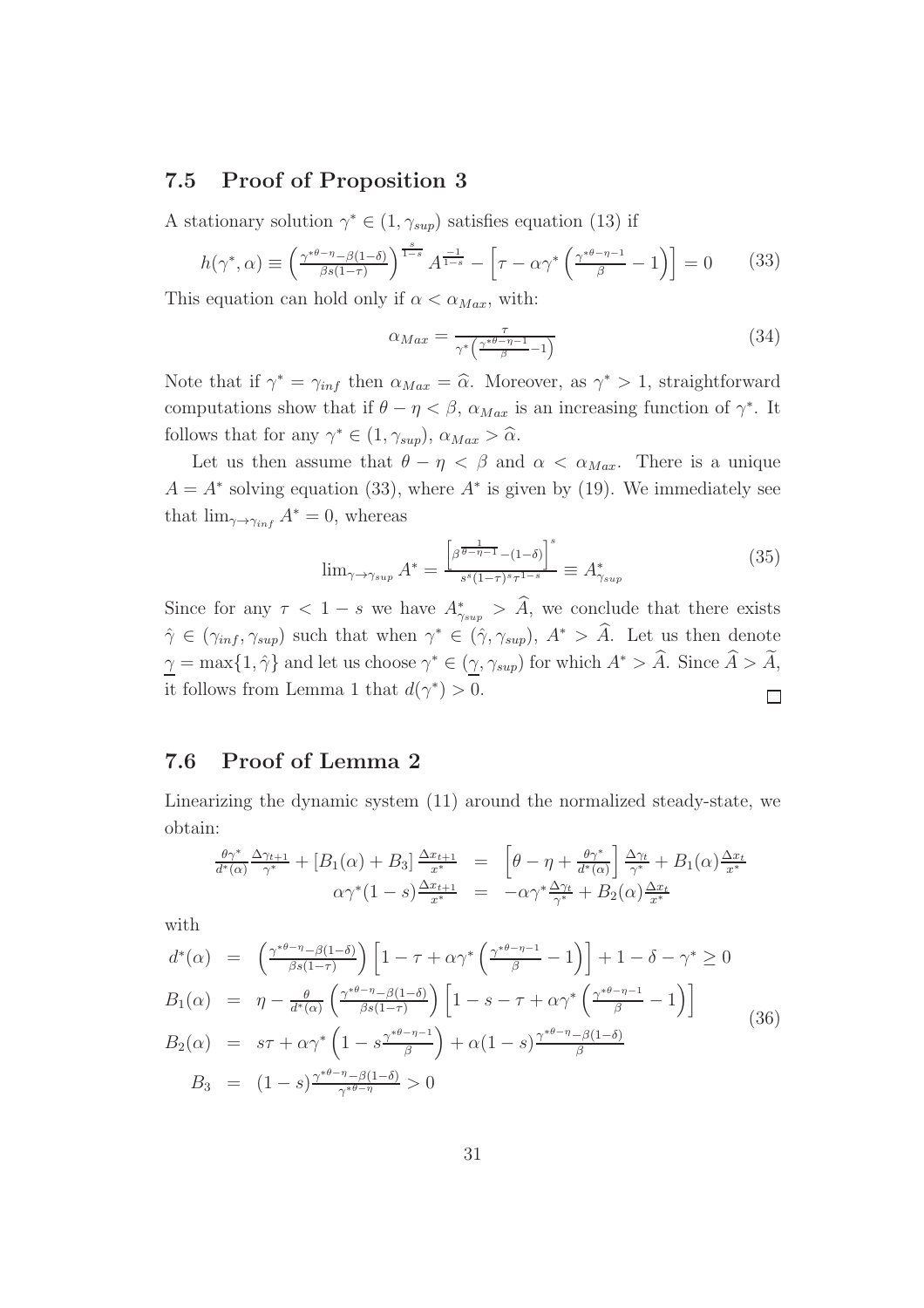Note that  $B_2(\alpha)$  can also be written as

$$
B_2(\alpha) = s\tau + \alpha \left[ \gamma^* - (1 - s)(1 - \delta) + (1 - 2s) \frac{\gamma^{* \theta - \eta}}{\beta} \right] > 0
$$

We then derive the following linear system

$$
\begin{pmatrix}\n\frac{\Delta \gamma_{t+1}}{\gamma^*} \\
\frac{\Delta x_{t+1}}{x^*}\n\end{pmatrix} = J \begin{pmatrix}\n\frac{\Delta \gamma_t}{\gamma^*} \\
\frac{\Delta x_t}{x^*}\n\end{pmatrix}
$$

with

$$
J = \begin{pmatrix} 1 + \frac{(\theta - \eta)d^*(\alpha)}{\theta\gamma^*} + \frac{[B_1(\alpha) + B_3]d^*(\alpha)}{\theta\gamma^*(1-s)} & \frac{B_1(\alpha)d^*(\alpha)}{\theta\gamma^*} - \frac{B_2(\alpha)[B_1(\alpha) + B_3]d^*(\alpha)}{\theta\alpha\gamma^*(1-s)} \\ -\frac{1}{1-s} & \frac{B_2(\alpha)}{\alpha\gamma^*(1-s)} \end{pmatrix}
$$

Since  $T$  and  $D$  represent respectively the trace and the determinant of  $J$ , the result follows after straightforward simplifications.  $\Box$ 

#### 7.7 Proof of Proposition 4

To study the local stability properties of the normalized steady-state  $\gamma^*$ , we need to establish two technical Lemmas. Consider indeed equation (13) with  $A = A^*$  that can be simplified as follows

$$
h(\gamma, \alpha) = \left[ \tau - \alpha \gamma^* \left( \frac{\gamma^{*\theta - \eta - 1}}{\beta} - 1 \right) \right] \left( \frac{\gamma^{\theta - \eta} - \beta(1 - \delta)}{\gamma^{*\theta - \eta} - \beta(1 - \delta)} \right)^{\frac{s}{1 - s}} - \left[ \tau - \alpha \gamma \left( \frac{\gamma^{\theta - \eta - 1}}{\beta} - 1 \right) \right] = 0
$$
\n(37)

We obviously get  $h(\gamma^*, \alpha) = 0$ . The first Lemma characterizes the slope of the function  $h(\gamma, \alpha)$  when  $\gamma = \gamma^*$ . In the following we denote  $h'_1(\gamma, \alpha) =$  $\partial h(\gamma, \alpha)/\partial \gamma$  and  $h'_2(\gamma, \alpha) = \partial h(\gamma, \alpha)/\partial \alpha$ .

**Lemma 7.1.** *Assume that*  $\theta - \eta < \beta$ ,  $A = A^*$  *and*  $\gamma^* \in (\gamma, \gamma_{sup})$ *. Then there exists*  $\bar{\alpha} \in (0, \alpha_{Max})$  *such that* 

$$
h_1'(\gamma^*, \alpha) \geq 0 \iff \alpha \leq \bar{\alpha} \tag{38}
$$

*Proof.* Straightforward computations using the fact that  $h(\gamma, \alpha) = 0$  along a steady-state yields

$$
h'_1(\gamma, \alpha) = \frac{\tau(\theta - \eta)s}{1 - s} \frac{\gamma^{\theta - \eta - 1}}{\gamma^{\theta - \eta} - \beta(1 - \delta)}
$$
  
- 
$$
\frac{\alpha \left\{ \left[ 1 - (\theta - \eta) \frac{\gamma^{\theta - \eta - 1}}{\beta} \right] \left[ \gamma^{\theta - \eta} - \beta(1 - \delta) \right] + \gamma^{\theta - \eta} \left( \frac{\gamma^{\theta - \eta - 1}}{\beta} - 1 \right) \frac{(\theta - \eta)s}{1 - s} \right\}}{\gamma^{\theta - \eta} - \beta(1 - \delta)}
$$

Consider the term between braces multiplying  $\alpha$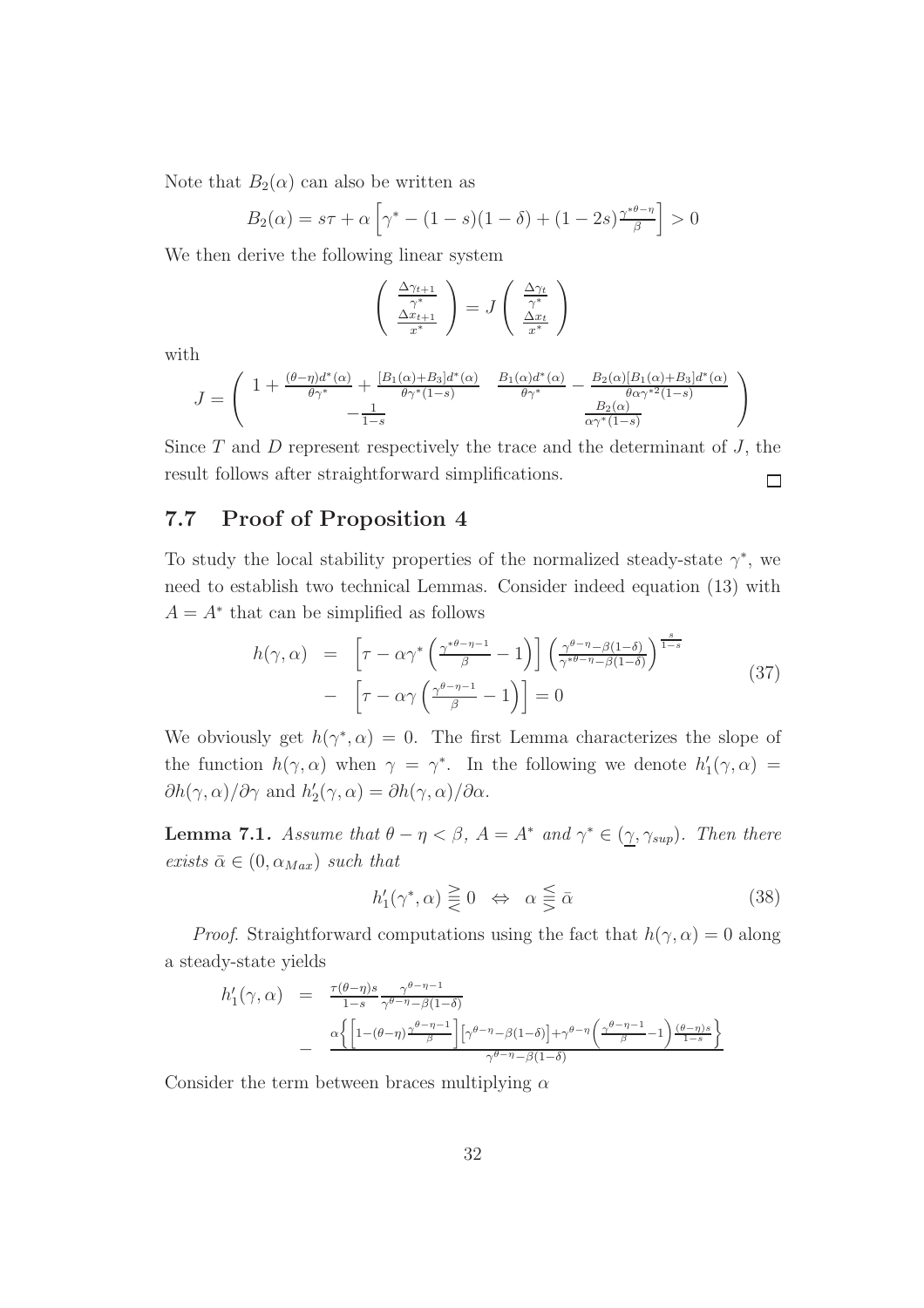$$
\varphi(\gamma) = \left[1 - (\theta - \eta) \frac{\gamma^{\theta - \eta - 1}}{\beta}\right] \left[\gamma^{\theta - \eta} - \beta(1 - \delta)\right] + \gamma^{\theta - \eta} \left(\frac{\gamma^{\theta - \eta - 1}}{\beta} - 1\right) \frac{(\theta - \eta)s}{1 - s}
$$
  
We get  $\varphi(\gamma) > 0$  if

$$
(\theta - \eta)^{\frac{\gamma^{\theta - \eta - 1}}{\beta}} < 1 \quad \Leftrightarrow \quad \gamma > \left(\frac{\theta - \eta}{\beta}\right)^{\frac{1}{1 - (\theta - \eta)}}
$$

Under  $\theta - \eta < \beta$  we get  $[(\theta - \eta)/\beta]^{\frac{1}{1-(\theta-\eta)}} < 1$ . Since  $\gamma^* > 1$ , it follows that  $h'_1(\gamma^*, \alpha) \leq 0$  if and only if  $\alpha \leq \overline{\alpha}$  with

$$
\bar{\alpha} = \frac{\frac{\tau(\theta - \eta)s}{1 - s}\gamma^{*\theta - \eta - 1}}{\left[1 - (\theta - \eta)\frac{\gamma^{*\theta - \eta - 1}}{\beta}\right] \left[\gamma^{*\theta - \eta} - \beta(1 - \delta)\right] + \gamma^{*\theta - \eta}\left(\frac{\gamma^{*\theta - \eta - 1}}{\beta} - 1\right)\frac{(\theta - \eta)s}{1 - s}}\n\tag{39}
$$

Straightforward computations show that  $\bar{\alpha} < \alpha_{Max}$ .

 $\Box$ 

The second technical Lemma provides a property of the discriminant of the characteristic polynomial that applies for any  $\alpha \in [0, \alpha_{Max})$ .

**Lemma 7.2.** *Assume that*  $A = A^*$  *and*  $\gamma^* \in (\gamma, \gamma_{sup})$ *. Then there exist*  $\bar{\Theta} \in (0, \beta), \delta_1 \in (0, 1)$  *and*  $\beta_1 \in (0, 1)$  *such that when*  $\theta - \eta \in (0, \bar{\Theta}), \delta \in (0, \delta_1)$ and  $\beta \in (\beta_1, 1)$ *, both roots of the characteristic polynomial are real and positive for any*  $\alpha \in [0, \alpha_{Max})$ *.* 

*Proof*. Let us first compute the discriminant of the characteristic polynomial. Straightforward computations give

$$
\Delta = \left[1 + \frac{(\theta - \eta)d^*(\alpha)}{\theta\gamma^*} + \frac{[B_1(\alpha) + B_3]d^*(\alpha)}{\theta\gamma^*(1-s)} + \frac{B_2(\alpha)}{\alpha\gamma^*(1-s)}\right]^2
$$

$$
- 4\left[\left(1 + \frac{(\theta - \eta)d^*(\alpha)}{\theta\gamma^*}\right)\frac{B_2(\alpha)}{\alpha\gamma^*(1-s)} + \frac{B_1(\alpha)d^*(\alpha)}{\theta\gamma^*(1-s)}\right]
$$

Assume first that  $B_1(\alpha) \geq 0$ . We then get  $B_1(\alpha)d^*(\alpha)\alpha + \theta B_2(\alpha) > 0$  and

$$
\Delta > \left[1 + \frac{(\theta - \eta)d^*(\alpha)}{\theta\gamma^*} + \frac{[B_1(\alpha) + B_3]d^*(\alpha)}{\theta\gamma^*(1-s)} + \frac{B_2(\alpha)}{\alpha\gamma^*(1-s)}\right]^2
$$
  
- 4  $\left(1 + \frac{(\theta - \eta)d^*(\alpha)}{\theta\gamma^*}\right)\left(\frac{B_2(\alpha)}{\alpha\gamma^*(1-s)} + \frac{B_1(\alpha)d^*(\alpha)}{\theta\gamma^*(1-s)}\right)$   
>  $\left[1 + \frac{(\theta - \eta)d^*(\alpha)}{\theta\gamma^*} + \frac{[B_3 - B_1(\alpha)]d^*(\alpha)}{\theta\gamma^*(1-s)} - \frac{B_2(\alpha)}{\alpha\gamma^*(1-s)}\right]^2 + 4\frac{B_3d^*(\alpha)}{\theta\gamma^*(1-s)}\left[\frac{B_1(\alpha)d^*(\alpha)\alpha + \theta B_2(\alpha)}{\theta\alpha\gamma^*(1-s)}\right]$   
> 0

Assume now that  $B_1(\alpha) < 0$ . We then get

$$
\Delta > \left[1 + \frac{(\theta - \eta)d^*(\alpha)}{\theta \gamma^*} + \frac{[B_1(\alpha) + B_3]d^*(\alpha)}{\theta \gamma^*(1 - s)} + \frac{B_2(\alpha)}{\alpha \gamma^*(1 - s)}\right]^2 - 4\left(1 + \frac{(\theta - \eta)d^*(\alpha)}{\theta \gamma^*}\right) \frac{B_2(\alpha)}{\alpha \gamma^*(1 - s)}
$$

$$
> \left[1 + \frac{(\theta - \eta)d^*(\alpha)}{\theta \gamma^*} + \frac{[B_1(\alpha) + B_3]d^*(\alpha)}{\theta \gamma^*(1 - s)} - \frac{B_2(\alpha)}{\alpha \gamma^*(1 - s)}\right]^2 + 4\frac{B_2(\alpha)}{\alpha \gamma^*(1 - s)} \frac{[B_1(\alpha) + B_3]d^*(\alpha)}{\theta \gamma^*(1 - s)}
$$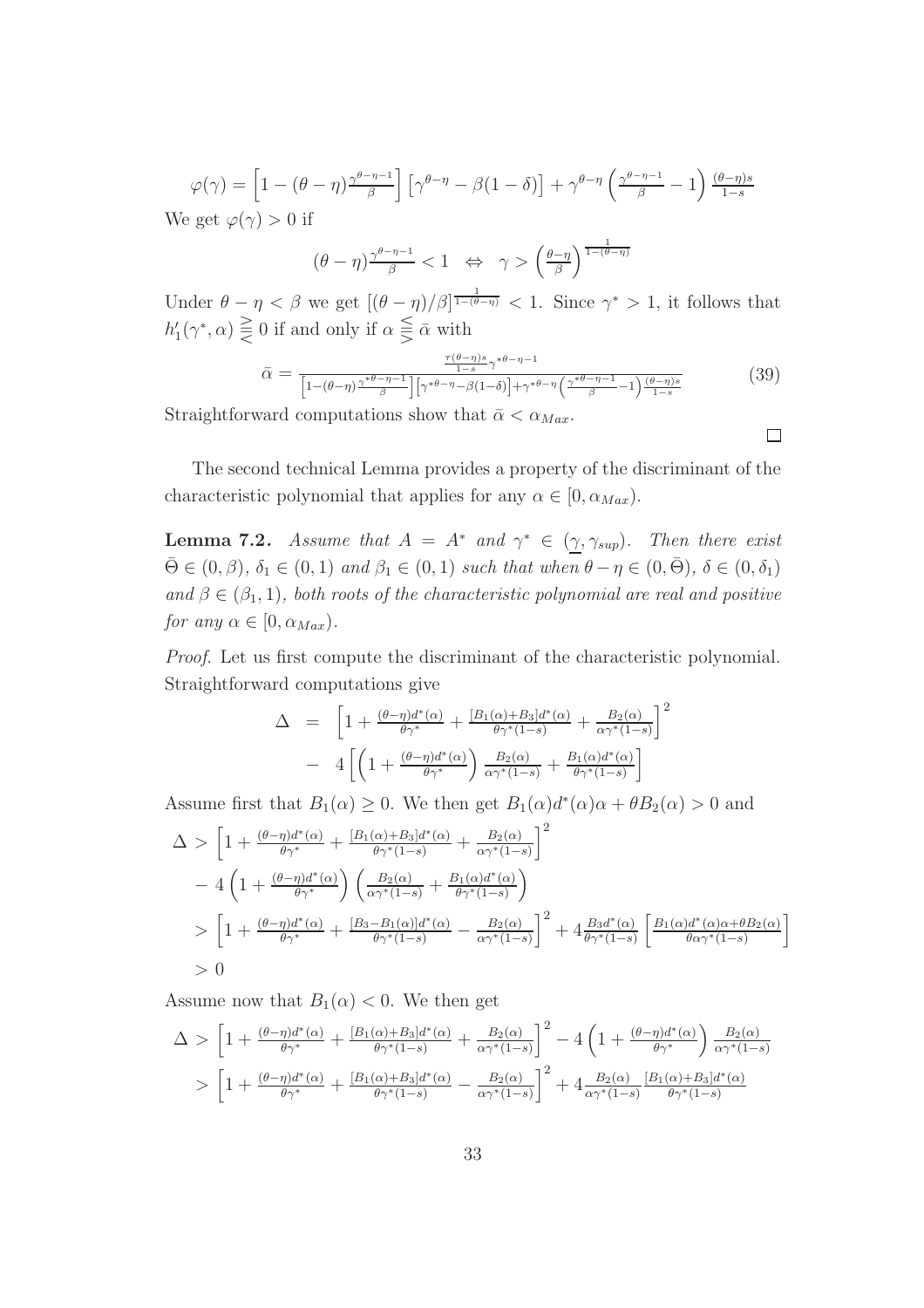with

$$
B_1(\alpha) + B_3 = \frac{\theta \left[ \frac{\gamma^{*\theta - \eta} - \beta(1-\delta)}{\beta(1-\tau)} + 1 - \delta - \gamma^* \right] + d^*(\alpha) \left[ (1-s) \frac{\gamma^{*\theta - \eta} - \beta(1-\delta)}{\gamma^{*\theta - \eta}} - (\theta - \eta) \right]}{d^*(\alpha)} \tag{40}
$$

Let us consider the term between brackets that is multiplied by  $\theta$ . Obviously this term is positive if and only if

$$
\gamma^{*\theta-\eta} \left[1 - \gamma^{*\theta-\eta-1}\beta(1-\tau)\right] - \beta(1-\delta)\tau > 0
$$

Since  $\gamma < \gamma_{\sup}$  we get

$$
1 - \gamma^{*\theta - \eta - 1} \beta (1 - \tau) > 1 - \tau > 0
$$

Moreover, since  $\gamma > \gamma_{inf}$  we get

$$
\gamma^{*\theta-\eta} \left[1 - \gamma^{*\theta-\eta-1}\beta(1-\tau)\right] - \beta(1-\delta)\tau > \beta(1-\delta)(1-\tau) \left[1 - \gamma^{*\theta-\eta-1}\beta\right] > 0
$$
  
It follows therefore that

$$
\frac{\gamma^{*\theta-\eta}-\beta(1-\delta)}{\beta(1-\tau)}+1-\delta-\gamma^*>0\tag{41}
$$

for any  $\gamma \in (\gamma_{inf}, \gamma_{sup}).$ 

Consider now equation (40) when  $\theta - \eta = 0$ . We get

$$
B_1(\alpha) + B_3 = \frac{\theta[\frac{1-\beta(1-\delta)}{\beta(1-\tau)} + 1 - \delta - \gamma^*] + d^*(\alpha)(1-s)[1-\beta(1-\delta)]}{d^*(\alpha)}
$$

with obviously

$$
\frac{1-\beta(1-\delta)}{\beta(1-\tau)}+1-\delta-\gamma^*>0
$$

Recalling that  $\gamma > \gamma_{inf}$ , it follows that  $B_1(\alpha) + B_3 > 0$  for any  $\alpha \in [0, \alpha_{Max})$  as  $\gamma^* \in (\gamma, \gamma_{\sup})$ . Therefore, for any given  $\gamma^* \in (\gamma, \gamma_{\sup})$ , there exists  $\bar{\Theta} \in (0, \beta]$ , such that when  $\theta - \eta \in (0, \bar{\Theta}), B_1(\alpha) + B_3 > 0$  and thus  $\Delta > 0$  for any  $\alpha \in [0, \alpha_{Max}).$ 

Let us focus now on the sign of  $D(\alpha)$  and  $T(\alpha)$  as given by (20). Since  $B_1(\alpha) + B_3 > 0$  and  $B_2(\alpha) > 0$  for any  $\alpha \in [0, \alpha_{Max})$ , we immediately get  $T(\alpha) > 0$  for any  $\alpha \in [0, \alpha_{Max})$ . To derive the sign of  $D(\alpha)$ , we need to study the sign of  $B_1(\alpha)d^*(\alpha)\alpha + \theta B_2(\alpha)$ . Obvious computations give

$$
B_1(\alpha)d^*(\alpha)\alpha + \theta B_2(\alpha) = -\alpha^2(\theta - \eta)\gamma^* \left(\frac{\gamma^{*\theta-\eta-1}}{\beta} - 1\right) \frac{\gamma^{*\theta-\eta} - \beta(1-\delta)}{\beta s(1-\tau)}
$$
  
+  $\alpha \left\{\eta \left[\gamma^* \left(\frac{\gamma^{*\theta-\eta-1}}{\beta s} - 1\right) - \frac{(1-\delta)(1-s)}{s}\right] + \frac{\theta}{1-\tau} \left[\gamma^* \left(1 - s\frac{\gamma^{*\theta-\eta-1}}{\beta}\right) - \frac{\gamma^{*\theta-\eta} - \beta(1-\delta)}{\beta s}(1-s)^2\right] - \tau \left[\gamma^* \left(1 - s\frac{\gamma^{*\theta-\eta-1}}{\beta}\right) - \frac{\gamma^{*\theta-\eta} - \beta(1-\delta)}{\beta s}[1 - s(1-s)]\right]\right] + \theta s\tau \equiv \phi(\alpha)$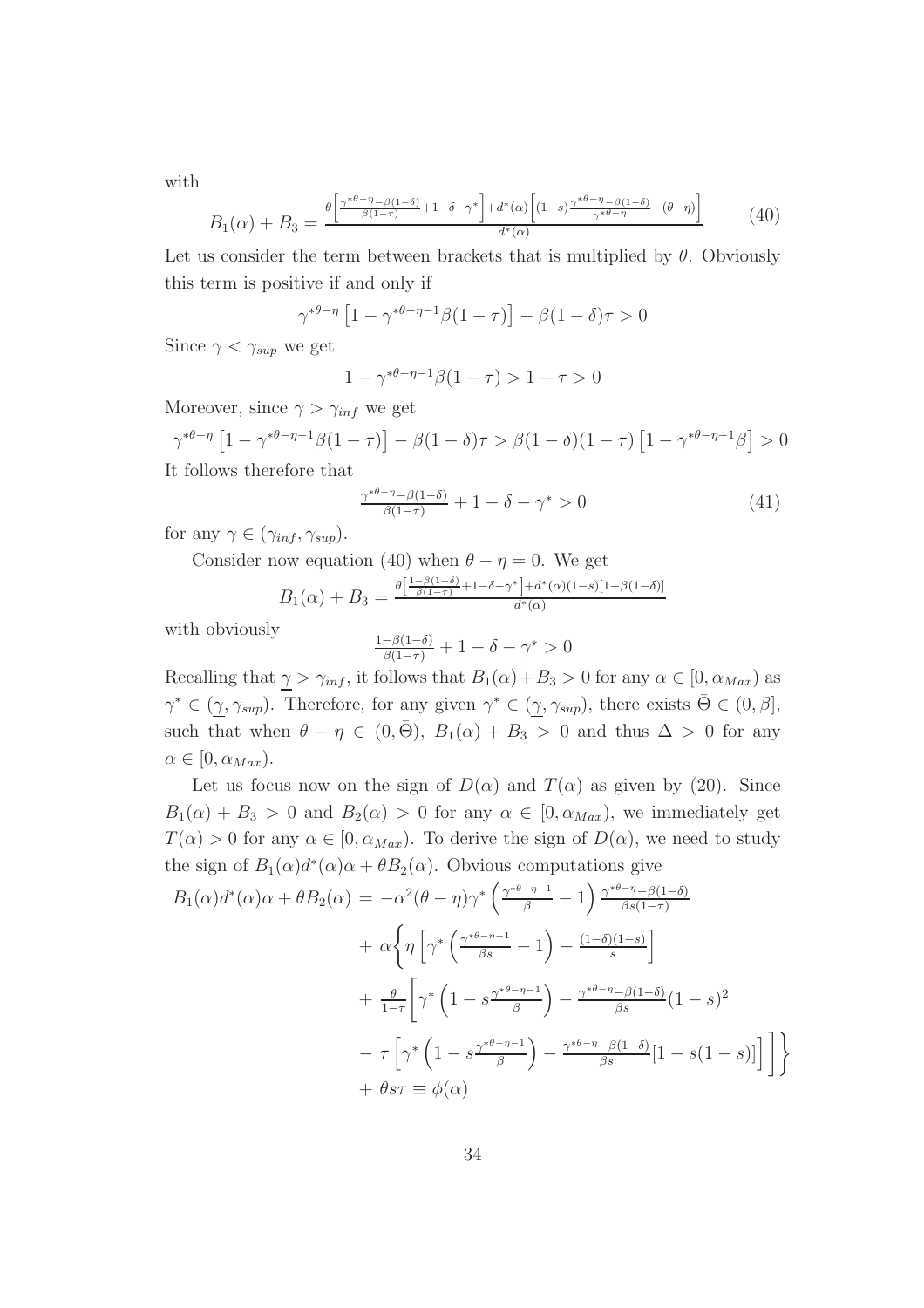The polynomial  $\phi(\alpha)$  is concave with  $\phi(0) = \theta s\tau > 0$  and  $\lim_{\alpha \to \infty} \phi(\alpha) = -\infty$ , so that if  $\phi(\alpha_{Max}) > 0$ , then  $\phi(\alpha) > 0$  for any  $\alpha \in [0, \alpha_{Max})$ . When  $\alpha = \alpha_{Max}$ , we derive from Lemma 2:

$$
d^*(\alpha_{Max}) = \left(\frac{\gamma^{*\theta-\eta-\beta(1-\delta)}}{\beta s(1-\tau)}\right) + 1 - \delta - \gamma^* \ge 0
$$
  
\n
$$
B_1(\alpha_{Max}) = \eta - \frac{\theta(1-s)}{d^*(\alpha_{Max})} \left(\frac{\gamma^{*\theta-\eta-\beta(1-\delta)}}{\beta s(1-\tau)}\right)
$$
  
\n
$$
B_2(\alpha_{Max}) = (1-s)\alpha_{Max} \left[\gamma^* + \frac{\gamma^{*\theta-\eta-\beta(1-\delta)}}{\beta}\right]
$$
\n(42)

so that

$$
\phi(\alpha_{Max}) = \alpha_{Max} \left\{ \eta \left[ \frac{\gamma^{*\theta-\eta} - \beta(1-\delta)}{\beta s(1-\tau)} + 1 - \delta - \gamma^* \right] + \frac{\theta(1-s)}{s(1-\tau)} \left[ \gamma^* s(1-\tau) - \frac{\gamma^{*\theta-\eta}[1-s(1-\tau)]}{\beta} + (1-\delta)[1-s(1-\tau)] \right] \right\}
$$
  
\n
$$
> \alpha_{Max} \left\{ \eta \left[ \frac{\gamma^{*\theta-\eta} - \beta(1-\delta)}{\beta s(1-\tau)} + 1 - \delta - \gamma^* \right] + \frac{\theta(1-s)}{s(1-\tau)} \left[ s(1-\tau) - \frac{\gamma^{*\theta-\eta}[1-s(1-\tau)]}{\beta} + (1-\delta)[1-s(1-\tau)] \right] \right\}
$$

Note first from (41) that

$$
\frac{\gamma^{*\theta-\eta}-\beta(1-\delta)}{\beta s(1-\tau)}+1-\delta-\gamma^*> \frac{\gamma^{*\theta-\eta}-\beta(1-\delta)}{\beta(1-\tau)}+1-\delta-\gamma^*>0
$$

Second note that when  $\delta = 0$ , the inequality characterizing  $\phi(\alpha_{Max})$  becomes

$$
\phi(\alpha_{Max}) > \alpha_{Max} \left\{ \eta \left[ \frac{\gamma^{*\theta - \eta} - \beta}{\beta s (1 - \tau)} + 1 - \gamma^* \right] + \frac{\theta(1 - s)}{s (1 - \tau)} \left[ 1 - \frac{\gamma^{*\theta - \eta} [1 - s (1 - \tau)]}{\beta} \right] \right\}
$$

with

$$
1 - \frac{\gamma^{*\theta - \eta}[1 - s(1 - \tau)]}{\beta} > 0 \iff \gamma^* < \left(\frac{\beta}{1 - s(1 - \tau)}\right)^{\frac{1}{\theta - \eta}}
$$

Note then that

$$
\left(\frac{\beta}{1-s(1-\tau)}\right)^{\frac{1}{\theta-\eta}} > \gamma_{\sup} \iff 1-s(1-\tau) < \beta^{\frac{1}{1-(\theta-\eta)}}
$$

which is satisfied when  $\beta = 1$ . Therefore, there exists  $\delta_1 \in (0, 1)$  and  $\beta_1 \in (0, 1)$ such that if  $\delta \in (0, \delta_1), \beta \in (\beta_1, 1)$  and  $\theta - \eta \in (0, \bar{\Theta}),$  then  $\phi(\alpha_{Max}) > 0$ and thus  $B_1(\alpha)d^*(\alpha)\alpha + \theta B_2(\alpha) > 0$  for any  $\alpha \in [0, \alpha_{Max})$ . Under these conditions, and since  $d^*(\alpha)$ ,  $B_2(\alpha) \geq 0$ , it follows that  $D(\alpha)$  is also positive for any  $\alpha \in [0, \alpha_{Max})$ .  $\Box$ 

We may now study the local stability properties of  $\gamma^* \in (\gamma, \gamma_{\text{sup}})$  with  $\alpha \in (0, \alpha_{Max})$ . Consider the characteristic polynomial. Straightforward computations from Lemma 2 give

$$
P(1) = -\frac{d^*(\alpha)}{\theta \gamma^*(1-s)} \left[ (\theta - \eta) \left( 1 - s - \frac{B_2(\alpha)}{\alpha \gamma^*} \right) + B_3 \right]
$$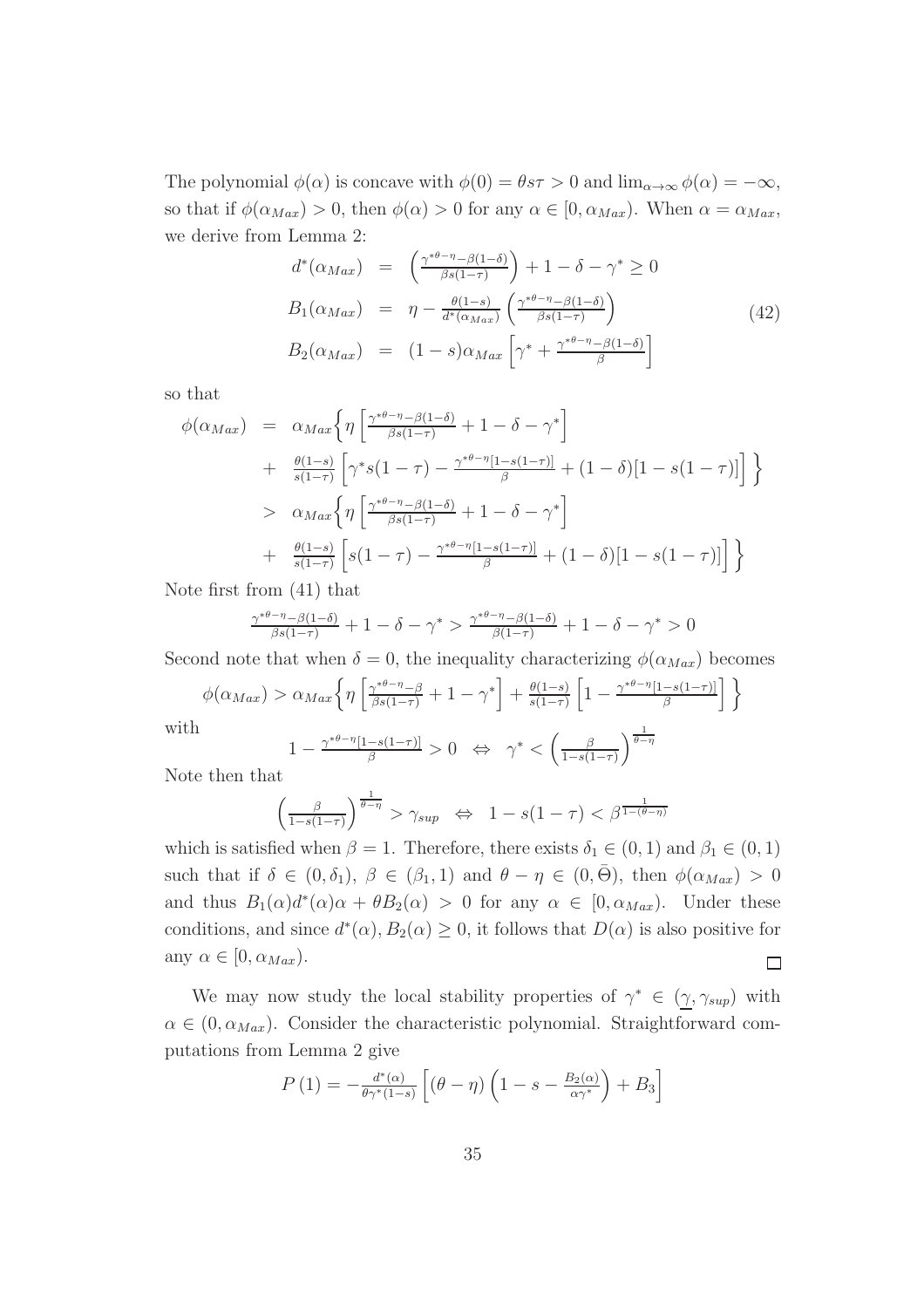Considering (36), we get

$$
(\theta - \eta) \left(1 - s - \frac{B_2(\alpha)}{\alpha \gamma^*}\right) + B_3 = (\theta - \eta) \left[1 - s - \frac{s\tau}{\alpha \gamma^*} - \left(1 - s \frac{\gamma^{*\theta - \eta - 1}}{\beta}\right) - \frac{1 - s}{\gamma^*} \frac{\gamma^{*\theta - \eta} - \beta(1 - \delta)}{\beta}\right] + (1 - s) \frac{\gamma^{*\theta - \eta} - \beta(1 - \delta)}{\gamma^{*\theta - \eta}} \tag{43}
$$

which is clearly a monotone increasing function of  $\alpha$ . So if there exists a positive value of  $\alpha$  for which this expression is equal to zero, that value must be unique. Solving equation (43) equal to zero gives after simplifications

$$
\alpha = \frac{\frac{(\theta - \eta)s\tau}{(1 - s)\gamma}}{(\theta - \eta)\left[1 - \frac{1}{1 - s}\left(1 - s\frac{\gamma^*\theta - \eta - 1}{\beta}\right) - \frac{1}{\gamma^*}\frac{\gamma^*\theta - \eta - \beta(1 - \delta)}{\beta}\right] + \frac{\gamma^*\theta - \eta - \beta(1 - \delta)}{\gamma^*\theta - \eta}}{\left[1 - (\theta - \eta)\frac{\gamma^*\theta - \eta - 1}{\beta}\right]\left[\gamma^*\theta - \eta - \beta(1 - \delta)\right] + \gamma^*\theta - \eta\left(\frac{\gamma^*\theta - \eta - 1}{\beta} - 1\right)\frac{(\theta - \eta)s}{1 - s}} = \bar{\alpha}
$$

with  $\bar{\alpha}$  as given by Lemma 7.1 (see (39)). Therefore, since  $d^*(\alpha) > 0$ , we conclude that  $P(1) \geq 0$  if and only if  $\alpha \leq \overline{\alpha}$ . We also get  $\lim_{\lambda \to \pm \infty} P(\lambda) = +\infty$ . Consider finally the expression of the trace  $T$  as given by (20) in Lemma 2. Using the expressions given in (36), we compute

$$
T'(\alpha) = \frac{d^{*'}(\alpha)}{\theta \gamma^{*}(1-s)} \left[ \frac{\gamma^{*\theta-\eta}[1-s-s(\theta-\eta)]-\beta(1-\delta)(1-s)}{\gamma^{*\theta-\eta}} \right] - \frac{s\tau}{\alpha^2 \gamma^{*}(1-s)}
$$

$$
d^{*'}(\alpha) = \left( \frac{\gamma^{*\theta-\eta}-\beta(1-\delta)}{\beta s(1-\tau)} \right) \gamma^{*} \left( \frac{\gamma^{*\theta-\eta-1}}{\beta} - 1 \right) > 0
$$

with

$$
d^{*'}(\alpha) = \left(\frac{\gamma^{* \theta - \eta} - \beta(1 - \delta)}{\beta s(1 - \tau)}\right) \gamma^* \left(\frac{\gamma^{* \theta - \eta - 1}}{\beta} - 1\right) > 0
$$
  
Since  $\theta - \eta < 1$ , we get  $1 - s - s(\theta - \eta) > 1 - 2s$ . Moreover,  $s \in (0, 1/2)$  implies

$$
1 - s - s(\theta - \eta) > 0.
$$
 As  $\gamma^* < \gamma_{sup}$ , we derive  

$$
\gamma^{*\theta - \eta} [1 - s - s(\theta - \eta)] - \beta (1 - \delta)(1 - s)
$$

$$
< \beta^{\frac{\theta - \eta}{\theta - \eta - 1}} [1 - s - s(\theta - \eta) - \beta^{\frac{1}{1 - (\theta - \eta)}} (1 - \delta)(1 - s)]
$$

We then conclude that when  $\beta = 1$  and  $\delta = 0$  the right-hand-side of this equation is negative. Therefore there exist  $\beta_2 \in (0,1)$  and  $\delta_2 \in (0,1)$  such that if  $\beta \in (\beta_2, 1)$  and  $\delta \in (0, \delta_2)$ , then  $T'(\alpha) < 0$ . It follows that the minimal value of  $T(\alpha)$  is obtained when  $\alpha = \alpha_{Max}$ . From equation (34) in the proof of Proposition 3 and using (42) we then derive:

$$
T(\alpha_{Max}) - 2 = \frac{(\theta - \eta)d^*(\alpha_{Max})}{\theta\gamma^*} + \frac{[B_1(\alpha) + B_3]d^*(\alpha_{Max})}{\theta\gamma^*(1-s)} + \frac{B_2(\alpha_{Max})}{\alpha_{Max}\gamma^*(1-s)} - 1
$$
  

$$
= \frac{(\theta - \eta)d^*(\alpha_{Max})}{\theta\gamma^*} + \frac{[B_1(\alpha_{Max}) + B_3]d^*(\alpha_{Max})}{\theta\gamma^*(1-s)} + \frac{\gamma^{*\theta - \eta} - \beta(1-\delta)}{\gamma^*\beta}
$$

We have shown in the proof of Lemma 7.2 that if  $\theta - \eta \in (0, \bar{\Theta})$ , then  $B_1(\alpha)$  +  $B_3 > 0$ . Therefore,  $T(\alpha) > 2$  for any  $\alpha \in [0, \alpha_{Max})$ . Let  $\overline{\delta} = \min\{\delta_1, \delta_2\}$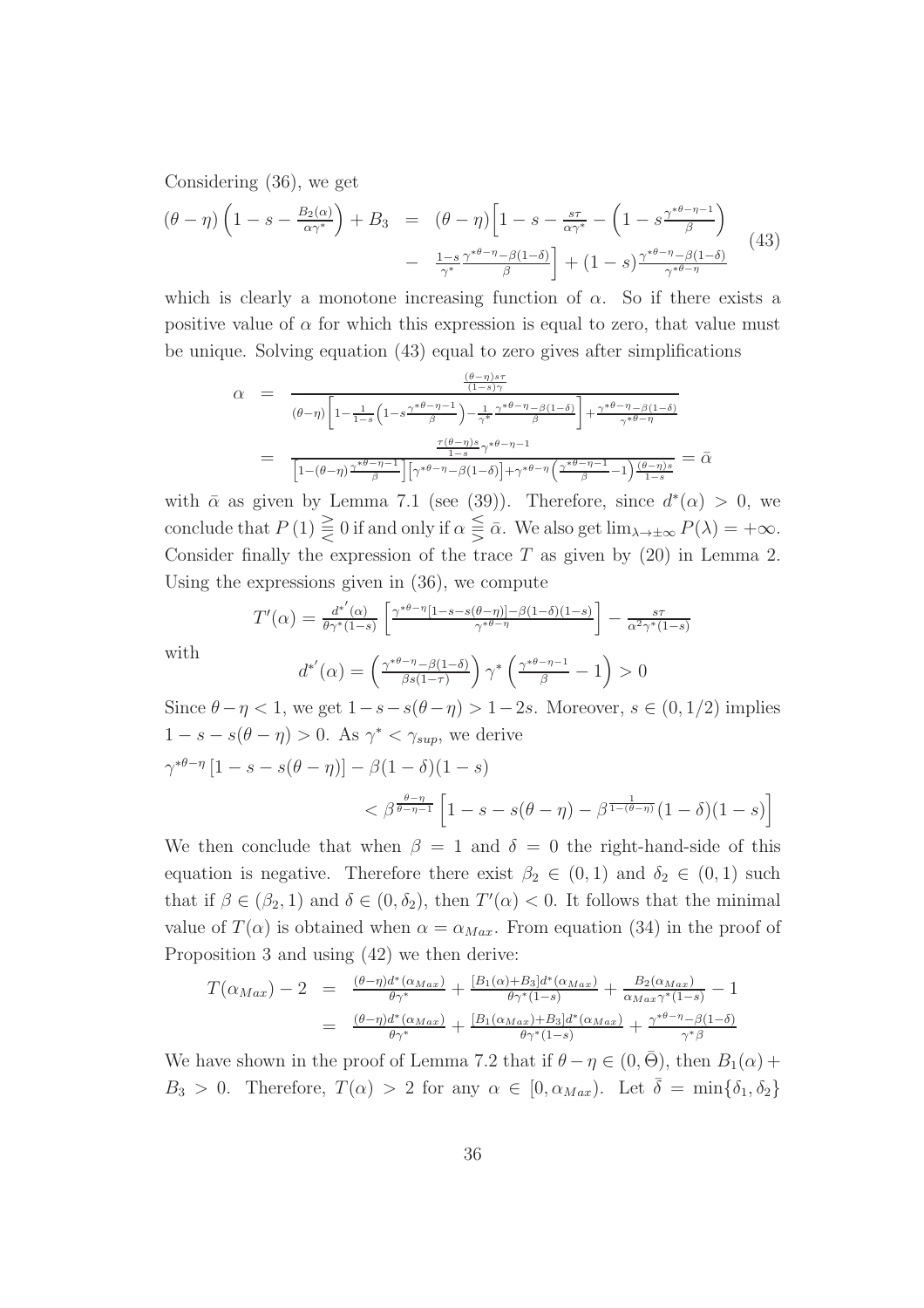and  $\beta = \max{\beta_1, \beta_2}$ . When  $\delta \in (0, \overline{\delta})$ ,  $\beta \in (\beta, 1)$  and  $\theta - \eta \in (0, \overline{\Theta})$ , we conclude finally that for any  $\alpha \in [0, \bar{\alpha})$ , the normalized steady-state  $\gamma^*$  is locally determinate (a source) as both characteristic roots are larger than one, and for any  $\alpha \in (\bar{\alpha}, \alpha_{Max}), \gamma^*$  is locally indeterminate (a saddle-point) as one root is less than one.  $\Box$ 

#### 7.8 Proof of Proposition 5

We derive from equation (37) that when  $\alpha = 0$ , the unique admissible steadystate is  $\gamma^*$ . On the contrary, as soon as  $\alpha > 0$ , we get  $\lim_{\gamma \to +\infty} h(\gamma, \alpha) = -\infty$ . Since, when  $\alpha \in (0, \bar{\alpha})$  we have  $h'_1(\gamma^*, \alpha) > 0$ , there necessarily exists a second solution  $\tilde{\gamma} > \gamma^*$  of  $h(\gamma, \alpha) = 0$ . When  $\alpha = \bar{\alpha}$  we get  $\tilde{\gamma} = \gamma^*$ . When  $\alpha > \bar{\alpha}$ , straightforward computations yield

$$
h(\gamma_{inf}, \alpha) = -\left[\tau - \alpha \left(1 - \delta - [\beta(1 - \delta)]^{\frac{1}{\theta - \eta}}\right)\right]
$$

and thus  $h(\gamma_{inf}, \alpha) < 0$  if and only if

$$
\alpha < \frac{\tau}{1 - \delta - [\beta(1 - \delta)]^{\frac{1}{\theta - \eta}}} \equiv \hat{\alpha} \in (\bar{\alpha}, \alpha_{Max}) \tag{44}
$$

Therefore, when  $\alpha \in (\bar{\alpha}, \hat{\alpha})$ , the second solution exists and satisfies  $\tilde{\gamma} \in$  $(\gamma_{inf}, \gamma^*)$ . Note that (44) provides the same expression as the bound given by (30).

We need now to check whether this second solution is admissible, i.e. if  $d(\tilde{\gamma}) > 0$ . From Lemma 1, we know that, as long as  $\tilde{\gamma} \in (\gamma_{inf}, \gamma_{sup}), d(\tilde{\gamma}) >$ 0. We then have to provide conditions on  $\alpha$  to ensure that  $\tilde{\gamma} \in (\gamma_{inf}, \gamma_{sup}).$ Let us consider equation (37). We have shown that  $h'_1(\gamma^*, \alpha) \neq 0$  and thus  $h'_1(\tilde{\gamma}, \alpha) \neq 0$  as long as  $\alpha \neq \bar{\alpha}$ . More precisely, we have

$$
h_1'(\tilde{\gamma}, \alpha) \geq 0 \iff \alpha \geq \bar{\alpha} \tag{45}
$$

Applying the Implicit Function Theorem, we conclude that  $\tilde{\gamma} = \tilde{\gamma}(\alpha)$  with  $\tilde{\gamma}'(\alpha) = -h'_2(\tilde{\gamma}, \alpha)/h'_1(\tilde{\gamma}, \alpha)$  and  $\tilde{\gamma}(\bar{\alpha}) = \gamma^*$ . Straightforward computations using the fact that  $h(\gamma, \alpha) = 0$  along a steady-state yields

$$
h_2'(\gamma, \alpha) = \frac{\tau}{\alpha} \left[ 1 - \left( \frac{\gamma^{\theta - \eta} - \beta(1 - \delta)}{\gamma^{*\theta - \eta} - \beta(1 - \delta)} \right)^{\frac{s}{1 - s}} \right]
$$

When  $\alpha < \bar{\alpha}$  we have  $h'_1(\gamma^*, \alpha) > 0$  and thus  $h'_1(\tilde{\gamma}, \alpha) < 0$  with  $\gamma^* < \tilde{\gamma}$ . It follows that  $h'_2(\tilde{\gamma}, \alpha) < 0$  and thus  $\tilde{\gamma}'(\alpha) < 0$ . When  $\alpha \in (\bar{\alpha}, \alpha_{Max})$  we have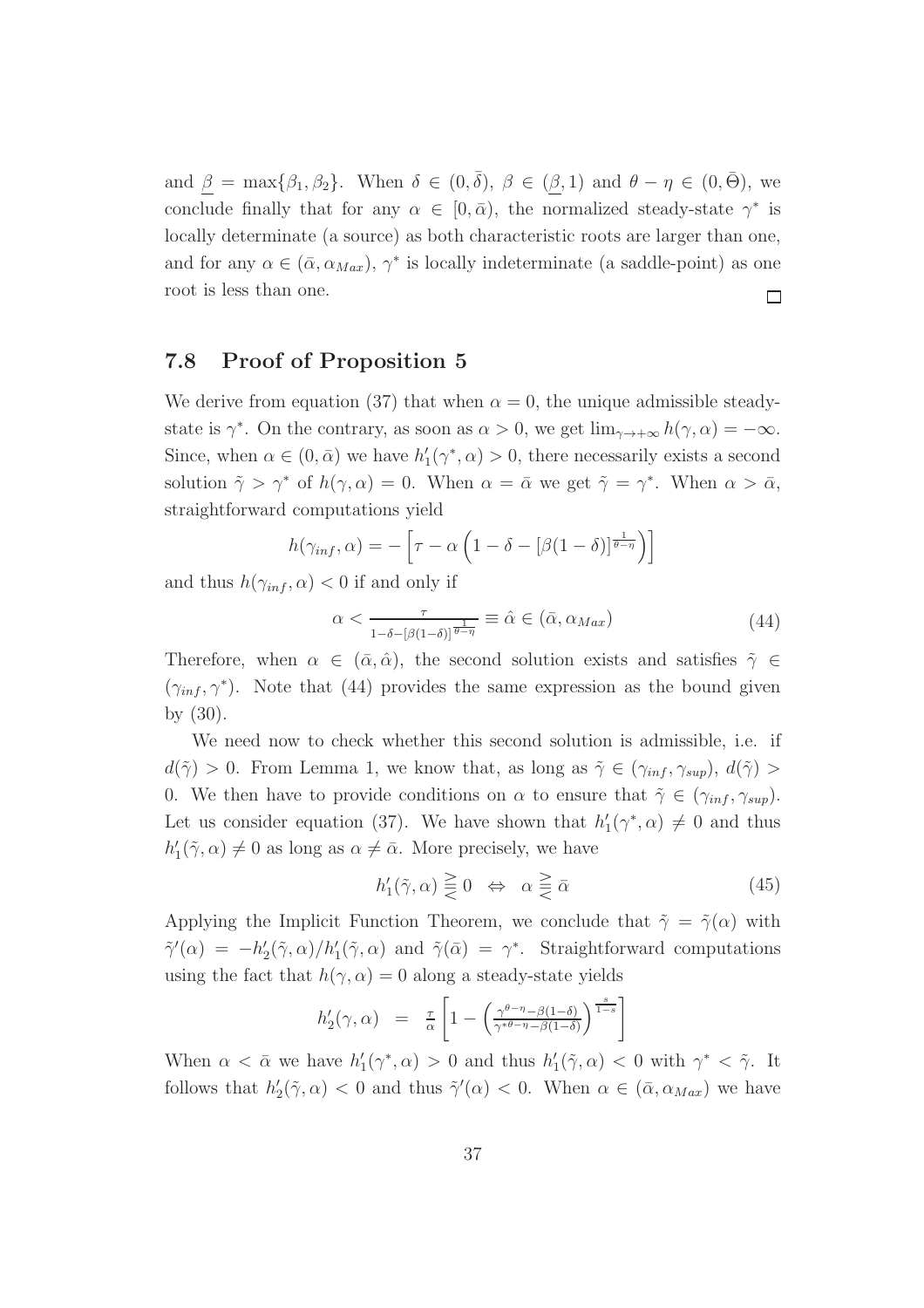$h'_1(\gamma^*, \alpha) < 0$  and thus  $h'_1(\tilde{\gamma}, \alpha) > 0$  with  $\gamma^* > \tilde{\gamma}$ . It follows that  $h'_2(\tilde{\gamma}, \alpha) > 0$ and thus  $\tilde{\gamma}'(\alpha) < 0$ . Therefore, for any  $\alpha \in (0, \bar{\alpha}) \cup (\bar{\alpha}, \alpha_{Max})$ ,  $\tilde{\gamma}(\alpha)$  is a monotone decreasing function.

From this property, assuming  $\beta \in (\beta, 1)$ ,  $\delta \in (0, \overline{\delta})$  and  $\theta - \eta \in (\underline{\Theta}, s)$ , we finally conclude that there exist  $\alpha \in (0, \bar{\alpha})$  and  $\alpha_1 \in (\bar{\alpha}, \hat{\alpha})$  such that the second steady-state exists and is admissible, i.e. such that  $\tilde{\gamma} \in (\gamma_{inf}, \gamma_{sup})$ , if  $\alpha \in (\underline{\alpha}, \hat{\alpha})$ , and it satisfies:

- $-\tilde{\gamma} \in (\gamma^*, \gamma_{\sup})$  if  $\alpha \in (\underline{\alpha}, \bar{\alpha}),$
- $-\tilde{\gamma} \in (1, \gamma^*)$  if  $\alpha \in (\bar{\alpha}, \alpha_1),$
- $-\tilde{\gamma} \in (\gamma_{inf}, 1)$  if  $\alpha \in (\alpha_1, \hat{\alpha})$ .

Using equation (37), the bounds  $\alpha \in (0, \bar{\alpha})$  and  $\alpha_1 \in (\bar{\alpha}, \hat{\alpha})$  are respectively solutions of  $h(\gamma_{sup}, \alpha) = 0$  and  $h(1, \alpha) = 0$ , and are equal to

$$
\underline{\alpha} = \frac{\tau \left[ \left( \frac{\beta^{\frac{\theta - \eta}{\theta - \eta - 1}} - \beta(1 - \delta)}{\gamma^* \theta^{-\eta} - \beta(1 - \delta)} \right)^{\frac{s}{1 - s}} - 1 \right]}{\gamma^* \left( \frac{\gamma^* \theta - \eta - 1}{\beta} - 1 \right) \left( \frac{\beta - \eta - 1}{\gamma^* \theta - \eta} - \beta(1 - \delta)}{\gamma^* \theta^{-\eta} - \beta(1 - \delta)} \right)^{\frac{s}{1 - s}}}, \quad \alpha_1 = \frac{\tau \left[ \left( \frac{1 - \beta(1 - \delta)}{\gamma^* \theta - \eta} - \beta(1 - \delta) \right)^{\frac{s}{1 - s}} - 1 \right]}{\gamma^* \left( \frac{\gamma^* \theta - \eta - 1}{\beta} - 1 \right) \left( \frac{1 - \beta(1 - \delta)}{\gamma^* \theta - \eta} - \beta(1 - \delta) \right)^{\frac{s}{1 - s}} - \frac{1 - \beta}{\beta}}.
$$

Note finally that  $h'_1(\gamma^*, \alpha)$  and  $h'_1(\tilde{\gamma}, \alpha)$  have opposite sign and that this sign changes as  $\alpha$  crosses  $\bar{\alpha}$ .  $\Box$ 

## References

- [1] Barro, R. (1990): "Government Spending in a Simple Model of Endogenous Growth," *Journal of Political Economy* 98, 103-125.
- [2] Baum, A., C. Checherita-Westphal and P. Rother (2013): "Debt and Growth: New Evidence for the Euro Area," *Journal of International Money and Finance* 32, 809–821
- [3] Cazzavillan, G. (1996): "Public Spending, Endogenous Growth, and Endogenous Fluctuations," *Journal of Economic Theory* 71, 394-415.
- [4] Collard, F., M. Habib and J.-C. Rochet (2013): "How Can Governments Borrow so Much?," mimeo Toulouse School of Economics.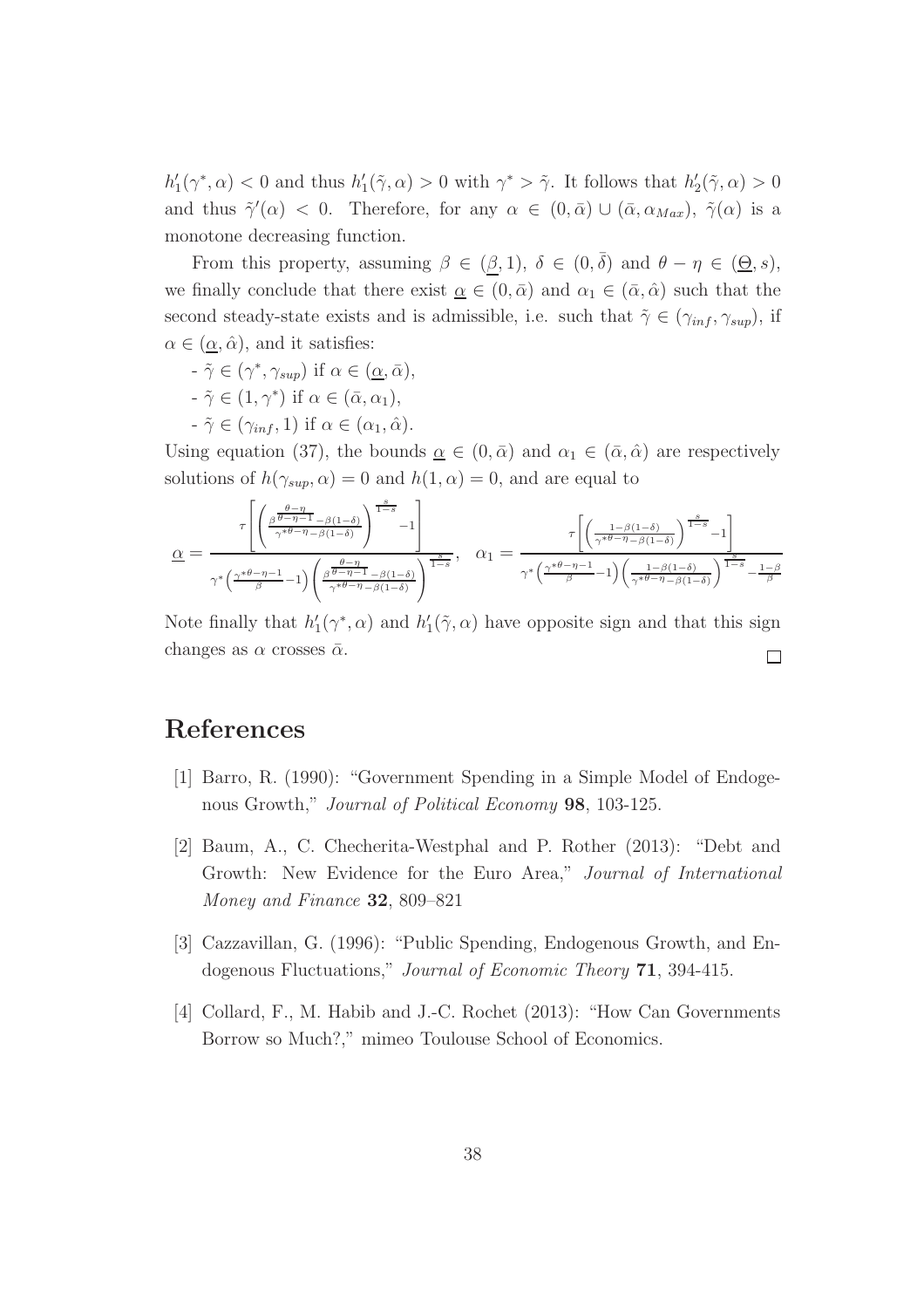- [5] Collard, F., M. Habib and J.-C. Rochet (2015): "Sovereign Debt Sustainability in Advanced Economies," *Journal of the European Economic Association* 13, 381-420.
- [6] de la Croix, D. and P. Michel (2002): *A Theory of Economic Growth, Dynamics and Policy in Overlapping Generations.* Cambridge University Press.
- [7] Eberhart, M. and A. Presbitero (2015): "Public Debt and Growth: Heterogeneity and Non-Linearity," *Journal of International Economics* 97, 45-58.
- [8] Futagami, K., T. Iwaisako and R. Ohdoi (2008): "Debt Policy Rule, Productive Government Spending, and Multiple Growth Paths," *Macroeconomic Dynamics* 12, 445-462.
- [9] Greiner, A. and W. Semmler (1999): "An Endogenous Growth Model with Public Capital and Government Borrowing," *Annals of Operations Research* 88, 65–79.
- [10] Greiner, A. and W. Semmler (2000): "Endogenous Growth, Government Debt and Budgetary Regimes," *Journal of Macroeconomics* 22, 363–384.
- [11] Gruber, J. (2013): "A Tax-Based Estimate of the Elasticity of Intertemporal Substitution," *Quarterly Journal of Finance* 3, 1-20.
- [12] Herndon, T., M. Ash and R. Pollin (2014): "Does High Public Debt Consistently Stifle Economic Growth? A Critique of Reinhart and Rogoff," *Cambridge Journal of Economics* 38, 257-279.
- [13] Minea, A. and A. Parent (2012): "Is High Public Debt Always Harmful to Economic Growth? Reinhart and Rogoff and Some Complex Nonlinearities," *Working Paper 8*, Association française de Cliométrie.
- [14] Minea, A. and P. Villieu (2012): "Persistent Deficit, Growth, and Indeterminacy," *Macroeconomic Dynamics* 16, 267-283.
- [15] Minea, A. and P. Villieu (2013): "Debt Policy Rule, Productive Government Spending, and Multiple Growth Paths: a Note," *Macroeconomic Dynamics* 17, 947-954.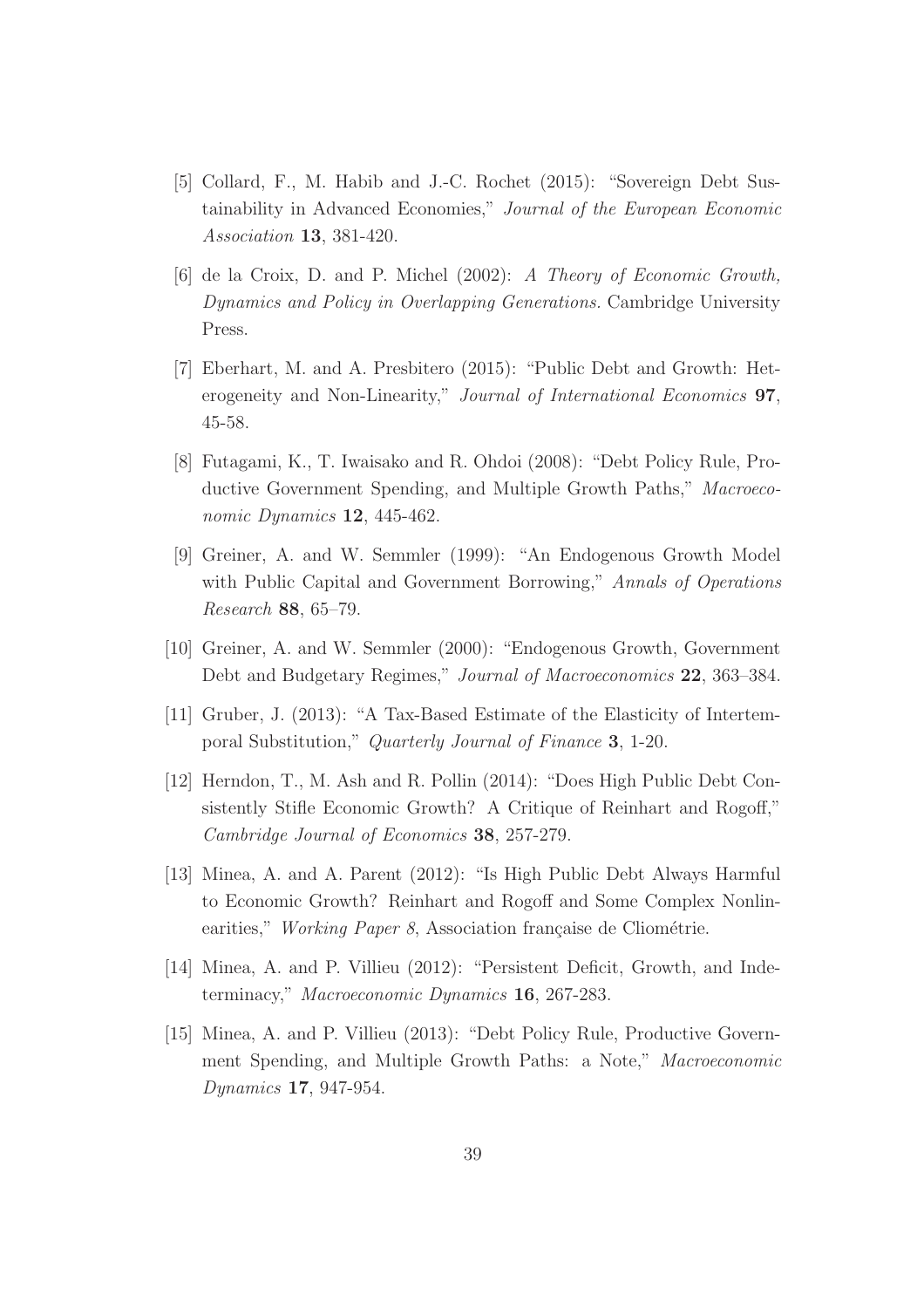- [16] Mulligan, C. (2002): "Capital Interest and Aggregate Intertemporal Substitution," *NBER Working Paper 9373*.
- [17] Ni, S. (1995): "An Empirical Analysis on the Substitutability Between Private Consumption and Government Purchases," *Journal of Monetary Economics* 36, 593–605.
- [18] Nishimura, K., C. Nourry, T. Seegmuller and A. Venditti (2015): "On the (De)stabilizing Effect of Public Debt in a Ramsey Model with Heterogeneous Agents," *International Journal of Economic Theory* 11, 7-24.
- [19] Nishimura, K., T. Seegmuller and A. Venditti (2015): "Fiscal Policy, Debt Constraint and Expectations-Driven Volatility," *Journal of Mathematical Economics* 61, 305-316.
- [20] Panizza, U. and A. Presbitero (2013): "Public Debt and Economic Growth in Advanced Economies: A Survey," *Swiss Journal of Economics and Statistics* 149, 175-204.
- [21] Reinhart, C., V. Reinhart and K. Rogoff (2012): "Public Debt Overhangs: Advanced-Economy Episodes since 1800," *Journal of Economic Perspectives* 26, 69-86.
- [22] Reinhart, C. and K. Rogoff (2010): "Growth in a Time of Debt," *American Economic Review* 100, 573-578.
- [23] Reinhart, C., K. Rogoff, and M. Savastano (2003): "Debt Intolerance," *Brookings Papers on Economic Activity* Spring, 1-62.
- [24] Saint-Paul, G. (1992): "Fiscal Policy in an Endogenous Growth Model," *Quarterly Journal of Economics* 107, 1243-1259.
- [25] Sutherland, D., P. Hoeller, R. Merola, and V. Zieman (2012): "Debt and Macroeconomic Stability," *OECD Economic Department Working Paper 10003*.
- [26] Vissing-Jorgensen, A. and O. Attanasio (2003): "Stock-Market Participation, Intertemporal Substitution and Risk Aversion," *American Economic Review Papers and Proceedings* 93, 383-391.